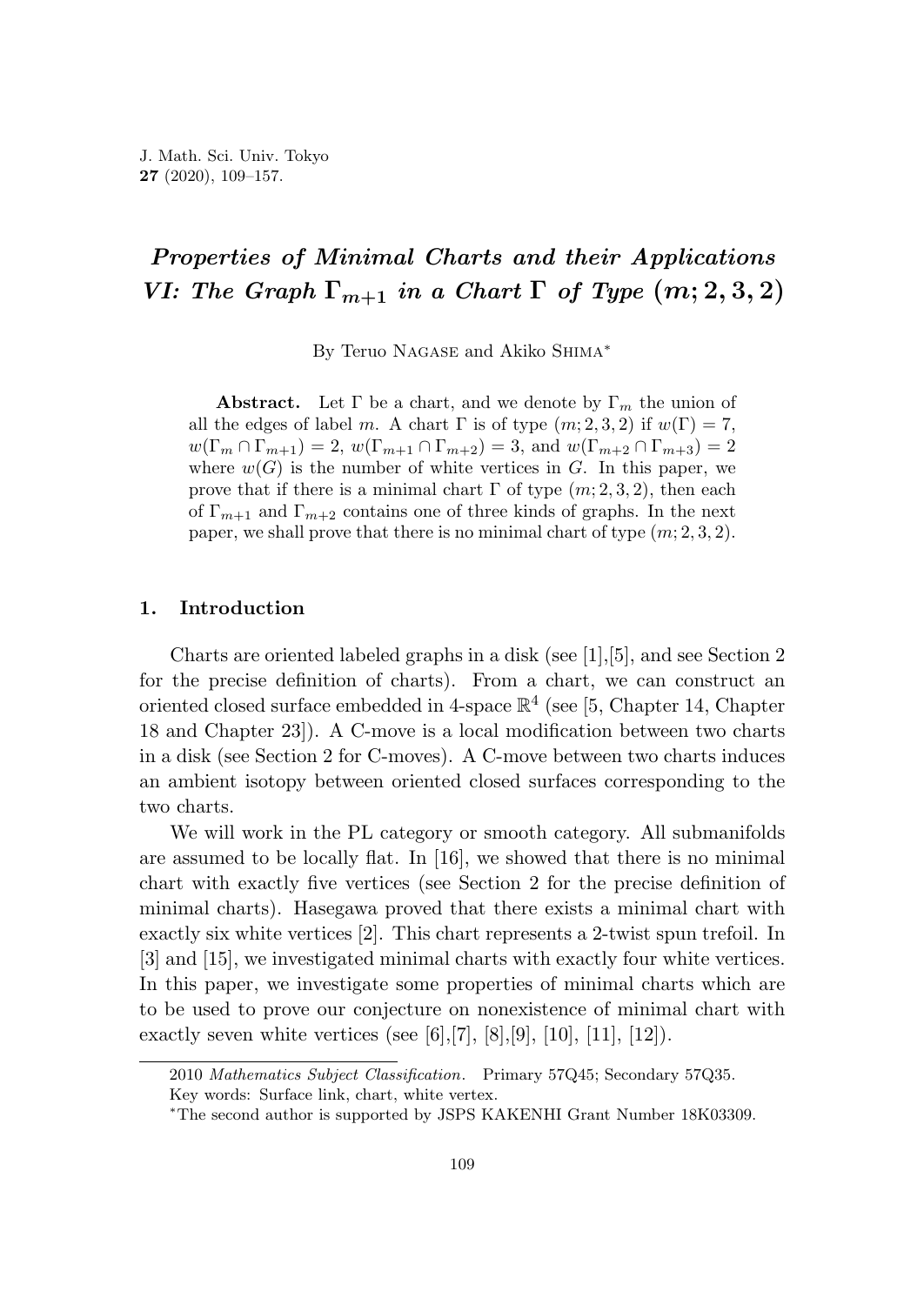Let  $\Gamma$  be a chart. For each label *m*, we denote by  $\Gamma_m$  the union of all the edges of label *m*.

Now we define a type of a chart: Let  $\Gamma$  be a chart with at least one white vertex, and  $n_1, n_2, \ldots, n_k$  integers. The chart  $\Gamma$  is of type  $(n_1, n_2, \ldots, n_k)$  if there exists a label  $m$  of  $\Gamma$  satisfying the following three conditions:

- (i) For each  $i = 1, 2, \ldots, k$ , the chart  $\Gamma$  contains exactly  $n_i$  white vertices in  $\Gamma_{m+i-1} \cap \Gamma_{m+i}$ .
- (ii) If  $i < 0$  or  $i > k$ , then  $\Gamma_{m+i}$  does not contain any white vertices.
- (iii) Both of the two subgraphs  $\Gamma_m$  and  $\Gamma_{m+k}$  contain at least one white vertex.

If we want to emphasize the label *m*, then we say that  $\Gamma$  is of type  $(m; n_1, n_2,$  $\ldots, n_k$ ). Note that  $n_1 \geq 1$  and  $n_k \geq 1$  by the condition (iii). We proved in [7, Theorem 1.1] that if there exists a minimal *n*-chart Γ with exactly seven white vertices, then  $\Gamma$  is a chart of type  $(7)$ ,  $(5, 2)$ ,  $(4, 3)$ ,  $(3, 2, 2)$  or  $(2, 3, 2)$ (if necessary we change the label *i* by  $n-i$  for all label *i*). In [10], we showed that there is no minimal chart of type  $(3, 2, 2)$ . In this paper and [11], we shall show the following.

THEOREM 1.1  $([11,$  Theorem 1.1]). There is no minimal chart of type  $(2, 3, 2).$ 

In the future paper [12], we shall show there is no minimal chart of type  $(7), (5, 2), (4, 3)$ . Therefore we shall show that there is no minimal chart with exactly seven white vertices.

An edge in a chart is called a terminal edge if it has a white vertex and a black vertex.

In our argument we often construct a chart Γ. On the construction of a chart Γ, for a white vertex  $w \in \Gamma_m$  for some label *m*, among the three edges of  $\Gamma_m$  containing *w*, if one of the three edges is a terminal edge (see Fig. 1(a) and (b)), then we remove the terminal edge and put a black dot at the center of the white vertex as shown in Fig.  $1(c)$ . Namely Fig.  $1(c)$ means Fig. 1(a) or Fig. 1(b). We call the vertex in Fig. 1(c) a  $BW-vertex$ with respect to Γ*m*.

For example, the graph as shown in Fig. 2(a) means one of the four graphs as shown in Fig.  $2(b),(c),(d),(e)$ .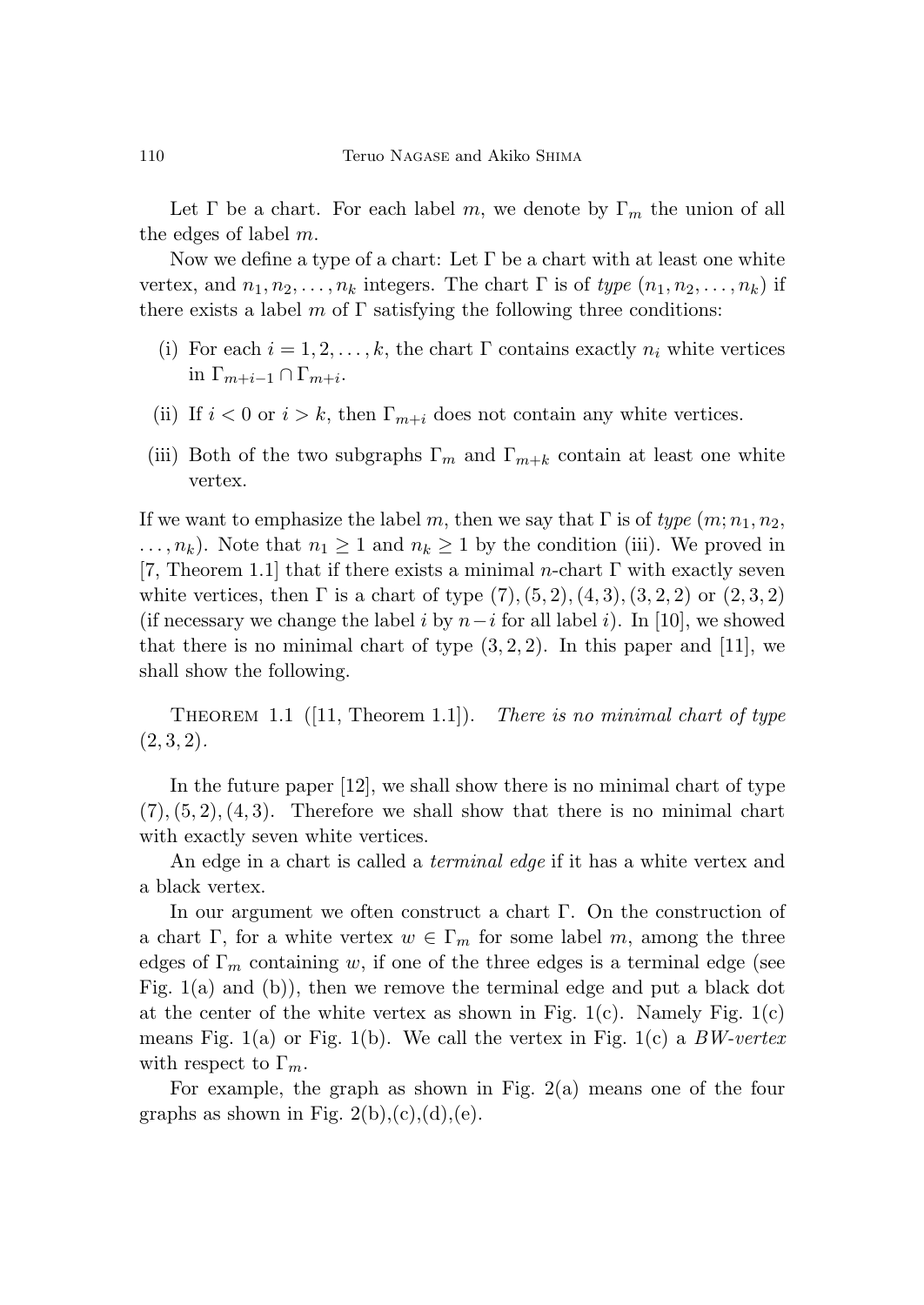

Fig. 1. (a),(b) White vertices in terminal edges. (c) A BW-vertex.



Fig. 2. Graphs with two white vertices.

The three graphs in Fig. 3 are examples of graphs in  $\Gamma_m$  for a chart  $\Gamma$ and a label *m*. We call a  $\theta$ -curve, an oval, a skew  $\theta$ -curve the three graphs as shown in Fig.  $3(a),(b),(c)$  respectively.

Let *X* be a set in a chart Γ. Let

 $w(X)$  = the number of white vertices in X.

Let  $\Gamma$  be a chart of type  $(m; 2, 3, 2)$ . Then  $w(\Gamma) = 7, w(\Gamma_m \cap \Gamma_{m+1}) =$  $2,w(\Gamma_{m+1}\cap\Gamma_{m+2})=3,w(\Gamma_{m+2}\cap\Gamma_{m+3})=2.$  Thus  $w(\Gamma_{m+1})=5$  and  $w(\Gamma_{m+2}) = 5$ . First we shall show the following lemma.



Fig. 3. (a) A  $\theta$ -curve. (b) An oval. (c) A skew  $\theta$ -curve.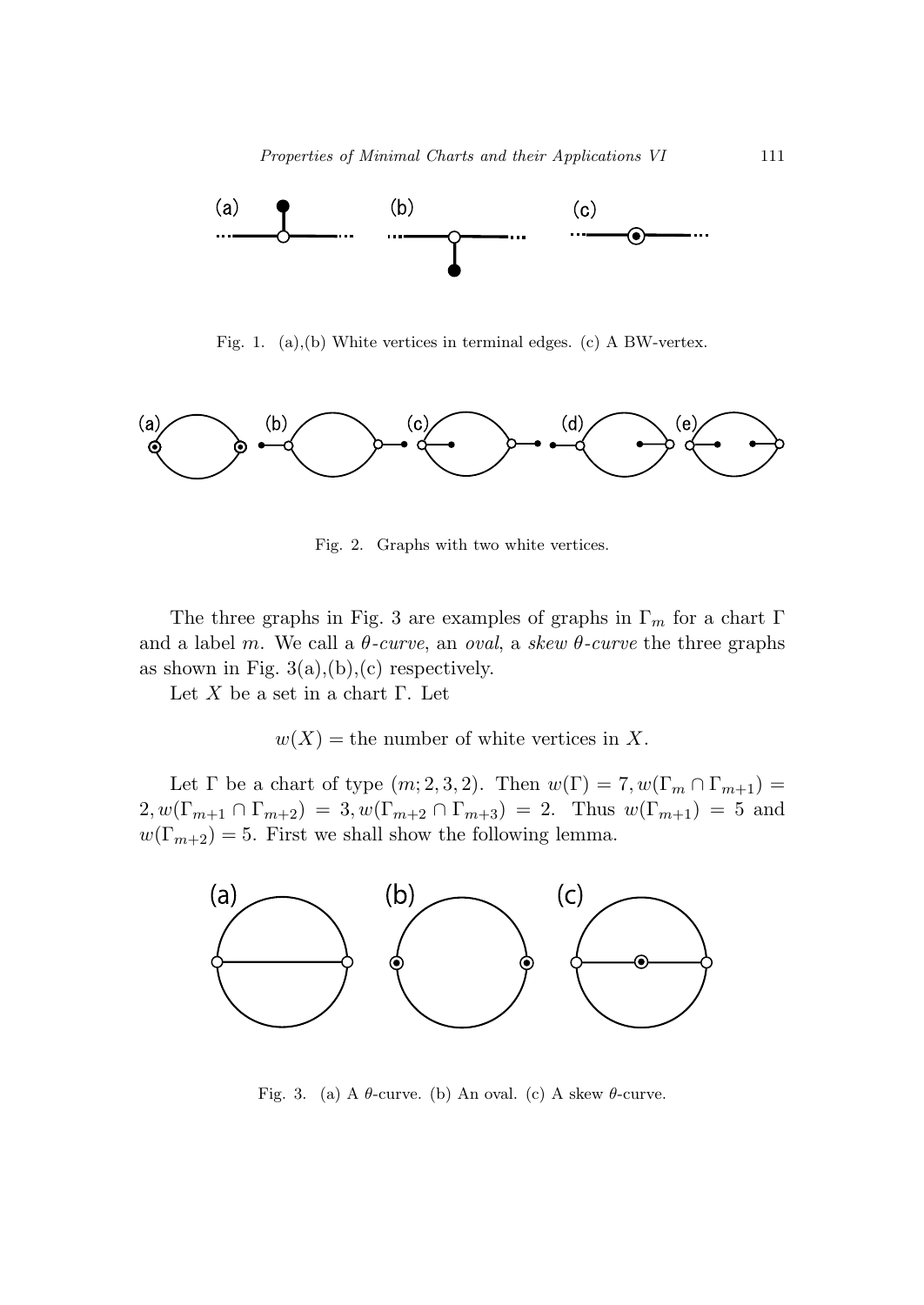LEMMA 1.2. Let  $\Gamma$  be a minimal chart of type  $(m; 2, 3, 2)$ . Then each of  $\Gamma_{m+1}$  and  $\Gamma_{m+2}$  contains one of nine graphs as shown in Fig. 4, or the union of a *θ*-curve and a skew *θ*-curve, or the union of an oval and a skew *θ*-curve.



Fig. 4. (a),(b),(c) Graphs with three black vertices. (d),(e),(f) Graphs with one black vertex.  $(g),(h)$  Graphs with three black vertices. (i) A graph with one black vertex.

In this paper, the following is the main result.

THEOREM 1.3. If there exists a minimal chart  $\Gamma$  of type  $(m; 2, 3, 2)$ , then each of  $\Gamma_{m+1}$  and  $\Gamma_{m+2}$  contains either the union of an oval and a skew  $\theta$ -curve, or one of two graphs as shown in Fig.  $4(g)$ ,  $(h)$ .

The paper is organized as follows. In Section 2, we define charts and minimal charts. In Section 3, we investigate connected components of Γ*<sup>m</sup>* with five white vertices for a minimal chart Γ. We shall show Lemma 1.2. In Section 4, we shall show that neither  $\Gamma_m$  nor  $\Gamma_{m+3}$  contains a  $\theta$ -curve for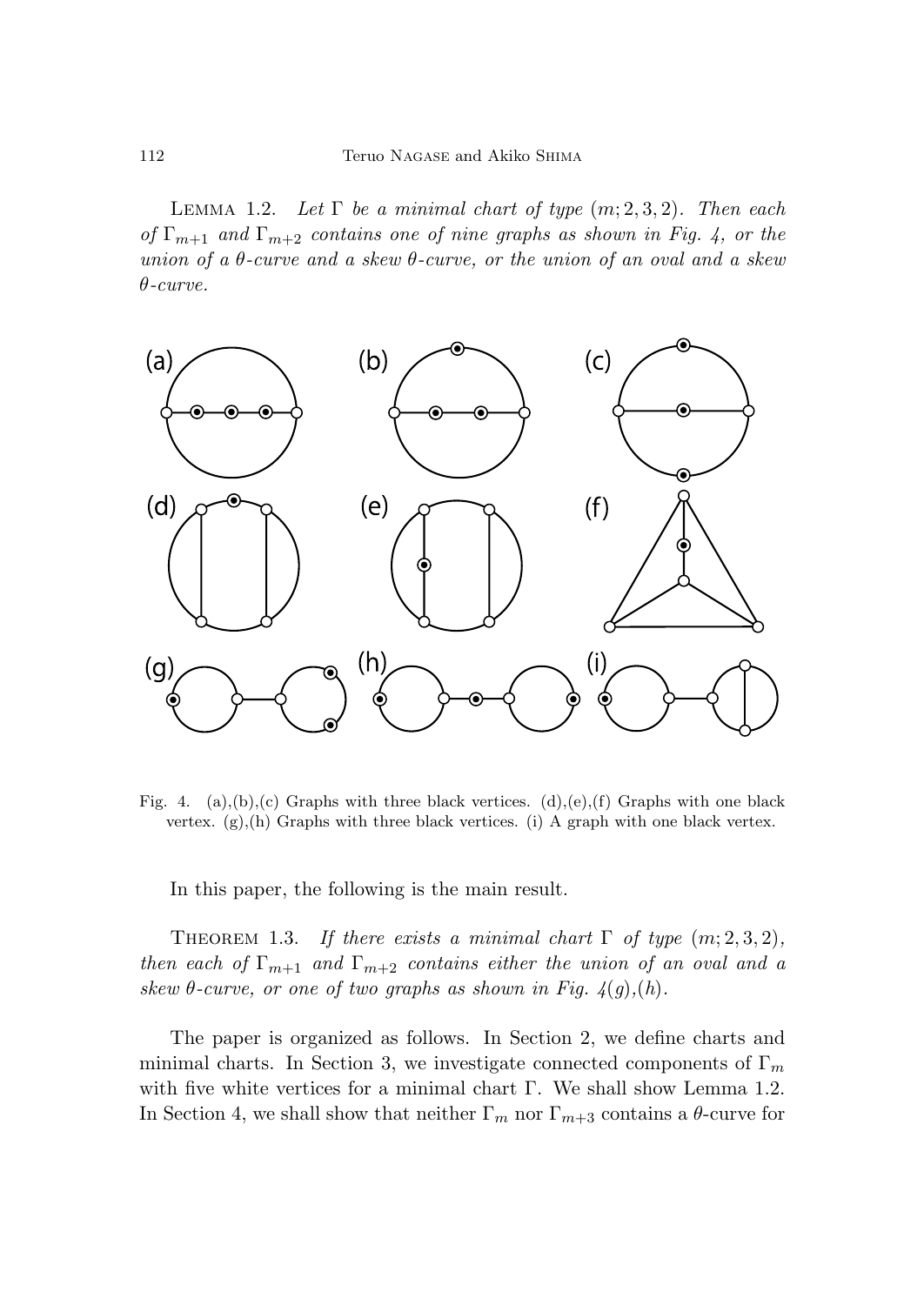any minimal chart  $\Gamma$  of type  $(m; 2, 3, 2)$  (i.e. both of  $\Gamma_m$  and  $\Gamma_{m+3}$  contain ovals) (see Corollary 4.3). In Section 5, we investigate an oval of label *m* for a minimal chart Γ. In Section 6, we investigate white vertices in an oval of label *m* for a minimal chart  $\Gamma$  of type  $(m; 2, 3, 2)$ . In Section 7, we shall show that for any minimal chart  $\Gamma$  of type  $(m; 2, 3, 2)$ , the graph  $\Gamma_{m+1}$ contains none of the five graphs as shown in Fig.  $4(a), (d), (e), (f), (i),$  and neither does  $\Gamma_{m+2}$ . Moreover we shall show that neither  $\Gamma_{m+1}$  nor  $\Gamma_{m+2}$ contains a  $\theta$ -curve. In Section 8, we consider a minimal chart  $\Gamma$  of type  $(m, 2, 3, 2)$  such that  $\Gamma_{m+1}$  contains either an oval, or one of the four graphs as shown in Fig. 4(b),(c),(g),(h). We investigate that the chart  $\Gamma$  contains what kind of pseudo charts. In Section 9, we shall show that neither  $\Gamma_{m+1}$ nor  $\Gamma_{m+2}$  contains the graph as shown in Fig. 4(c) for any minimal chart Γ of type  $(m; 2, 3, 2)$ . In Section 10, we shall show that neither  $\Gamma_{m+1}$  nor  $\Gamma_{m+2}$  contains the graph as shown in Fig. 4(b) for any minimal chart Γ of type  $(m; 2, 3, 2)$ . We obtain the main theorem (Theorem 1.3).

### **2. Preliminaries**

In this section, we introduce the definition of charts and its related words.

Let *n* be a positive integer. An *n*-chart (a braid chart of degree *n* [1] or a surface braid chart of degree *n* [5]) is an oriented labeled graph in the interior of a disk, which may be empty or have closed edges without vertices satisfying the following four conditions (see Fig. 5):

- (i) Every vertex has degree 1, 4, or 6.
- (ii) The labels of edges are in  $\{1, 2, \ldots, n-1\}$ .
- (iii) In a small neighborhood of each vertex of degree 6, there are six short arcs, three consecutive arcs are oriented inward and the other three are outward, and these six are labeled  $i$  and  $i+1$  alternately for some *i*, where the orientation and label of each arc are inherited from the edge containing the arc.
- (iv) For each vertex of degree 4, diagonal edges have the same label and are oriented coherently, and the labels *i* and *j* of the diagonals satisfy  $|i - j| > 1.$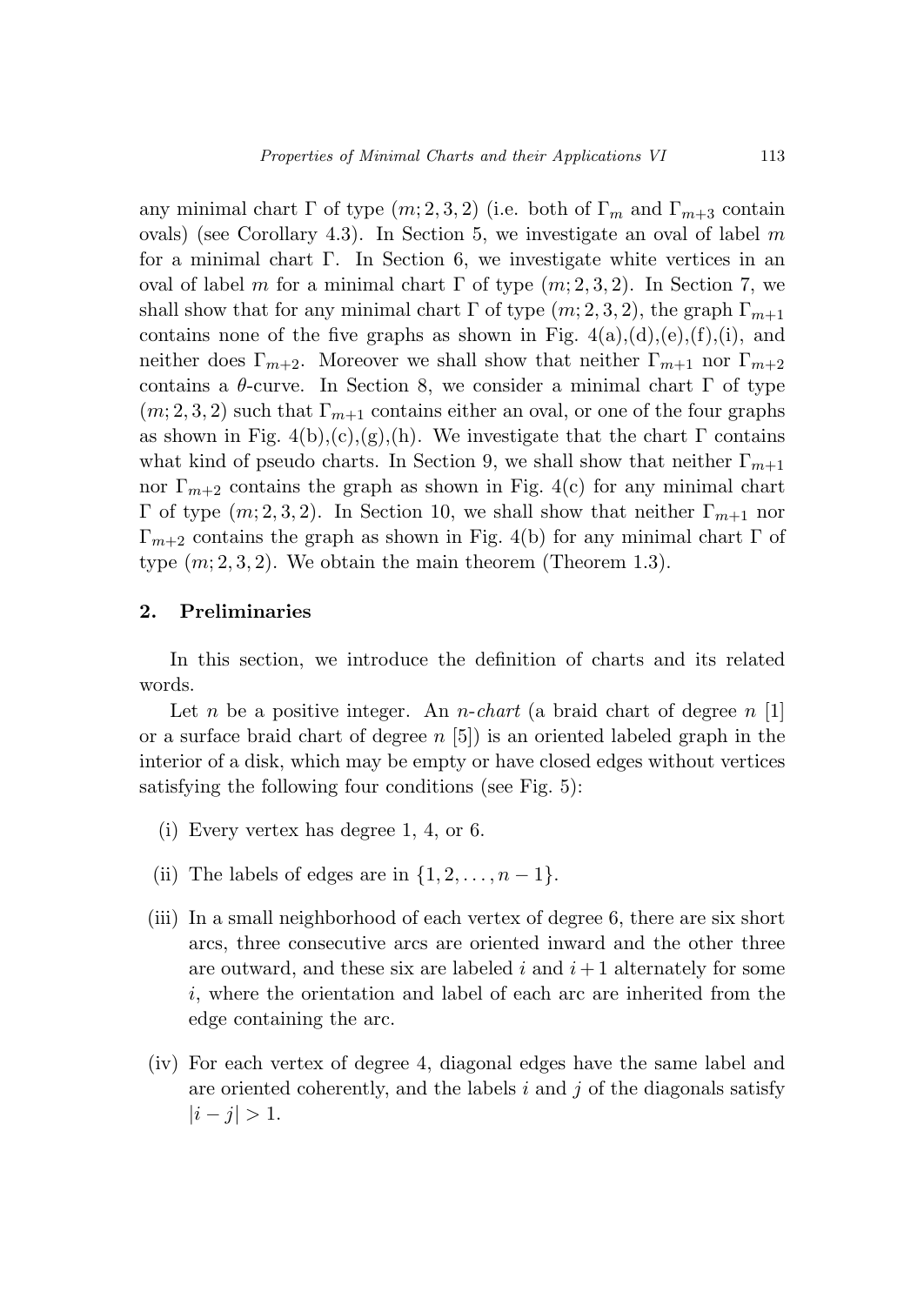We call a vertex of degree 1 a *black vertex*, a vertex of degree 4 a *crossing*, and a vertex of degree 6 a white vertex respectively.

Among six short arcs in a small neighborhood of a white vertex, a central arc of each three consecutive arcs oriented inward (resp. outward) is called a *middle arc* at the white vertex (see Fig.  $5(c)$ ). For each white vertex *v*, there are two middle arcs at *v* in a small neighborhood of *v*. An edge is said to be middle at a white vertex *v* if it contains a middle arc at *v*.

Let *e* be an edge connecting  $v_1$  and  $v_2$ . If *e* is oriented from  $v_1$  to  $v_2$ , then we say that  $e$  is oriented *outward* at  $v_1$  and *inward* at  $v_2$ 



Fig. 5. (a) A black vertex. (b) A crossing. (c) A white vertex. Each arc with three transversal short arcs is a middle arc at the white vertex.

Now C-moves are local modifications of charts as shown in Fig. 6 (cf. [1], [5] and [17]). Two charts are said to be C-move equivalent if there exists a finite sequence of C-moves which modifies one of the two charts to the other.

An edge in a chart is called a *free edge* if it has two black vertices.

For each chart  $\Gamma$ , let  $w(\Gamma)$  and  $f(\Gamma)$  be the number of white vertices, and the number of free edges respectively. The pair  $(w(\Gamma), -f(\Gamma))$  is called a complexity of the chart (see [4]). A chart  $\Gamma$  is called a minimal chart if its complexity is minimal among the charts C-move equivalent to the chart  $\Gamma$ with respect to the lexicographic order of pairs of integers.

We showed the difference of a chart in a disk and in a 2-sphere (see [6, Lemma 2.1]). This lemma follows from that there exists a natural one-toone correspondence between  ${\{\text{charts in } S^2\}}/C$ -moves and  ${\{\text{charts in } D^2\}}/C$ moves, conjugations ( $[5, Chapter 23 and Chapter 25]$ ). To make the argument simple, we assume that the charts lie on the 2-sphere instead of the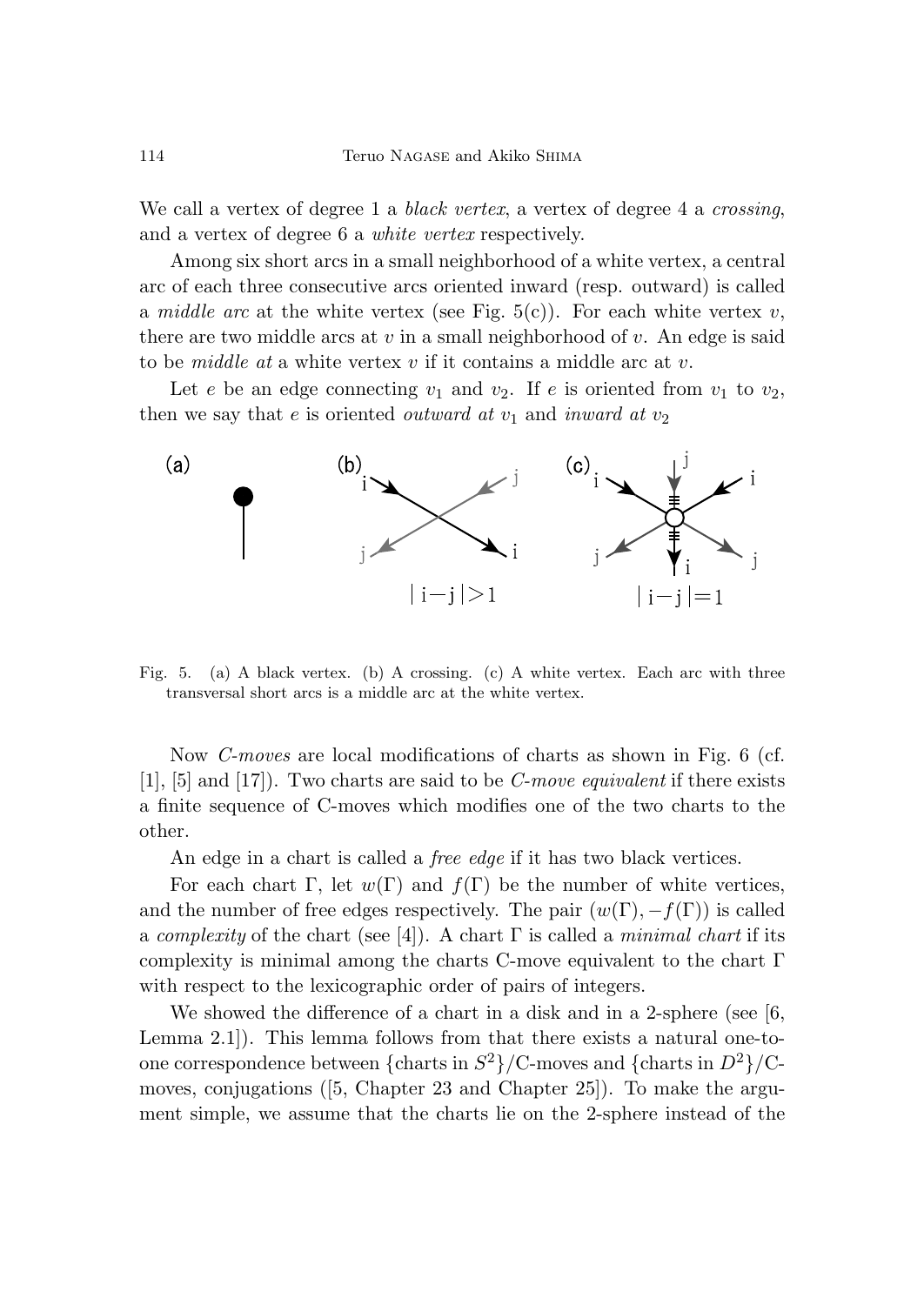

Fig. 6. For the C-III move, the edge with the black vertex is not middle at a white vertex in the left figure.

disk.

ASSUMPTION 1. In this paper, all charts are contained in the 2-sphere *S*2.

We have the special point in the 2-sphere  $S^2$ , called the point at infinity, denoted by  $\infty$ . In this paper, all charts are contained in a disk such that the disk does not contain the point at infinity  $\infty$ .

Let  $\Gamma$  be a chart, and  $m$  a label of  $\Gamma$ . A hoop is a closed edge of  $\Gamma$  without vertices (hence without crossings, neither). A ring is a simple closed curve in  $\Gamma_m$  containing a crossing but not containing any white vertices. A hoop is said to be simple if one of the two complementary domains of the hoop does not contain any white vertices.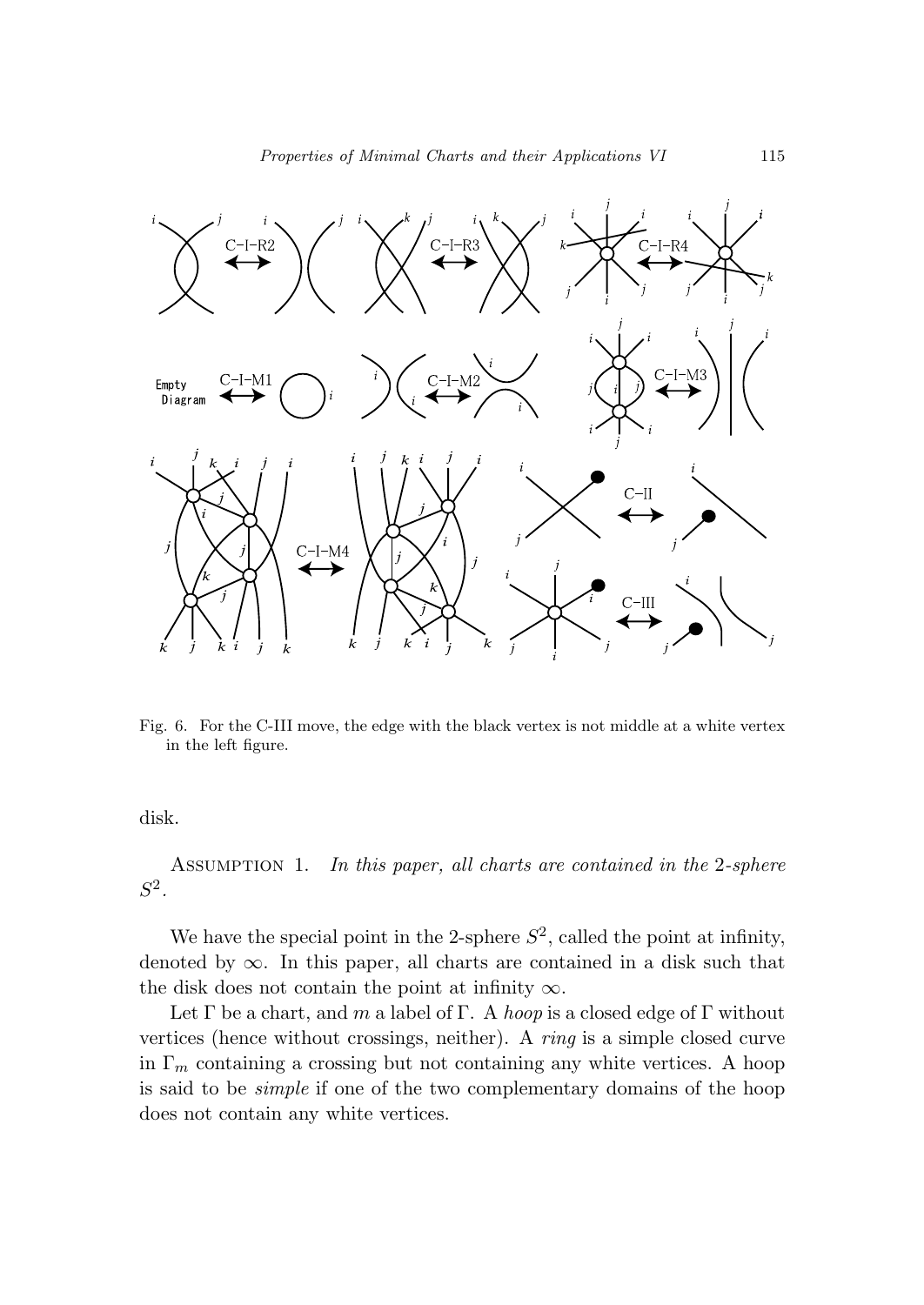We can assume that all minimal charts  $\Gamma$  satisfy the following four conditions (see [6], [7], [8], [14]):

ASSUMPTION 2. If an edge of  $\Gamma$  contains a black vertex, then the edge is a free edge or a terminal edge. Moreover any terminal edge contains a middle arc.

ASSUMPTION 3. All free edges and simple hoops in  $\Gamma$  are moved into a small neighborhood  $U_{\infty}$  of the point at infinity  $\infty$ . Hence we assume that Γ does not contain free edges nor simple hoops, otherwise mentioned.

ASSUMPTION 4. Each complementary domain of any ring and hoop must contain at least one white vertex.

ASSUMPTION 5. The point at infinity  $\infty$  is moved in any complementary domain of Γ.

In this paper for a set *X* in a space we denote the interior of *X*, the boundary of *X* and the closure of *X* by Int*X*,  $\partial X$  and  $Cl(X)$  respectively.

### **3. Connected Components of** Γ*<sup>m</sup>*

In this section, we investigate connected components of  $\Gamma_m$  with five white vertices for a minimal chart Γ. We shall show Lemma 1.2.

LEMMA 3.1 ([10, Lemma 3.1]). In a minimal chart  $\Gamma$ , for each BWvertex in  $\Gamma_m$ , the two edges of label *m* containing the BW-vertex are oriented inward or outward at the BW-vertex simultaneously if each of the two edges is not a terminal edge (see Fig.  $\gamma$ ).



Fig. 7. BW-vertices.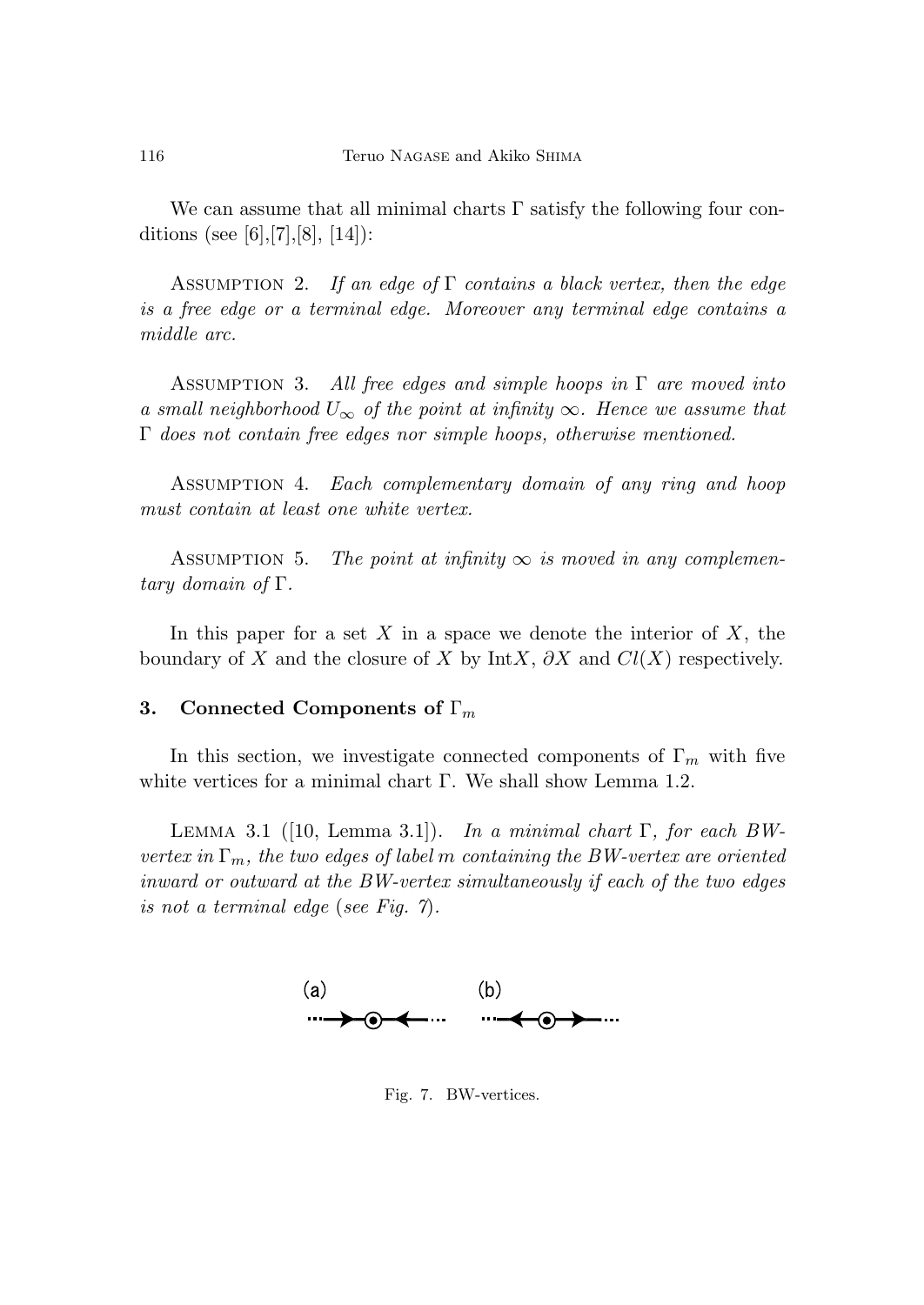Let  $\Gamma$  be a chart, and  $m$  a label of  $\Gamma$ . A *loop* is a simple closed curve in Γ*<sup>m</sup>* with exactly one white vertex (possibly with crossings).

LEMMA 3.2 ([10, Lemma 3.2]). Let  $\Gamma$  be a minimal chart, and m a label of  $\Gamma$ . Let *G* be a connected component of  $\Gamma_m$ . Then we have the following.

- (a) If  $1 \leq w(G)$ , then  $2 \leq w(G)$ .
- (b) If  $1 \leq w(G) \leq 3$  and *G* does not contain any loop, then *G* is one of three graphs as shown in Fig. 3.

The following lemma is easily shown. Thus we omit the proof.

LEMMA 3.3. Let *G* be a 3-regular graph in  $S^2$ . Then we have the following.

- (a) The graph *G* contains exactly an even number of vertices.
- (b) If *G* has at most four vertices, then *G* is one of seven graphs as shown in Fig.  $3(a)$  and Fig. 8.

Lemma 3.4. Let Γ be a minimal chart, and *m* a label of Γ. Let *G* be a connected component of  $\Gamma_m$ . If  $w(G) = 5$  and *G* has no loop, then *G* is one of nine graphs as shown in Fig. 4.

PROOF. By Assumption 2, each terminal edge is middle at a white vertex. Thus each white vertex in  $\Gamma_m$  is contained in at most one terminal edge of label *m*. Hence

(1) the graph *G* is obtained from a simple closed curve or a 3-regular graph (possibly with loops) by adding BW-vertices.

Now we shall show that *G* contains at least one black vertex. If not, then the graph *G* is a 3-regular graph on  $S^2$ . By Lemma 3.3(a), the graph *G* contains exactly an even number of white vertices. This contradicts the fact  $w(G) = 5$ . Hence *G* contains at least one black vertex. Thus

(2) *G* contains at least one BW-vertex.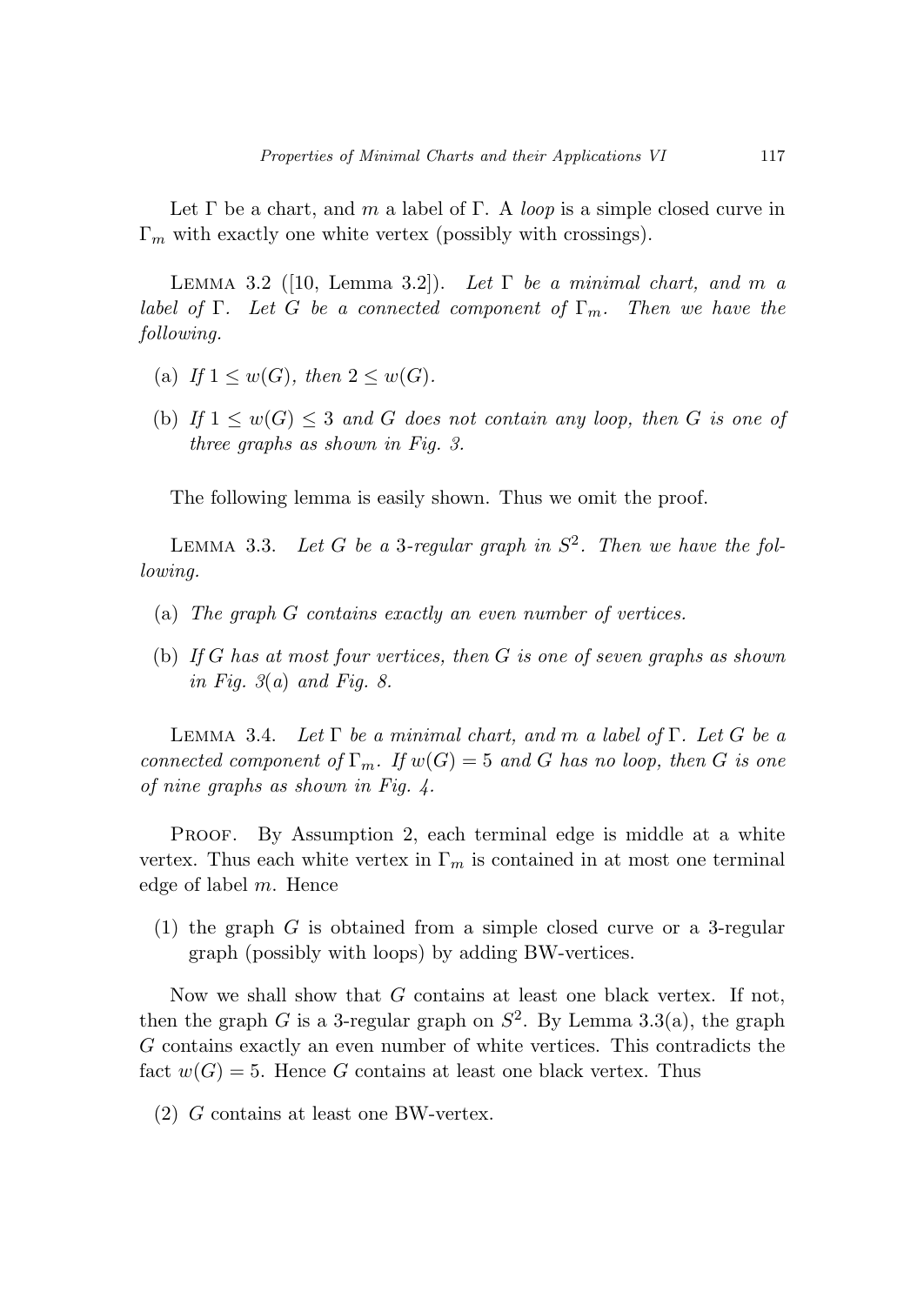

Fig. 8. (a),(b) Graphs without loops.  $(c)$ , $(d)$ , $(e)$ , $(f)$  Graphs with loops.

Claim. The graph *G* is obtained from a 3-regular graph by adding BW-vertices.

Suppose that all white vertices in *G* are BW-vertices. Then the graph *G* is obtained from a simple closed curve by adding BW-vertices. By Lemma 3.1, in a minimal chart, for each BW-vertex in  $\Gamma_m$ , the two edges of label *m* containing the BW-vertex are oriented inward or outward at the BW-vertex simultaneously if each of the two edges is not a terminal edge. Hence the orientation of edges must change at BW-vertices. Thus *G* contains exactly an even number of BW-vertices. This contradicts the fact  $w(G) = 5$ . Hence *G* contains a white vertex not a BW-vertex. Thus by (1), Claim holds.

By  $w(G) = 5$ , (2) and Claim, the graph *G* is obtained by adding BW-vertices from a 3-regular graph with at most four vertices. Hence by Lemma 3.3(b), the graph *G* is obtained by adding BW-vertices from one of seven graphs as shown in Fig. 3(a) and Fig. 8. Since *G* has no loop with  $w(G) = 5$ , the graph *G* is not obtained from the graphs as shown in Fig.  $8(e), (f)$ .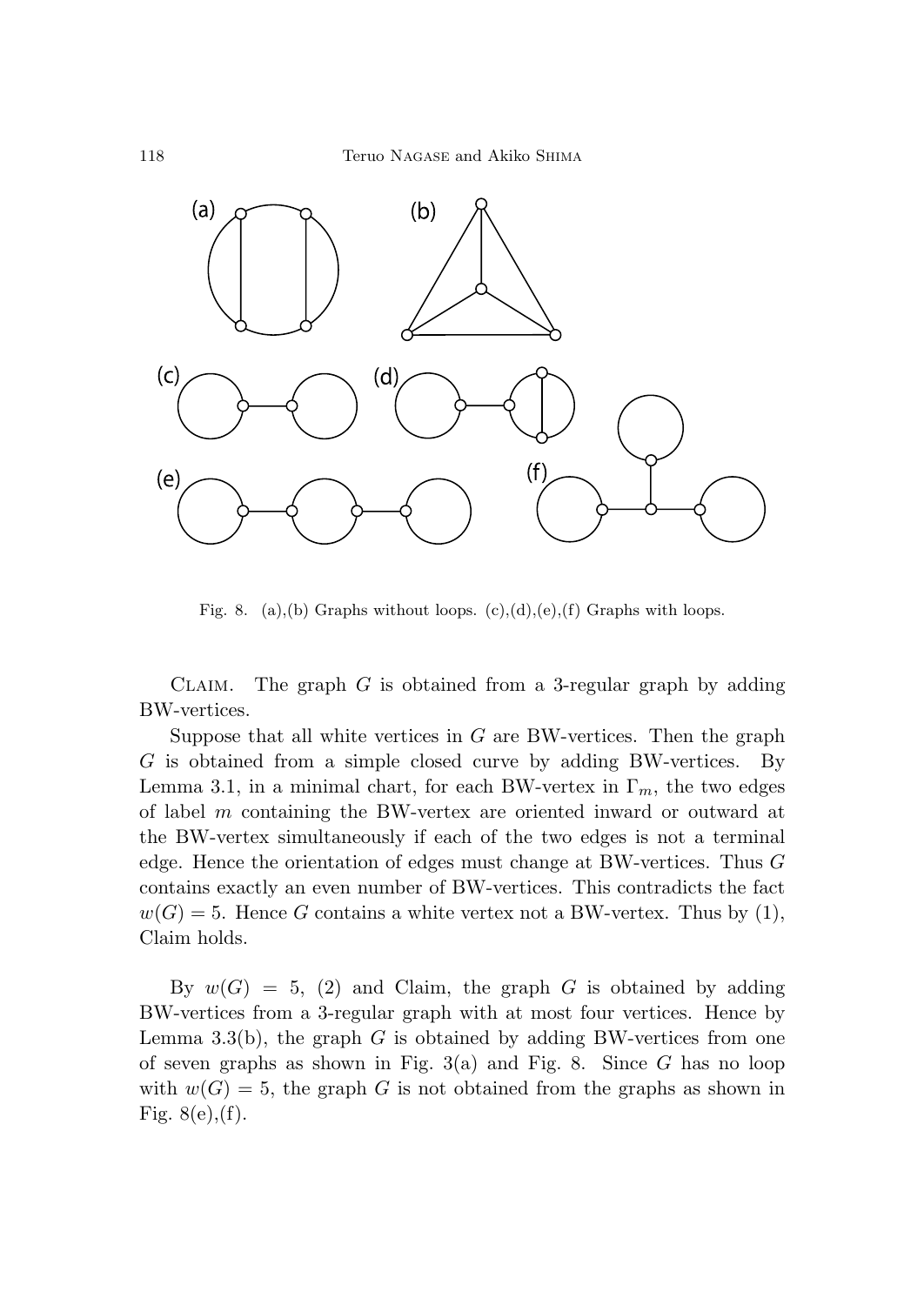Now the graph *G* is on the 2-sphere  $S^2$ . Hence if *G* is obtained from the graph as shown in Fig.  $3(a)$ , then the graph *G* is one of three graphs as shown in Fig.  $4(a)$ , (b), (c). If *G* is obtained from the graph as shown in Fig. 8(a), then the graph *G* is one of two graphs as shown in Fig.  $4(d)$ , (e). If *G* is obtained from the graph as shown in Fig. 8(b), then the graph *G* is the graph as shown in Fig. 4(f). If *G* is obtained from the graph as shown in Fig. 8(c), then the graph *G* is one of two graphs as shown in Fig.  $4(g)(h)$ . If *G* is obtained from the graph as shown in Fig. 8(d), then the graph *G* is the graph as shown in Fig.  $4(i)$ . Therefore *G* is one of nine graphs as shown in Fig. 4. We complete the proof of Lemma 3.4.  $\Box$ 

LEMMA 3.5. Let  $\Gamma$  be a minimal chart, and m a label of  $\Gamma$ . If  $w(\Gamma_m) =$ 5 and  $\Gamma_m$  has no loop, then  $\Gamma_m$  contains one of the following graphs:

- (a) one of nine graphs as shown in Fig. 4, or
- (b) the union of a *θ*-curve and a skew *θ*-curve, or
- (c) the union of an oval and a skew *θ*-curve.

Proof. First we shall show that there exist at most two connected components of  $\Gamma_m$  with white vertices. Suppose that there exist at least three connected components  $G_1, G_2, G_3$  of  $\Gamma_m$  with  $w(G_i) \geq 1$  for each  $i = 1, 2, 3$ . Then by Lemma 3.2(a), we have  $w(G_i) \geq 2$  for each  $i = 1, 2, 3$ . Thus

$$
5 = w(\Gamma_m) \ge w(G_1) + w(G_2) + w(G_3) \ge 2 + 2 + 2 = 6.
$$

This is a contradiction. Hence there exist at most two connected components of  $\Gamma_m$  with white vertices.

Suppose that there exists a connected component  $G_1$  of  $\Gamma_m$  with  $w(G_1) = 5$ . Since  $\Gamma_m$  has no loop, by Lemma 3.4 the graph  $G_1$  is one of nine graphs as shown in Fig. 4.

Suppose that there exists two connected components  $G_1, G_2$  of  $\Gamma_m$  with  $w(G_1) \geq 1, w(G_2) \geq 1$  and  $w(G_1) + w(G_2) = 5$ . Then by Lemma 3.2(a), we have  $w(G_1) \geq 2, w(G_2) \geq 2$ .

Without loss of generality we can assume  $2 \leq w(G_1) \leq w(G_2)$ . Since  $w(G_1) + w(G_2) = 5$ , we have  $w(G_1) = 2$  and  $w(G_2) = 3$ . Since  $\Gamma_m$  has no loop, by Lemma 3.2(b) the graph  $G_1$  is a  $\theta$ -curve or an oval, and the graph  $G_2$  is a skew  $\theta$ -curve.  $\Box$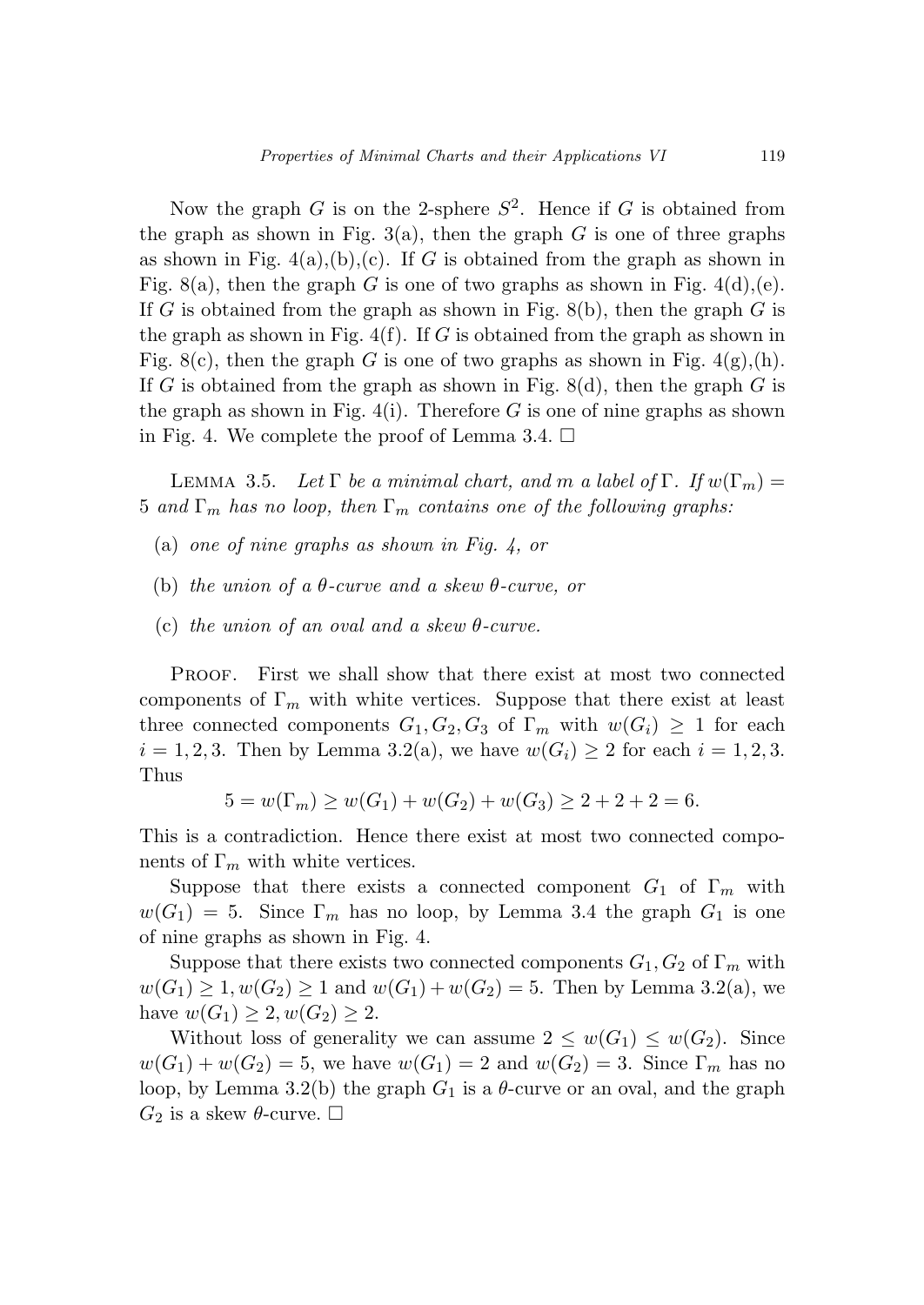LEMMA 3.6  $([9, Theorem 1.1]).$ There is no loop in any minimal chart with exactly seven white vertices.

By Lemma 3.5 and Lemma 3.6, we have Lemma 1.2.

### **4.** *θ***-Curves**

In this section we shall show that neither  $\Gamma_m$  nor  $\Gamma_{m+3}$  contains a  $\theta$ curve for any minimal chart  $\Gamma$  of type  $(m; 2, 3, 2)$  (i.e. both of  $\Gamma_m$  and  $\Gamma_{m+3}$ contain ovals) (see Corollary 4.3).

Let Γ be a chart, and *m* a label of Γ. Let *L* be the closure of a connected component of the set obtained by taking out all the white vertices from  $\Gamma_m$ . If *L* contains at least one white vertex but does not contain any black vertex, then *L* is called an internal edge of label *m*. Note that an internal edge may contain a crossing of Γ.

Let Γ be a chart. Let *D* be a disk such that

- (1) the boundary *∂D* consists of an internal edge *e*<sup>1</sup> of label *m* and an internal edge  $e_2$  of label  $m + 1$ , and
- (2) any edge containing a white vertex in *e*<sup>1</sup> does not intersect the open disk Int*D*.

Note that *∂D* may contain crossings. Let *w*<sup>1</sup> and *w*<sup>2</sup> be the white vertices in *e*1. If the disk *D* satisfies one of the following conditions, then *D* is called a lens of type  $(m, m + 1)$  (see Fig. 9):

- (i) Neither  $e_1$  nor  $e_2$  contains a middle arc.
- (ii) One of the two edges *e*<sup>1</sup> and *e*<sup>2</sup> contains middle arcs at both white vertices  $w_1$  and  $w_2$  simultaneously.

LEMMA 4.1  $([7, Corollary 1.3]).$ There is no lens in any minimal chart with at most seven white vertices.

Lemma 4.2. Let Γ be a minimal chart, and *m* a label of Γ. Suppose that  $\Gamma_m$  contains a  $\theta$ -curve *G*. If  $\Gamma$  has no lens, and if the two white vertices in *G* are contained in  $\Gamma_{m+\varepsilon}$  for some  $\varepsilon \in \{+1, -1\}$ , then  $w(\Gamma_{m+\varepsilon}) \geq 6$ .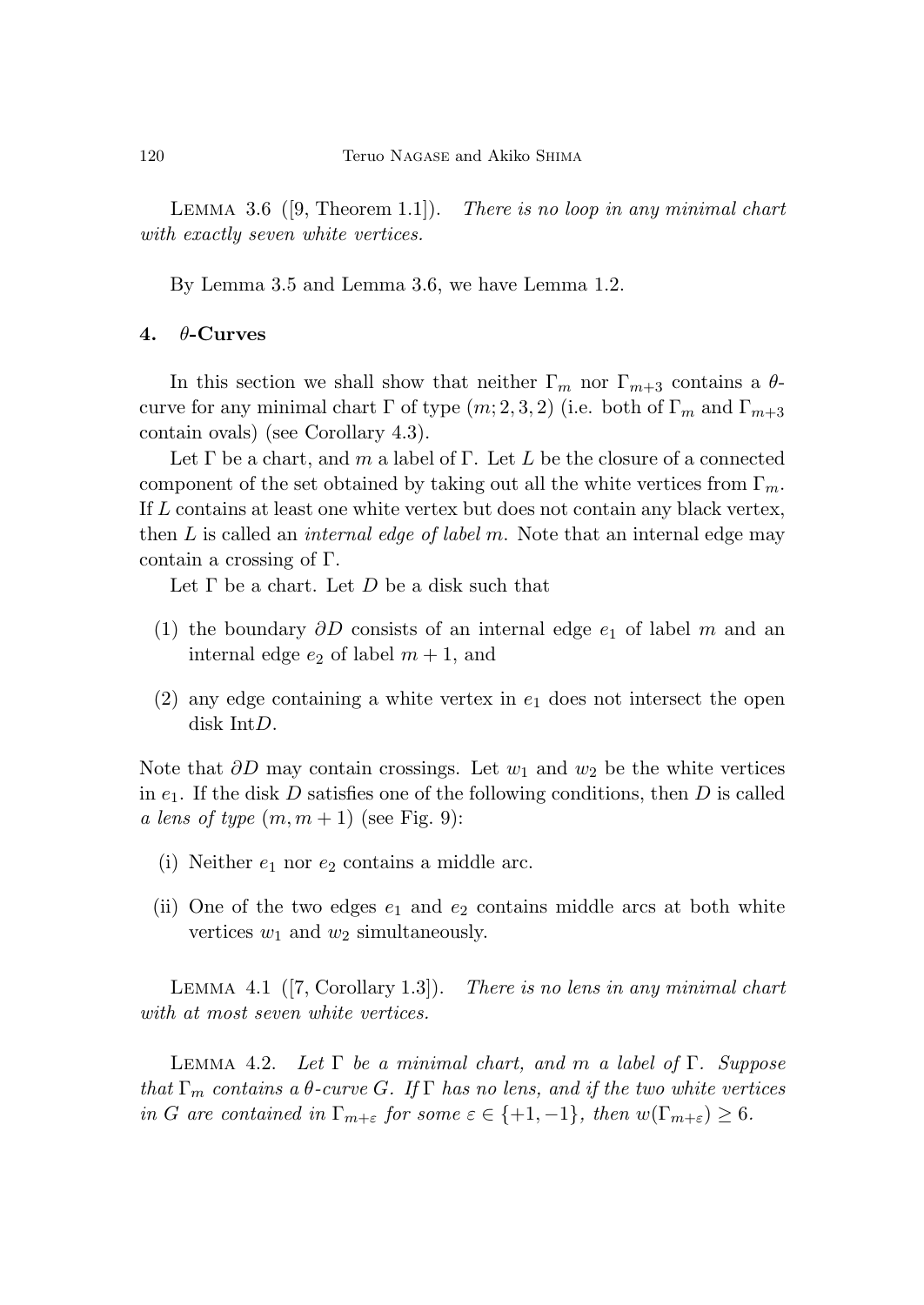

Fig. 9. Lenses.

PROOF. Let  $w_1, w_2$  be the white vertices in  $G$ , and  $e$  the internal edge of label *m* in *G* middle at *w*1. Without loss of generality we can assume that

(1) the edge  $e$  is oriented from  $w_1$  to  $w_2$ .

Then the other two internal edges in *G* are oriented from  $w_2$  to  $w_1$  (see Fig.  $10(a)$ ). Thus

(2) the edge *e* is middle at  $w_1, w_2$ .

The  $\theta$ -curve *G* divides  $S^2$  into three disks. Let  $D_1, D_2$  be two of the three disks with  $D_1 \cap D_2 = \partial D_1 \cap \partial D_2 = e$ . Let  $e_1, e_2$  be internal edges (possibly terminal edges) of label  $m + \varepsilon$  at  $w_1$  in  $D_1, D_2$  respectively. Since *e* is middle at  $w_1$  by (2), neither  $e_1$  nor  $e_2$  is middle at  $w_1$ . By Assumption 2, neither  $e_1$  nor  $e_2$  is a terminal edge. Hence  $e_1$  and  $e_2$  contain white vertices different from  $w_1$ , say  $w_3$ ,  $w_4$ .

We shall show  $w_3 \neq w_2$  and  $w_4 \neq w_2$ . If  $w_3 = w_2$ , then the edge  $e_1$ separates the disk  $D_1$  into two disks. One of the two disks contains the edge *e*. By (2), the disk is a lens. This contradicts the condition that Γ has no lens. Hence  $w_3 \neq w_2$ . Similarly we can show  $w_4 \neq w_2$ .

Let  $e'_1, e'_2$  be internal edges (possibly terminal edges) of label  $m + \varepsilon$  at  $w_2$  in  $D_1, D_2$  respectively. By using (2), we can show similarly that  $e'_1, e'_2$ contain white vertices different from  $w_2$ , say  $w'_3, w'_4$ .

We shall show that  $w(\Gamma_{m+\varepsilon} \cap \text{Int} D_1) \geq 2$ . There are two cases:  $w_3 \neq w'_3$ and  $w_3 = w'_3$ .

If  $w_3 \neq w'_3$ , then  $w(\Gamma_{m+\varepsilon} \cap \text{Int}D_1) \geq 2$ .

Suppose  $w_3 = w'_3$  (see Fig. 10(b)). Let  $e''_1$  be an internal edge (possibly a terminal edge) of label  $m + \varepsilon$  at  $w_3$  different from  $e_1, e'_1$ . By (1) and (2),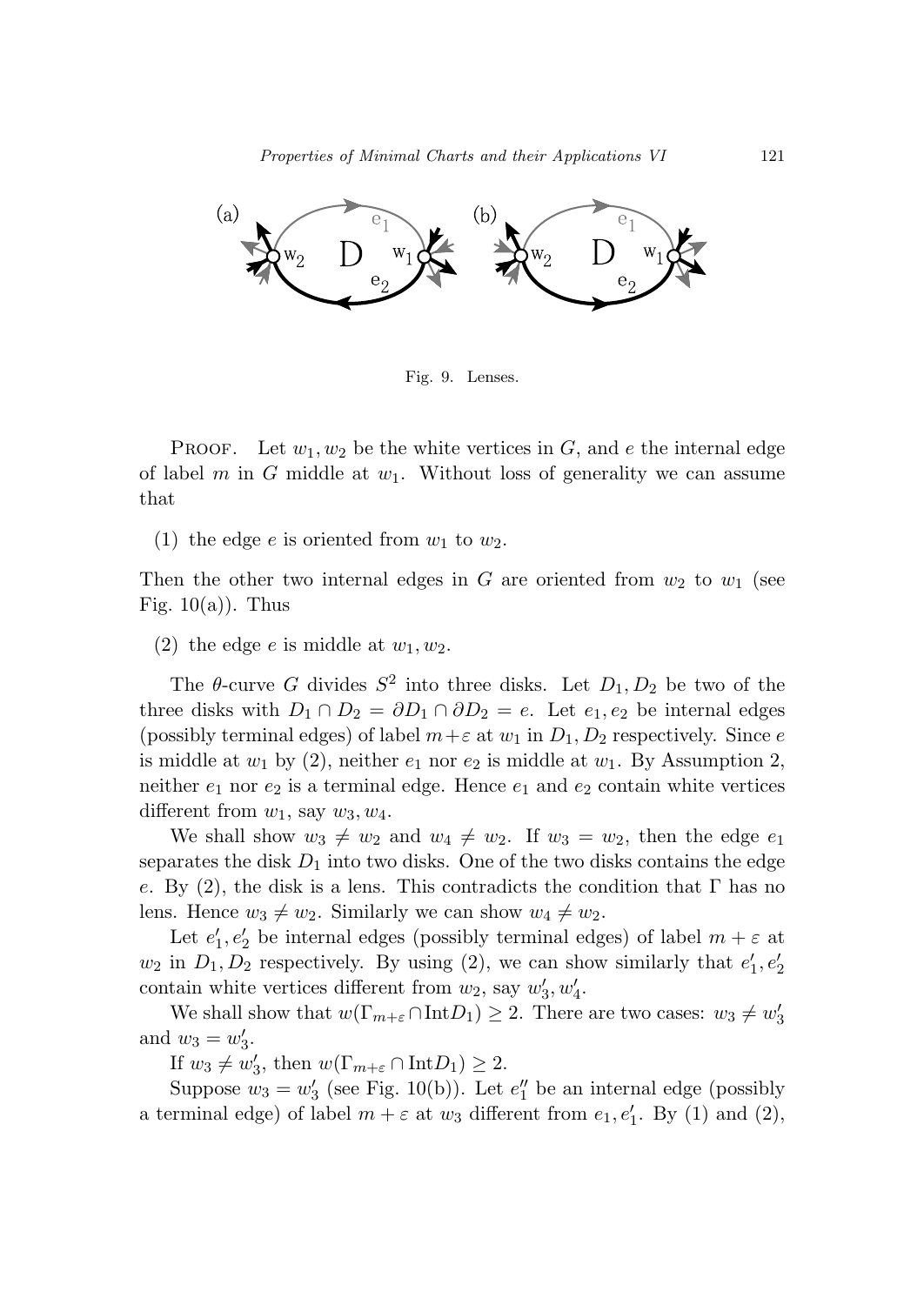the edge  $e_1$  is oriented from  $w_1$  to  $w_3$  and the edge  $e'_1$  is oriented from  $w_3$ to  $w_2$ . Thus  $e_1''$  is not middle at  $w_3$ . Hence by Assumption 2, the edge  $e_1''$ is not a terminal edge. Thus the edge *e* <sup>1</sup> contains a white vertex different from  $w_3$ . Thus  $w(\Gamma_{m+\varepsilon} \cap \text{Int} D_1) \geq 2$ .

Similarly we can show  $w(\Gamma_{m+\varepsilon} \cap \text{Int} D_2) \geq 2$ . Finally we have

$$
w(\Gamma_{m+\varepsilon}) \ge w(\Gamma_{m+\varepsilon} \cap G) + w(\Gamma_{m+\varepsilon} \cap \text{Int} D_1) + w(\Gamma_{m+\varepsilon} \cap \text{Int} D_2)
$$
  

$$
\ge 2 + 2 + 2 = 6 \square
$$



Fig. 10. (a) The dark gray region is the disk  $D_1$ , the light gray region is the disk  $D_2$ . (b) Both of  $e_1$  and  $e'_1$  contain the white vertex  $w_3$ .

COROLLARY 4.3. Let  $\Gamma$  be a minimal chart of type  $(m; 2, 3, 2)$ . Then both of  $\Gamma_m$  and  $\Gamma_{m+3}$  contain ovals.

Proof. Since  $\Gamma$  is of type  $(m; 2, 3, 2)$ , we have  $w(\Gamma_m) = 2$ . Since the graph  $\Gamma_m$  does not contain any loop by Lemma 3.6, Lemma 3.2(b) implies that the graph  $\Gamma_m$  contains one of the two graphs as shown in Fig. 3(a) and (b). Hence the graph  $\Gamma_m$  contains a  $\theta$ -curve or an oval. If the graph  $\Gamma_m$ contains a  $\theta$ -curve, then we have  $w(\Gamma_{m+1}) \geq 6$  by Lemma 4.2.

On the other hand, since  $\Gamma$  is of type  $(m; 2, 3, 2)$ , we have  $w(\Gamma_{m+1}) = 5$ . This is a contradiction. Thus the graph Γ*<sup>m</sup>* contains an oval.

Similarly we can show that the graph  $\Gamma_{m+3}$  contains an oval.  $\Box$ 

#### **5. Ovals**

In this section we investigate an oval of label *m* for a minimal chart Γ.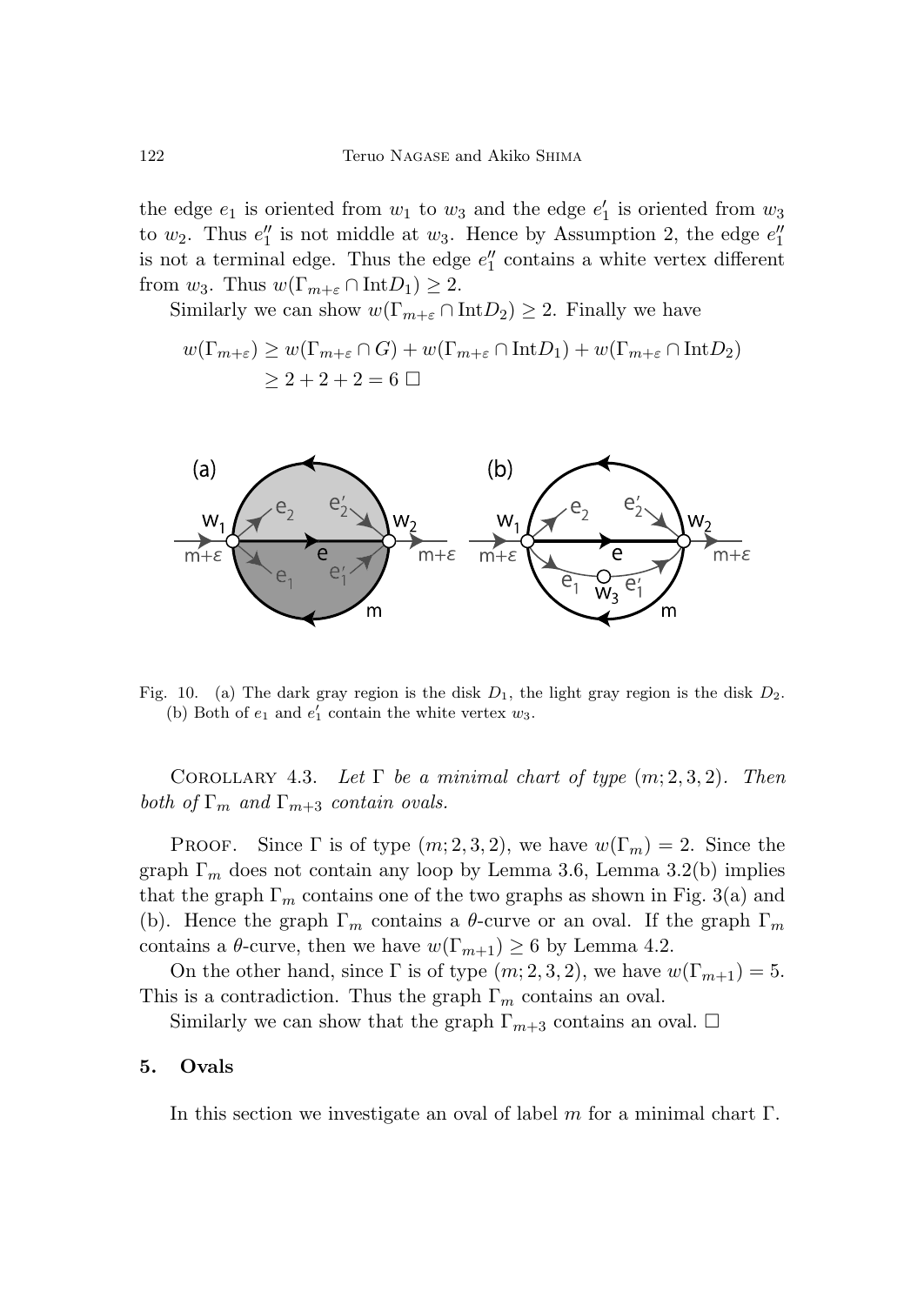Let  $\Gamma$  be a chart, *m* a label of  $\Gamma$ , *D* a disk with  $\partial D \subset \Gamma_m$ , and *k* a positive integer. If *∂D* contains exactly *k* white vertices, then *D* is called a *k*-angled disk of  $\Gamma_m$ . Note that the boundary  $\partial D$  may contain crossings.

Lemma 5.1. Let Γ be a minimal chart, and *m* a label of Γ. Let *G* be an oval of label *m*, and *D* a 2-angled disk of  $\Gamma_m$  with  $\partial D \subset G$ . Let *E* be a disk in *D* whose boundary consists of an internal edge in *G* and an internal edge of label  $m + \varepsilon$  ( $\varepsilon \in \{+1, -1\}$ ) connecting the two white vertices of *G*. If *E* does not contain the terminal edges in *G*, then *E* is a lens of Γ.

PROOF. Let *e* be the internal edge of label  $m + \varepsilon$  in  $\partial E$ . Let  $v_1, v_2$ be the white vertices in *G*, and  $e_1, e_2$  the terminal edges at  $v_1, v_2$  in *G* respectively. By Assumption 2,

(1) both of the two edges  $e_1$  and  $e_2$  contain middle arcs.

There are three cases: (i) neither  $e_1$  nor  $e_2$  is contained in *D* (see Fig. 11(a)), (ii) only one of  $e_1$  and  $e_2$  is contained in *D* (see Fig. 11(b)), (iii) both of  $e_1$ and  $e_2$  are contained in  $D$  (see Fig. 11(c)).

**Case (i).** By (1), the edge *e* is middle at both white vertices  $v_1$  and  $v_2$ simultaneously. Thus the disk *E* is a lens.

**Case (ii).** Without loss of generality we can assume that

(2) the edge  $e_1$  is oriented inward at  $v_1$ .

Then by (1), the other two internal edges in  $G$  are oriented from  $v_1$  to  $v_2$ . Thus

(3) the edge  $e_2$  is oriented outward at  $v_2$ .

If  $e_1 \subset D$  (see Fig. 11(b)), then by (1) and (2), the edge *e* is oriented from  $v_2$  to  $v_1$ . Hence *e* is oriented outward at  $v_2$ . On the other hand, by (1) and (3), the edge  $e$  is oriented inward at  $v_2$ . This is a contradiction.

Similarly if  $e_2 \subset D$ , then we have the same contradiction. Thus Case (ii) does not occur.

**Case (iii).** By (1), none of *e* and the two internal edges in *G* contain middle arcs. Thus the disk  $E$  is a lens.  $\Box$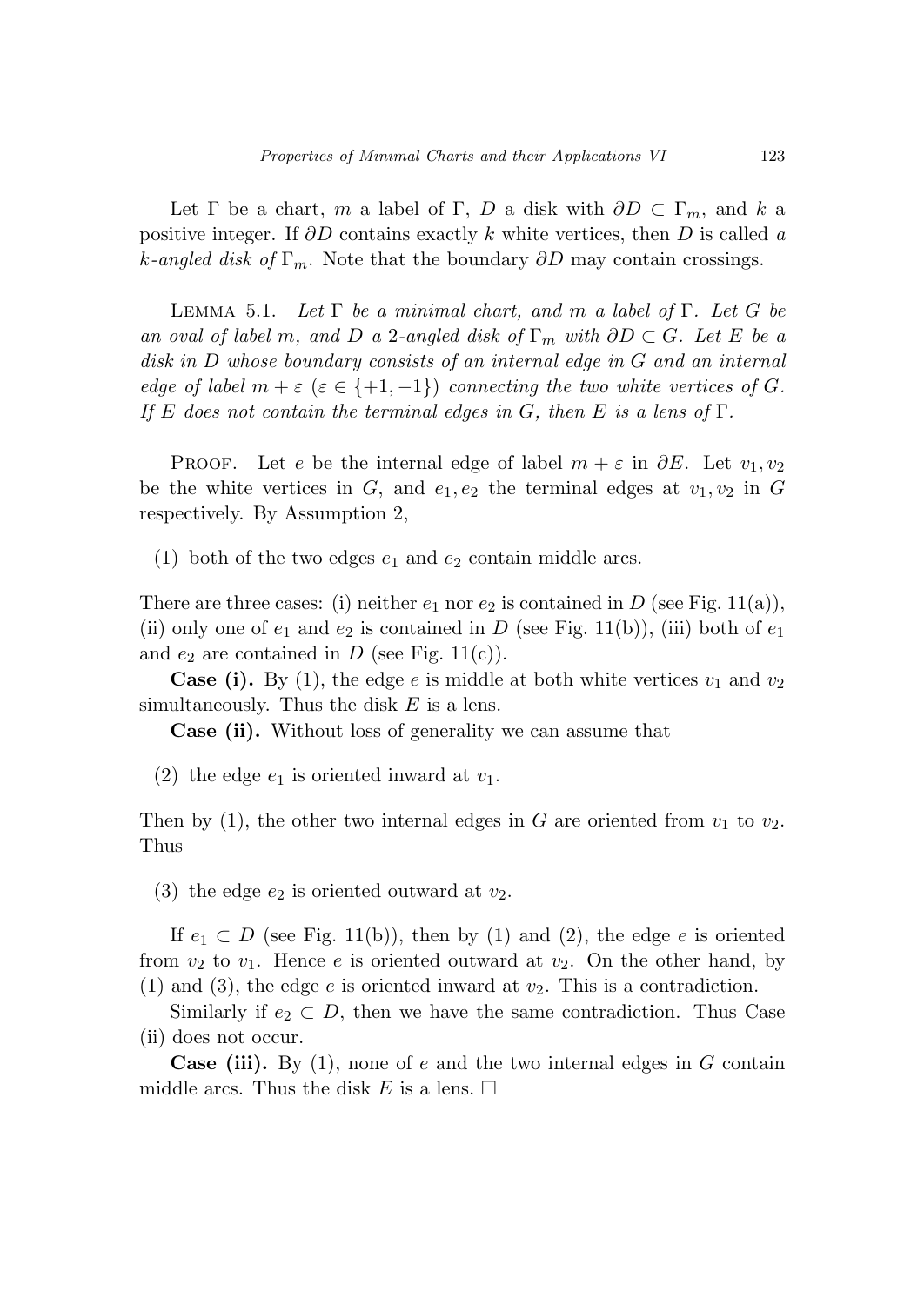

Fig. 11. The gray regions are disks E. (a)  $e_1 \not\subset D, e_2 \not\subset D$ . (b)  $e_1 \subset D, e_2 \not\subset D$ . (c)  $e_1 \subset D, e_2 \subset D.$ 

Let  $\Gamma$  be a chart. Suppose that an object consists of some edges of  $\Gamma$ , arcs in edges of  $\Gamma$  and arcs around white vertices. Then the object is called a pseudo chart.

Lemma 5.2. Let Γ be a minimal chart, and *m* a label of Γ. Let *G* be an oval of label *m*. If for some  $\varepsilon \in \{+1, -1\}$  there exists a 2-angled disk *D* of  $\Gamma_{m+\varepsilon}$  with  $G \cap \partial D$  two white vertices, then there exists a lens of  $\Gamma$ .

PROOF. Let *C* be the simple closed curve in *G*. Let  $c_1, c_2, d_1, d_2$  be internal edges with  $c_1 \cup c_2 = C$  and  $d_1 \cup d_2 = \partial D$ . Let *w* be a white vertex in *G*. Then there are two cases: (i) The four edges  $c_1, c_2, d_1, d_2$  (or  $c_1, c_2, d_2, d_1$ ) lie around the white vertex *w* in this order (see Fig 12(a)). (ii) The four edges  $c_1, d_1, c_2, d_2$  lie around the white vertex *w* in this order (see Fig  $12(b)$ ).

**Case (i).** Since  $G \cap \partial D = C \cap \partial D$  consists of two white vertices, the union  $C \cup \partial D$  separates  $S^2$  into four disks. Let  $E, E'$  be two of the four disks such that each boundary consists of an internal edge of label *m* in *G* and an internal edge of label  $m + \varepsilon$  in  $\partial D$ . By the condition of Case (i), neither *E* nor *E'* contains a terminal edge of label *m* in *G* (see Fig 12(a)). Thus by Lemma 5.1, both of  $E$  and  $E'$  are lenses.

**Case (ii).** Since  $G \cap \partial D = C \cap \partial D$  consists of two white vertices, the union  $C \cup \partial D$  separates  $S^2$  into four disks. Let *E*, *E'* be two of the four disks with  $E \cap E' = d_1$ . Then  $E \cup E'$  is a 2-angled disk of  $\Gamma_m$  whose boundary is contained in *G*.

If *E* or *E'* is a lens, then there exists a lens of  $\Gamma$ .

Suppose that neither  $E$  nor  $E'$  is a lens. Then by Lemma 5.1,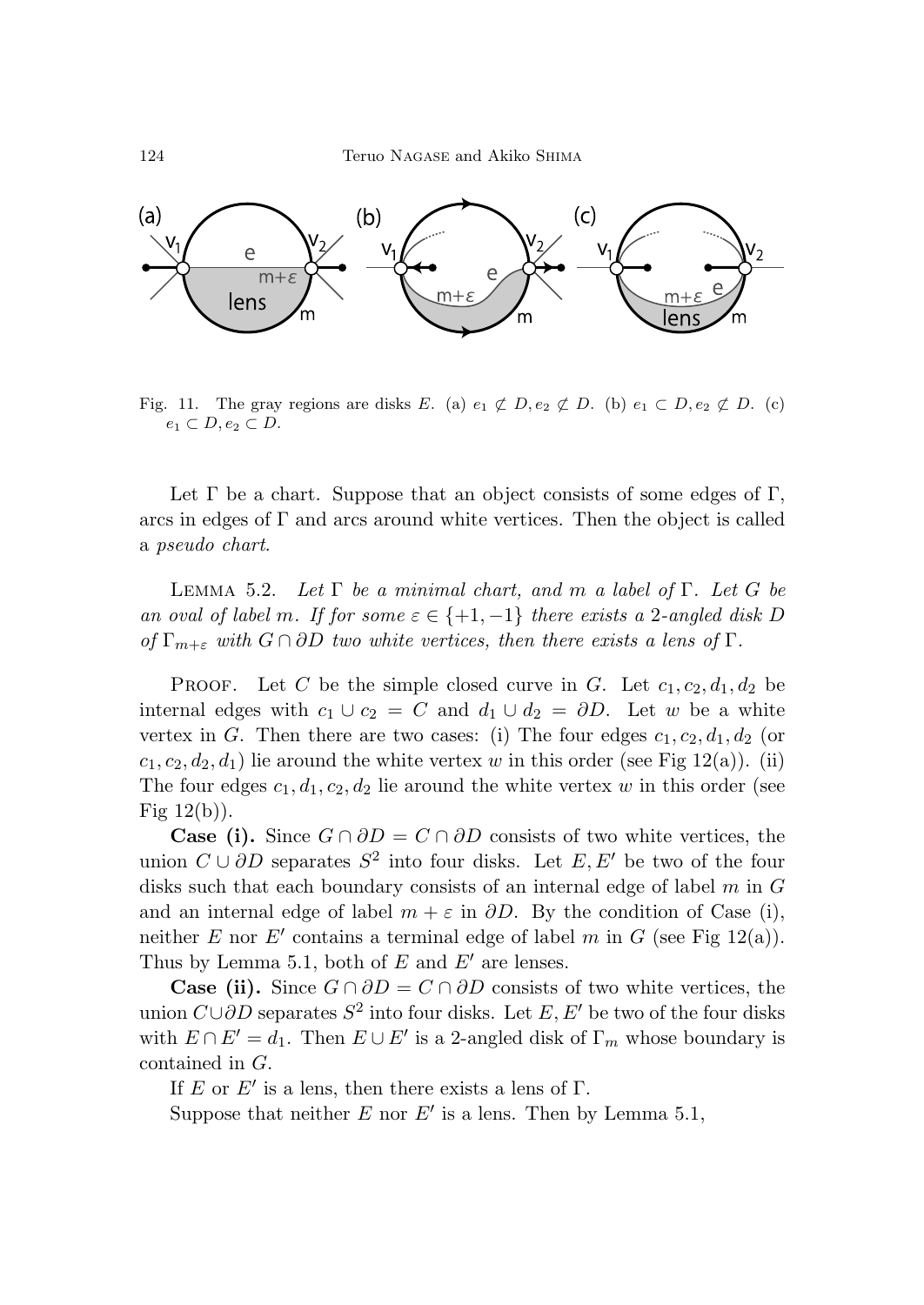### (1) each of  $E$  and  $E'$  contains a terminal edge in  $G$ .

Hence  $E \cup E'$  contains one of the two pseudo charts as shown in Fig. 12(c),(d). Then  $d_2 \not\subset E \cup E'$ . Thus  $d_2 \subset Cl(S^2 - (E \cup E'))$ . Hence the edge  $d_2$  separates the disk  $Cl(S^2 - (E \cup E'))$  into two disks. Thus neither of the two disks contains a terminal edge in  $G$ , because  $E \cup E'$  contains the two terminal edges of *G* by (1). Hence by Lemma 5.1, both of the two disks are lenses.  $\Box$ 



Fig. 12. The light gray region and the dark gray region are  $E$  and  $E'$ .

Lemma 5.3. Let Γ be a chart, and *m* a label of Γ. Let *G* be an oval of label *m*, and  $v_1, v_2$  the white vertices in *G*. Let *D* be a 2-angled disk of  $\Gamma_m$ with  $\partial D \subset G$ . If  $D$  satisfies one of the following two conditions, then  $\Gamma$  is not minimal.

- (a) The disk *D* does not contain terminal edges of *G*, but contains two internal edges  $e_1, e_2$  of label  $m + \varepsilon$  at  $v_1, v_2$  respectively ( $\varepsilon \in \{+1, -1\}$ ) such that  $e_1 \cap e_2$  is a BW-vertex with respect to  $\Gamma_{m+\varepsilon}$  in IntD (see *Fig.*  $13(a)$ .
- (b) The disk *D* contains exactly one terminal edge of *G*, and contains three internal edges  $e_1, e_2, e_3$  of label  $m + \varepsilon$  at  $v_1, v_1, v_2$  respectively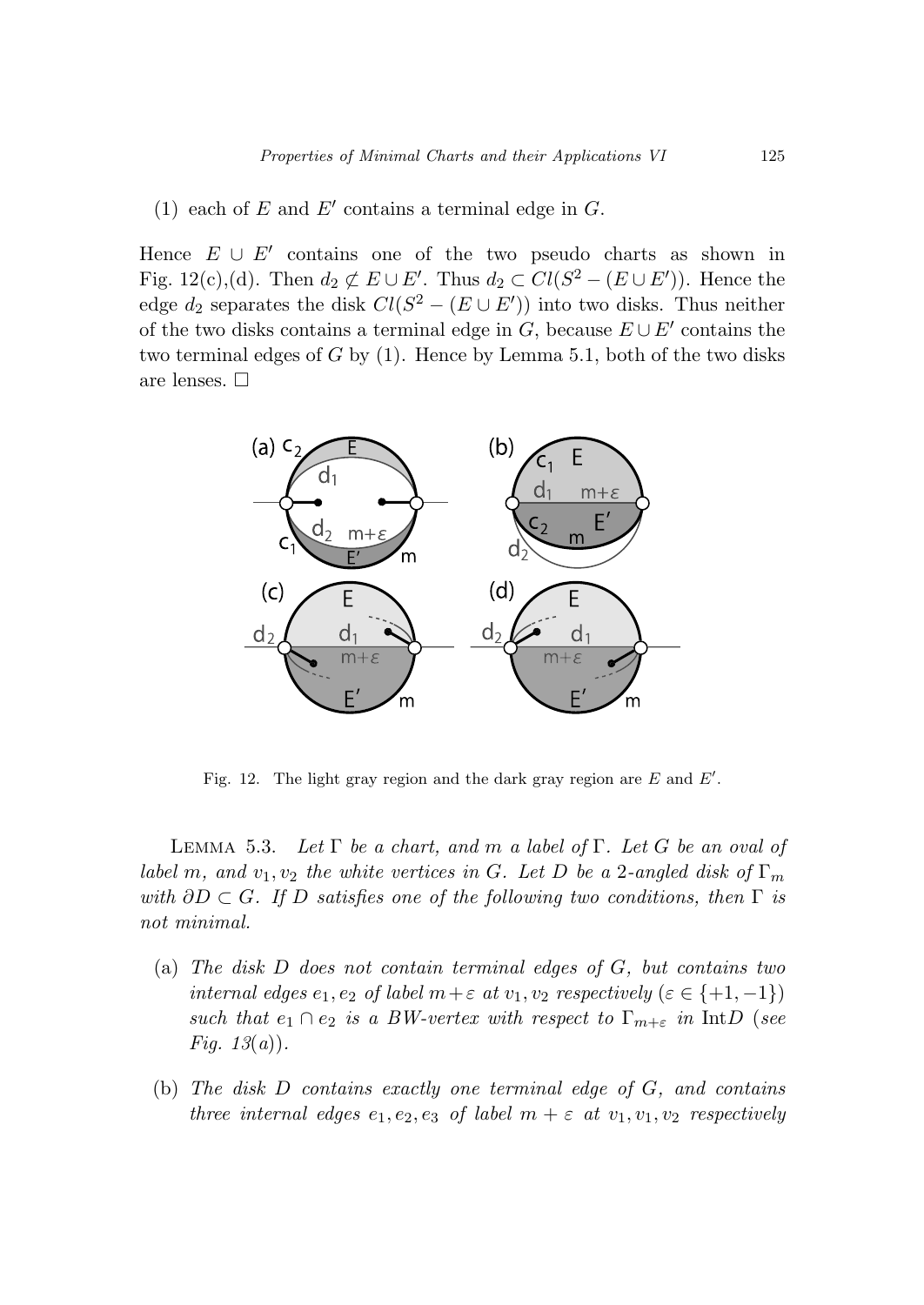

Fig. 13. (a),(c) The gray regions are 2-angled disks not containing terminal edges of  $G$ . (b),(d) The gray regions are 2-angled disks containing one terminal edge of G.

 $(\varepsilon \in \{+1, -1\})$  such that  $e_1 \cap e_2 \cap e_3$  is a white vertex in IntD (see *Fig.*  $13(b)$ .

Proof. Suppose that  $\Gamma$  is minimal. Let  $e, e'$  be the terminal edges at  $v_1, v_2$  in *G* respectively. By Assumption 2,

(1) each of the two edges  $e$  and  $e'$  is middle at a white vertex.

Without loss of generality we can assume that

(2) the edge *e* is oriented inward at *v*1.

Then by (1), the other two internal edges in  $G$  are oriented from  $v_1$  to  $v_2$ . Thus

(3) the edge  $e'$  is oriented outward at  $v_2$ .

If the disk *D* satisfies the condition (a), then  $e_1 \cap e_2$  is a BW-vertex with respect to  $\Gamma_{m+\varepsilon}$ . Let  $v_3 = e_1 \cap e_2$ . By (2), the edge  $e_1$  is oriented from  $v_1$ to  $v_3$ . Thus the edge  $e_1$  is oriented inward at the BW-vertex  $v_3$ .

On the other hand, by (3), the edge  $e_2$  is oriented from  $v_3$  to  $v_2$ . Thus the edge *e*<sup>2</sup> is oriented outward at the BW-vertex *v*3. Hence for the BWvertex  $v_3$ , the edge  $e_1$  of label  $m + \varepsilon$  is oriented inward at  $v_3$ , and the edge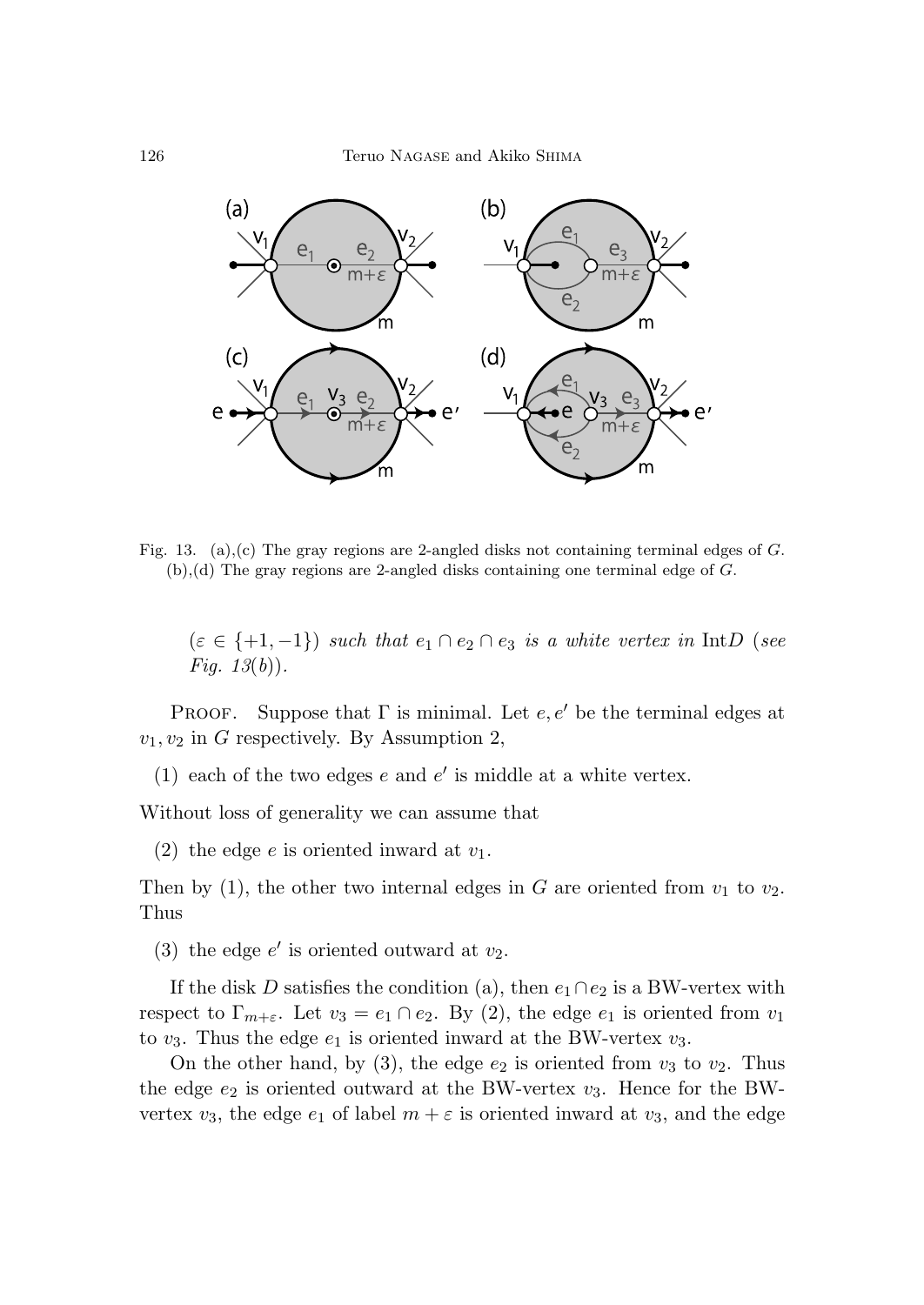*e*<sub>2</sub> of label  $m + \varepsilon$  is oriented outward at *v*<sub>3</sub> (see Fig. 13(c)). This contradicts Lemma 3.1. Thus  $\Gamma$  is not minimal.

If the disk *D* satisfies the condition (b), then  $e_1 \cap e_2 \cap e_3$  is a white vertex. Let  $v_3 = e_1 \cap e_2 \cap e_3$ . By (1) and (2), both of  $e_1$  and  $e_2$  are oriented from  $v_3$  to  $v_1$ . Thus

(4) both of  $e_1$  and  $e_2$  are oriented outward at  $v_3$ .

On the other hand, by (3), the edge  $e_3$  is oriented from  $v_3$  to  $v_2$ . Thus the edge  $e_3$  is oriented outward at  $v_3$ . Hence by (4), the three edges  $e_1, e_2, e_3$ of label  $m + \varepsilon$  are oriented outward at  $v_3$  (see Fig. 13(d)). This contradicts the condition (iii) of the definition of charts. Thus  $\Gamma$  is not minimal.  $\Box$ 

### **6. White Vertices in the Graphs** Γ*m*+1

In this section, we investigate white vertices in an oval of label *m* for a minimal chart  $\Gamma$  of type  $(m; 2, 3, 2)$ .

Lemma 6.1. Let Γ be a minimal chart, and *m* a label of Γ. Let *w* be a white vertex in a terminal edge of label *m*. Let *e*1*, e*<sup>2</sup> be the two edges of label *m* at *w* different from the terminal edge. If *w* is contained in a terminal edge of label  $m + \varepsilon$  for some  $\varepsilon \in \{+1, -1\}$ , then both edges *e*1*, e*<sup>2</sup> are contained in the closure of the same connected component of *S*<sup>2</sup> – Γ<sub>*m*+*ε*</sub>.

PROOF. Since *w* is contained in a terminal edge of label *m* and since *w* is contained in a terminal edge of label  $m + \varepsilon$ , by Assumption 2 we can show that in a neighborhood of the vertex  $w$ , the chart  $\Gamma$  contains the pseudo chart as shown in Fig. 14. Hence the edges  $e_1$  and  $e_2$  of label m are contained in the closure of the same connected component *F* of  $S^2 - \Gamma_{m+\varepsilon}$ . Thus we complete the proof of Lemma 6.1.  $\Box$ 

From the above lemma, we have the following lemma:

Lemma 6.2. Let Γ be a minimal chart, and *m* a label of Γ. Let *G* be an oval of label *m*. If one of the two white vertices in *G* is a BW-vertex with respect to  $\Gamma_{m+\varepsilon}$  for some  $\varepsilon \in \{+1,-1\}$ , then the two internal edges in G are contained in the closure of the same connected component of  $S^2 - \Gamma_{m+\varepsilon}$ .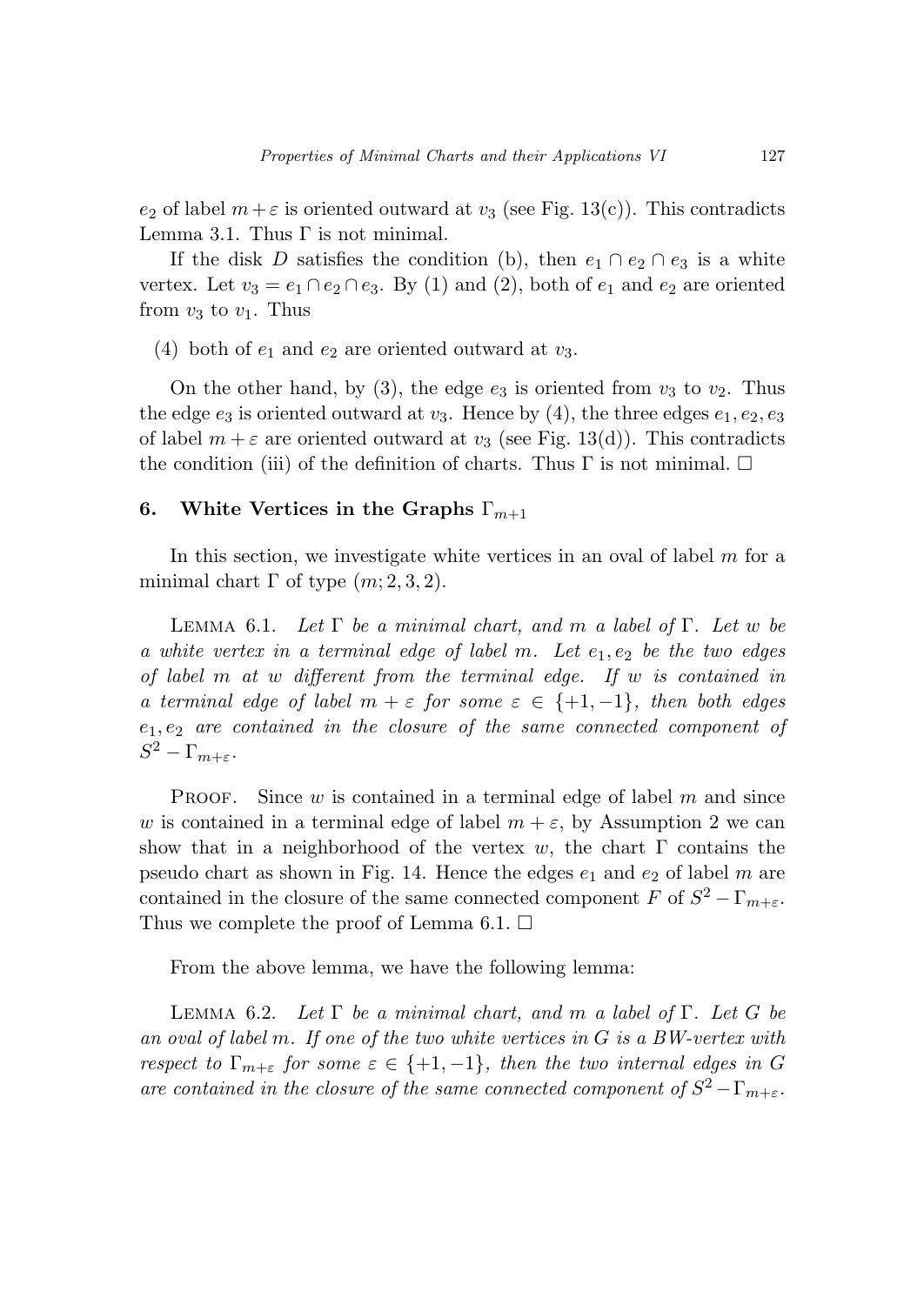

Fig. 14. A white vertex  $w$  is contained in two terminal edges. The gray region is  $F$ .

LEMMA 6.3. Let  $\Gamma$  be a minimal chart of type  $(m; 2, 3, 2)$ . Suppose that Γ*<sup>m</sup>* contains an oval *G*. Then we have the following.

- (a) If  $\Gamma_{m+1}$  contains one of the three graphs as shown in Fig.  $4(a)$ ,  $(b)$ ,  $(c)$ , then either *G* contains two BW-vertices with respect to  $\Gamma_{m+1}$ , or *G* does not contain any BW-vertex with respect to  $\Gamma_{m+1}$ .
- (b) If  $\Gamma_{m+1}$  contains one of the three graphs as shown in Fig.  $4(d),(e),(f)$ , then *G* does not contain any *BW*-vertex with respect to  $\Gamma_{m+1}$ .
- (c) If  $\Gamma_{m+1}$  contains the union of a  $\theta$ -curve and a skew  $\theta$ -curve, then *G* does not contain any BW-vertex with respect to Γ*m*+1. Moreover the two white vertices in *G* are contained in the *θ*-curve or the skew *θ*-curve simultaneously.
- (d) If  $\Gamma_{m+1}$  contains the union of an oval and a skew  $\theta$ -curve, then either *G* contains two BW-vertices with respect to  $\Gamma_{m+1}$ , or *G* does not contain any BW-vertex with respect to  $\Gamma_{m+1}$ .

PROOF. Let  $e_1, e_2$  be the internal edges of label  $m$  in  $G$ .

**Statement (a).** The graph  $\Gamma_{m+1}$  contains exactly three BW-vertices with respect to  $\Gamma_{m+1}$ , say  $w_1, w_2, w_3$ . Let  $w_4, w_5$  be the other white vertices in  $\Gamma_{m+1}$ . It suffices to prove that if *G* contains one of BW-vertices  $w_1, w_2, w_3$ , then *G* contains two of  $w_1, w_2, w_3$ .

If *G* contains one of BW-vertices  $w_1, w_2, w_3$ , then by Lemma 6.2 there exists a connected component *F* of  $S^2 - \Gamma_{m+1}$  with  $e_1 \cup e_2 \subset Cl(F)$  (see Fig.  $15(a)$ ). Thus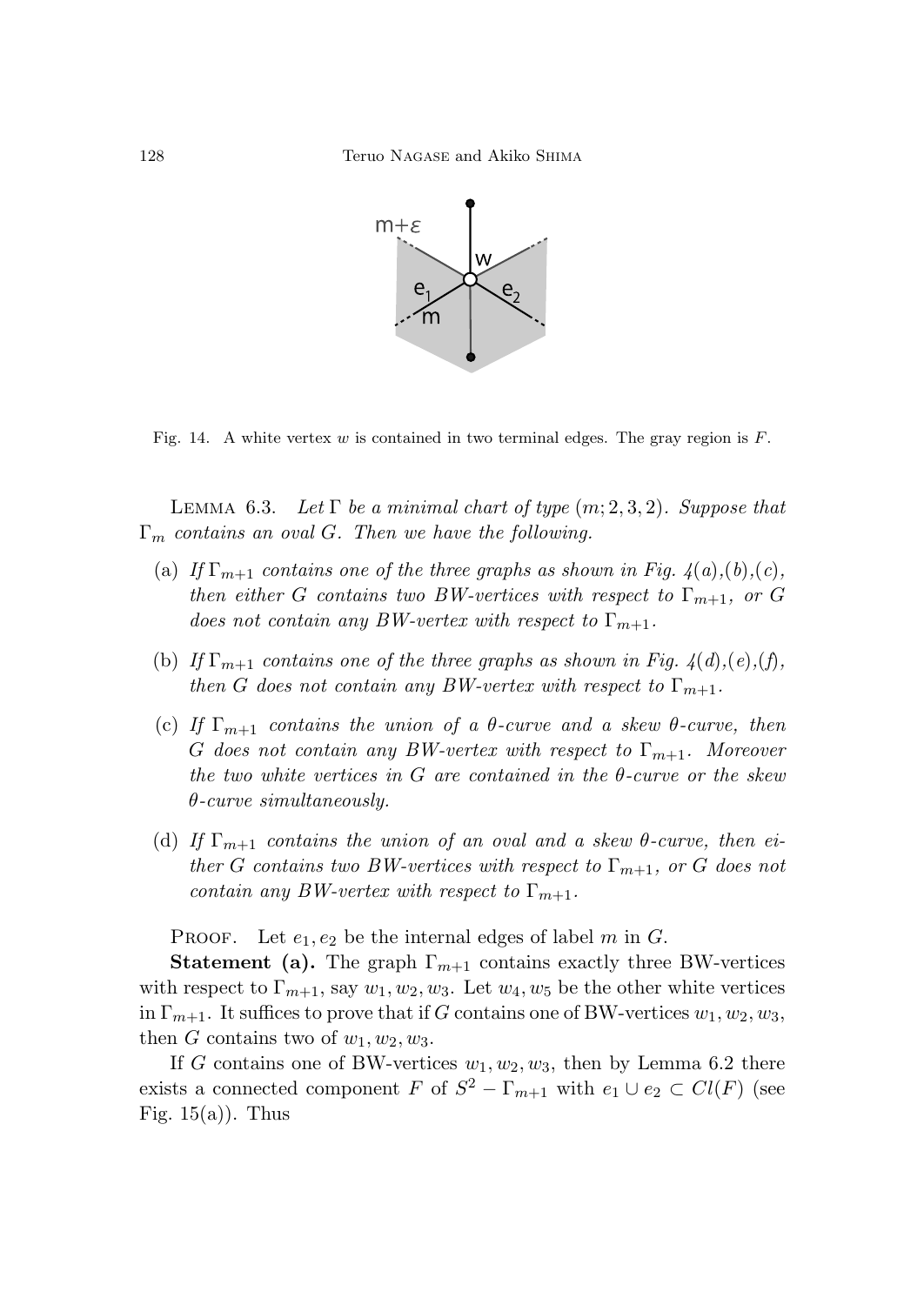(1) for each white vertex *w* in *G*, there exist two edges of label *m* at *w* contained in *Cl*(*F*).

On the other hand, by the condition of Lemma  $6.3(a)$ , for each white vertex  $w_i$  ( $i = 4, 5$ ) there exists at most one edge label m at  $w_i$  in  $Cl(F)$ (see Fig. 15(a)). Hence by (1), the oval *G* does not contain  $w_4$  nor  $w_5$ . Thus *G* contains two of BW-vertices *w*1*, w*2*, w*3. Hence Statement (a) holds.

**Statement (b).** The graph  $\Gamma_{m+1}$  contains exactly one BW-vertex with respect to  $\Gamma_{m+1}$ , say  $w_1$ . Let  $w_2, w_3, w_4, w_5$  be the other white vertices in  $\Gamma_{m+1}$ .

Suppose that *G* contains the BW-vertex  $w_1$ . Then by Lemma 6.2 there exists a connected component *F* of  $S^2 - \Gamma_{m+1}$  with  $e_1 \cup e_2 \subset Cl(F)$  (see Fig. 15(b)). Thus for each white vertex in the oval *G*, there exist two edges of label *m* at the vertex in  $Cl(F)$ . However, by the condition of Lemma 6.3(b), for each white vertex  $w_i$  ( $i = 2, 3, 4, 5$ ) there exists at most one edge of label *m* at  $w_i$  in  $Cl(F)$ . This is a contradiction. Hence the oval *G* does not contain the vertex  $w_1$ . Hence Statement (b) holds.

**Statement (c).** Let  $w_1, w_2$  be the white vertices of the  $\theta$ -curve in  $\Gamma_{m+1}$ . Let  $w_3$  be the BW-vertex of the skew  $\theta$ -curve with respect to  $\Gamma_{m+1}$ , and  $w_4, w_5$  the other white vertices of the skew  $\theta$ -curve.

By a similar way of the proof of Statement (b), we can show that the oval *G* does not contain the BW-vertex *w*3. Thus *G* contains two of *w*1*, w*2*, w*4*, w*5.

Suppose that the oval *G* contains one of the white vertices  $w_1, w_2$ , and one of the white vertices  $w_4, w_5$ . Without loss of generality we can assume  $w_1, w_4 \in G$ . Then

(2) the two edges  $e_1$  and  $e_2$  of label *m* connect the vertices  $w_1$  and  $w_4$ .

Now, the  $\theta$ -curve in  $\Gamma_{m+1}$  separates  $S^2$  into three disks. One contains the skew  $\theta$ -curve in  $\Gamma_{m+1}$ , say *F*. Hence the vertex  $w_4$  in the skew  $\theta$ -curve is contained in *F*. Thus by (2), we have  $e_1 \cup e_2 \subset F$ . Hence in *F* there exist two edges of label *m* at  $w_1$ . However, since  $w_1$  is a white vertex of the *θ*-curve in  $\Gamma_{m+1}$ , there exists at most one edge of label *m* at  $w_1$  in *F* (see Fig. 15(c)). This is a contradiction. Hence  $w_1, w_2 \in G$  or  $w_4, w_5 \in G$ . Thus Statement (c) holds.

Similarly we can show Statement (d).  $\square$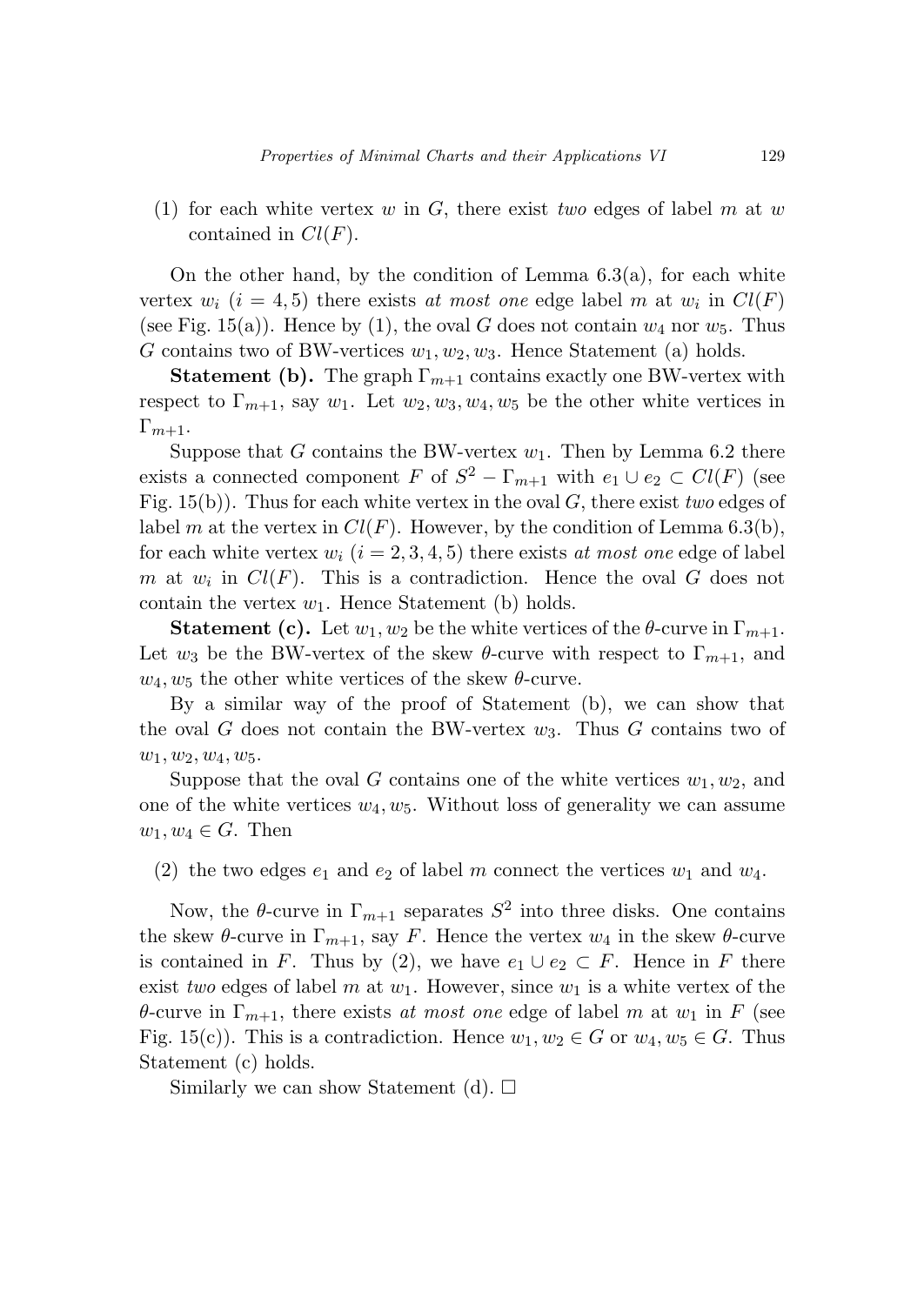

Fig. 15. The gray regions are F. (a) The graph as shown in Fig. 4(b) with  $w_2 \in G$ . (b) The graph as shown in Fig. 4(d) with  $w_1 \in G$ . (c) The skew  $\theta$ -curve of label  $m+1$  is contained in F.

### **7.** The Graphs  $\Gamma_{m+1}$  and  $\Gamma_{m+2}$

In this section, we shall show that for any minimal chart  $\Gamma$  of type  $(m, 2, 3, 2)$ , the graph  $\Gamma_{m+1}$  contains none of the five graphs as shown in Fig.  $4(a),(d),(e),(f),(i)$ , and neither does  $\Gamma_{m+2}$ . Moreover we shall show that neither  $\Gamma_{m+1}$  nor  $\Gamma_{m+2}$  contains a  $\theta$ -curve.

LEMMA 7.1. Let  $G$  be one of 12 graphs as shown in Fig. 3 and Fig. 4. If for any minimal chart  $\Gamma$  of type  $(m; 2, 3, 2)$ , the graph  $\Gamma_{m+1}$  does not contain the graph *G*, then the graph  $\Gamma_{m+2}$  does not contain the graph *G*.

PROOF. Suppose that the graph  $\Gamma_{m+1}$  does not contain the graph *G* for any minimal chart  $\Gamma$  of type  $(m; 2, 3, 2)$ .

If there exists a minimal chart  $\Gamma'$  of type  $(m; 2, 3, 2)$  with  $\Gamma'_{m+2} \supset G$ , then let  $\Gamma''$  be the chart obtained from  $\Gamma'$  by changing labels  $\cdots$ ,  $m, m$  +  $1, m+2, m+3, \cdots$  into  $\cdots, m+3, m+2, m+1, m, \cdots$ , respectively. Then  $Γ''$  is a chart of type  $(m; 2, 3, 2)$  with  $Γ''_{m+1}$  ⊃ *G*. Hence Γ'' is not minimal. Thus  $\Gamma''$  is C-move equivalent to a chart whose complexity is less than the complexity of  $\Gamma''$ . Hence by using the above C-moves, the chart  $\Gamma'$  is also C-move equivalent to a chart whose complexity is less than the complexity  $Γ'$ . Thus Γ' is not minimal. This is a contradiction. Hence if Γ' is a minimal chart of type  $(m; 2, 3, 2)$ , then  $\Gamma'_{m+2} \not\supset G$ .  $\Box$ 

LEMMA 7.2. Let  $\Gamma$  be a minimal chart of type  $(m; 2, 3, 2)$ . Then neither  $\Gamma_{m+1}$  nor  $\Gamma_{m+2}$  contains the graph as shown in Fig. 4(a).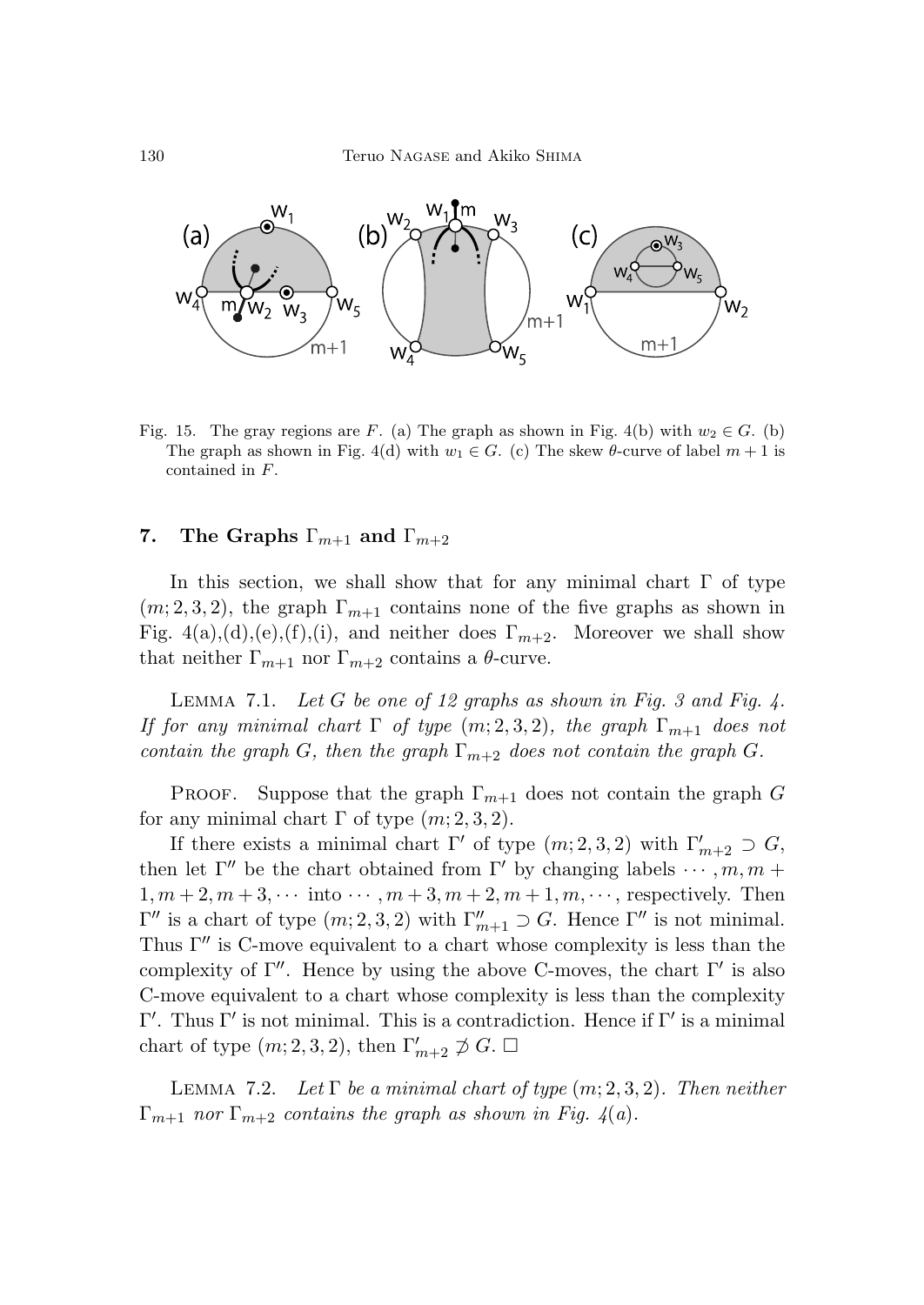Proof. Suppose that  $\Gamma_{m+1}$  contains the graph as shown in Fig. 4(a). We use the notations as shown in Fig. 16(a) where  $w_3, w_4, w_5$  are BWvertices. By Corollary 4.3, the graph  $\Gamma_m$  contains an oval *G*. Thus by Lemma 6.3(a), there are three cases: (i)  $w_1, w_2 \in G$ , (ii)  $w_3, w_4 \in G$  or *w*<sub>4</sub>*, w*<sub>5</sub> ∈ *G* (see Fig. 16(b)), (iii) *w*<sub>3</sub>*, w*<sub>5</sub> ∈ *G* (see Fig. 16(c)).

**Case (i).** Since there exist two internal edges of label  $m+1$  connecting *w*<sub>1</sub> and *w*<sub>2</sub>, there exists a 2-angled disk *D* of  $\Gamma_{m+1}$  with  $w_1, w_2 \in \partial D$ . Thus  $w_1, w_2 \in G \cap \partial D$ . Hence by Lemma 5.2, there exists a lens of Γ. This contradicts Lemma 4.1. Hence Case (i) does not occur.

**Case (ii).** By Lemma 6.2, the two internal edges  $e_1, e_2$  of label *m* in *G* are contained in the closure of the same connected component  $F$  of  $S^2$  − Γ*m*+1. Thus the curve *e*1∪*e*<sup>2</sup> bounds a 2-angled disk of Γ*<sup>m</sup>* in *Cl*(*F*), say *D*. Hence  $Cl(S^2 - D)$  is also a 2-angled disk of  $\Gamma_m$ , and by Lemma 5.1 the disk  $Cl(S^2 - D)$  contains a lens (see Fig. 16(b)). This contradicts Lemma 4.1. Thus Case (ii) does not occur.

**Case (iii).** Let  $e_1, e_2$  be the two internal edges of label *m* in *G*. Let  $e_3, e_5$  be the internal edges of label  $m+1$  at  $w_3, w_5$  containing  $w_4$  respectively (see Fig.  $16(c)$ ).

By Lemma 6.2, the two edges  $e_1, e_2$  are contained in the closure of the same connected component *F* of  $S^2 - \Gamma_{m+1}$  (see Fig. 16(c)). Without loss of generality we can assume that the terminal edge of label  $m$  at  $w_3$  is oriented inward at *w*3. By Assumption 2, the terminal edge is middle at *w*3. Thus

(1) the edge  $e_3$  is oriented inward at  $w_3$ ,

and the two edges  $e_1, e_2$  are oriented from  $w_3$  to  $w_5$ . Hence the edge  $e_5$ is oriented outward at  $w_5$  (see Fig 16(d)). Thus  $e_5$  is oriented inward at the BW-vertex  $w_4$ . However by (1) the edge  $e_3$  is oriented outward at the BW-vertex *w*4. This contradicts Lemma 3.1. Hence Case (iii) does not occur.

Therefore  $\Gamma_{m+1}$  does not contain the graph as shown in Fig. 4(a). By Lemma 7.1, we can show that  $\Gamma_{m+2}$  does not contain the graph as shown in Fig. 4(a).  $\square$ 

LEMMA 7.3. Let  $\Gamma$  be a minimal chart of type  $(m; 2, 3, 2)$ . Then neither  $\Gamma_{m+1}$  nor  $\Gamma_{m+2}$  contains the graph as shown in Fig. 4(d).

Proof. Suppose that  $\Gamma_{m+1}$  contains the graph as shown in Fig. 4(d). We use the notations as shown in Fig.  $17(a)$  where  $w_1$  is a BW-vertex. By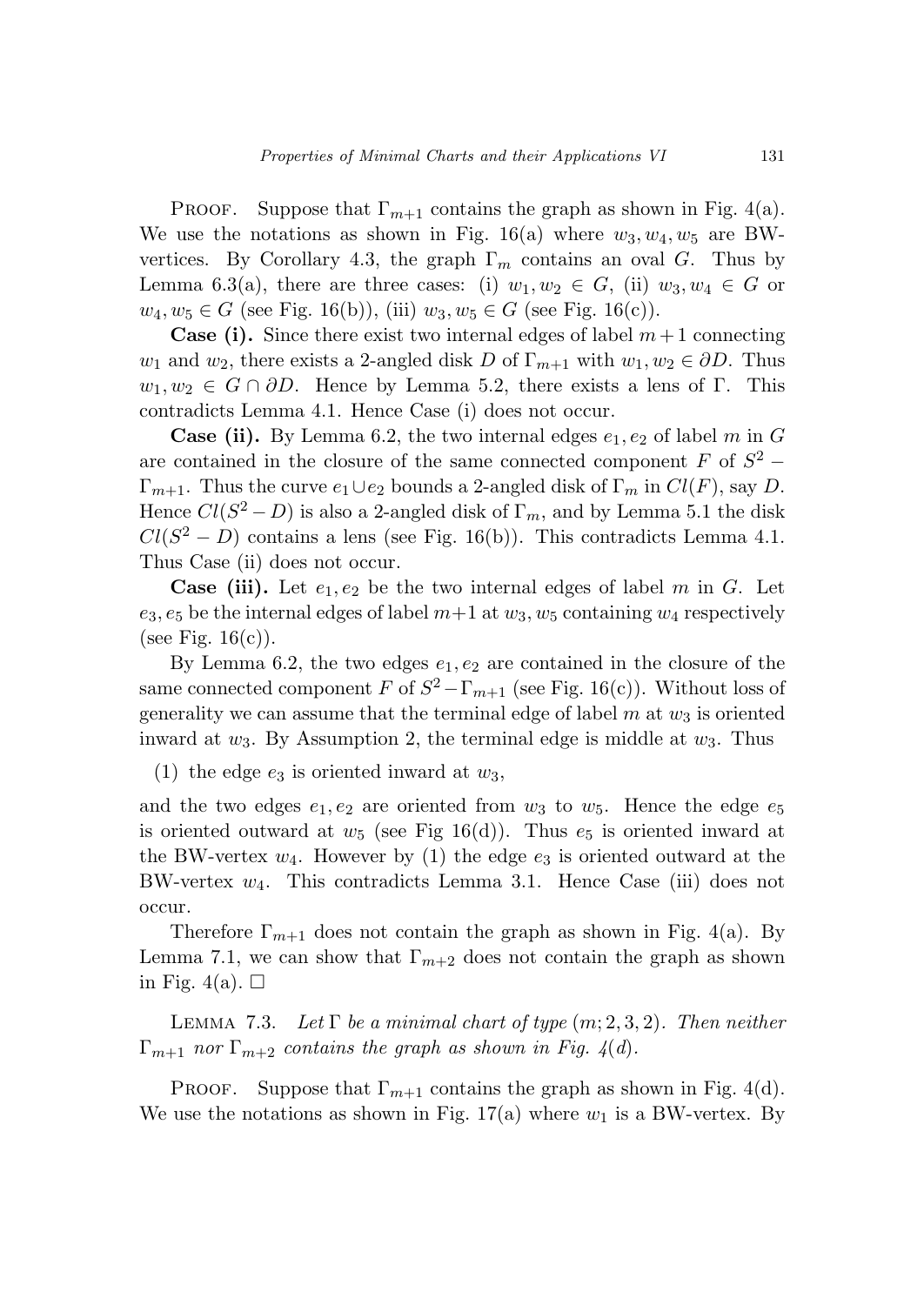

Fig. 16. (a)  $w_1, w_2, \dots, w_5$  are white vertices. (b)  $w_3, w_4 \in G$ . (c),(d)  $w_3, w_5 \in G$ .

Corollary 4.3, the graph  $\Gamma_m$  contains an oval *G*. Thus by Lemma 6.3(b), there are four cases: (i)  $w_2, w_3 \in G$  (see Fig. 17(b)), (ii)  $w_2, w_4 \in G$  or  $w_3, w_5 \in G$ , (iii)  $w_2, w_5 \in G$  or  $w_3, w_4 \in G$  (see Fig. 17(c)), (iv)  $w_4, w_5 \in G$ (see Fig.  $17(d)$ ).

**Case (i).** By Lemma 5.3(a), the chart  $\Gamma$  is not minimal. This is a contradiction. Hence Case (i) does not occur.

**Case (ii).** By Lemma 5.2, there exists a lens of Γ. This contradicts Lemma 4.1. Hence Case (ii) does not occur.

**Case (iii).** By Lemma 5.3(b), the chart  $\Gamma$  is not minimal. This is a contradiction. Hence Case (iii) does not occur.

**Case (iv).** By Lemma 5.1, there exists a lens of Γ. This contradicts Lemma 4.1. Hence Case (iv) does not occur.

Therefore  $\Gamma_{m+1}$  does not contain the graph as shown in Fig. 4(d). By Lemma 7.1, we can show that  $\Gamma_{m+2}$  does not contain the graph as shown



Fig. 17. (a)  $w_1, w_2, \dots, w_5$  are white vertices. (b)  $w_2, w_3 \in G$ . (c)  $w_2, w_5 \in G$ . (d)  $w_4, w_5 \in G$ .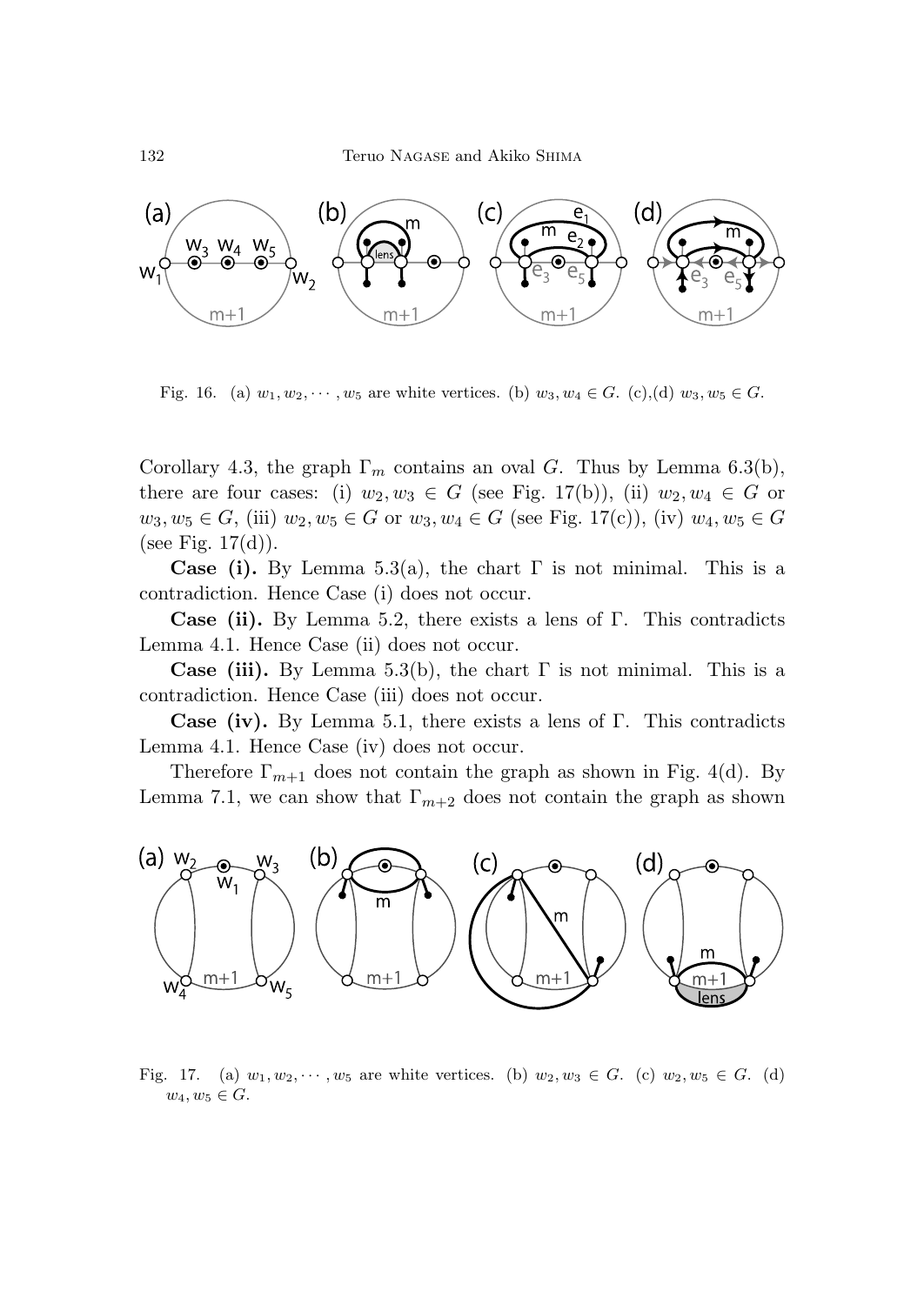in Fig. 4(d).  $\square$ 

LEMMA 7.4. Let  $\Gamma$  be a minimal chart of type  $(m; 2, 3, 2)$ . Then neither  $\Gamma_{m+1}$  nor  $\Gamma_{m+2}$  contains the graph as shown in Fig. 4(e).

Proof. Suppose that  $\Gamma_{m+1}$  contains the graph as shown in Fig. 4(e). We use the notations as shown in Fig.  $18(a)$  where  $w_1$  is a BW-vertex. By Corollary 4.3, the graph  $\Gamma_m$  contains an oval *G*. Thus by Lemma 6.3(b), there are four cases: (i)  $w_2, w_3 \in G$  (see Fig. 18(b),(c),(d)), (ii)  $w_2, w_4 \in G$ or *w*3*, w*<sup>5</sup> ∈ *G* (see Fig. 18(e)), (iii) *w*2*, w*<sup>5</sup> ∈ *G* or *w*3*, w*<sup>4</sup> ∈ *G* (see Fig. 18(f)),  $(iv)$   $w_4, w_5 \in G$ .

**Case (i).** Around the white vertex  $w_2$ , there are three internal edges of label  $m + 1$ . Let  $e_1, e_2, e_3$  be the three internal edges of label  $m + 1$  at  $w_2$ containing  $w_1, w_3, w_4$ , respectively (see Fig. 18(a)). Let *D* be the 2-angled disk of Γ*<sup>m</sup>* not containing the terminal edge of label *m* at *w*2. Then there are three cases:  $e_1 \subset D$  or  $e_2 \subset D$  or  $e_3 \subset D$ .

If  $e_1 \text{ }\subset D$  (see Fig. 18(b)), then by Lemma 5.3(a) the chart  $\Gamma$  is not minimal. This is a contradiction. If  $e_2 \subset D$  (see Fig. 18(c)), then by Lemma 5.1 there exists a lens of Γ. This contradicts Lemma 4.1. If  $e_3 \subset D$ (see Fig. 18(d)), then by Lemma 5.1 there exists a lens in  $Cl(S^2 - D)$ . This contradicts Lemma 4.1. Hence Case (i) does not occur.

**Case (ii).** By Lemma 5.1, there exists a lens of Γ. This contradicts Lemma 4.1. Hence Case (ii) does not occur.

**Case (iii).** By Lemma 5.3(b), the chart  $\Gamma$  is not minimal. This is a contradiction. Hence Case (iii) does not occur.

**Case (iv).** By Lemma 5.2, there exists a lens of Γ. This contradicts Lemma 4.1. Hence Case (iv) does not occur.

Therefore  $\Gamma_{m+1}$  does not contain the graph as shown in Fig. 4(e). By Lemma 7.1, we can show that  $\Gamma_{m+2}$  does not contain the graph as shown in Fig. 4(e).  $\Box$ 

LEMMA 7.5. Let  $\Gamma$  be a minimal chart of type  $(m; 2, 3, 2)$ . Then neither  $\Gamma_{m+1}$  nor  $\Gamma_{m+2}$  contains the graph as shown in Fig. 4(f).

PROOF. Suppose that  $\Gamma_{m+1}$  contains the graph as shown in Fig. 4(f). We use the notations as shown in Fig.  $19(a)$  where  $w_1$  is a BW-vertex. By Corollary 4.3, the graph  $\Gamma_m$  contains an oval *G*. There are two cases: (i)  $w_4 \in G$  or  $w_5 \in G$ , (ii)  $w_4 \notin G$  and  $w_5 \notin G$ .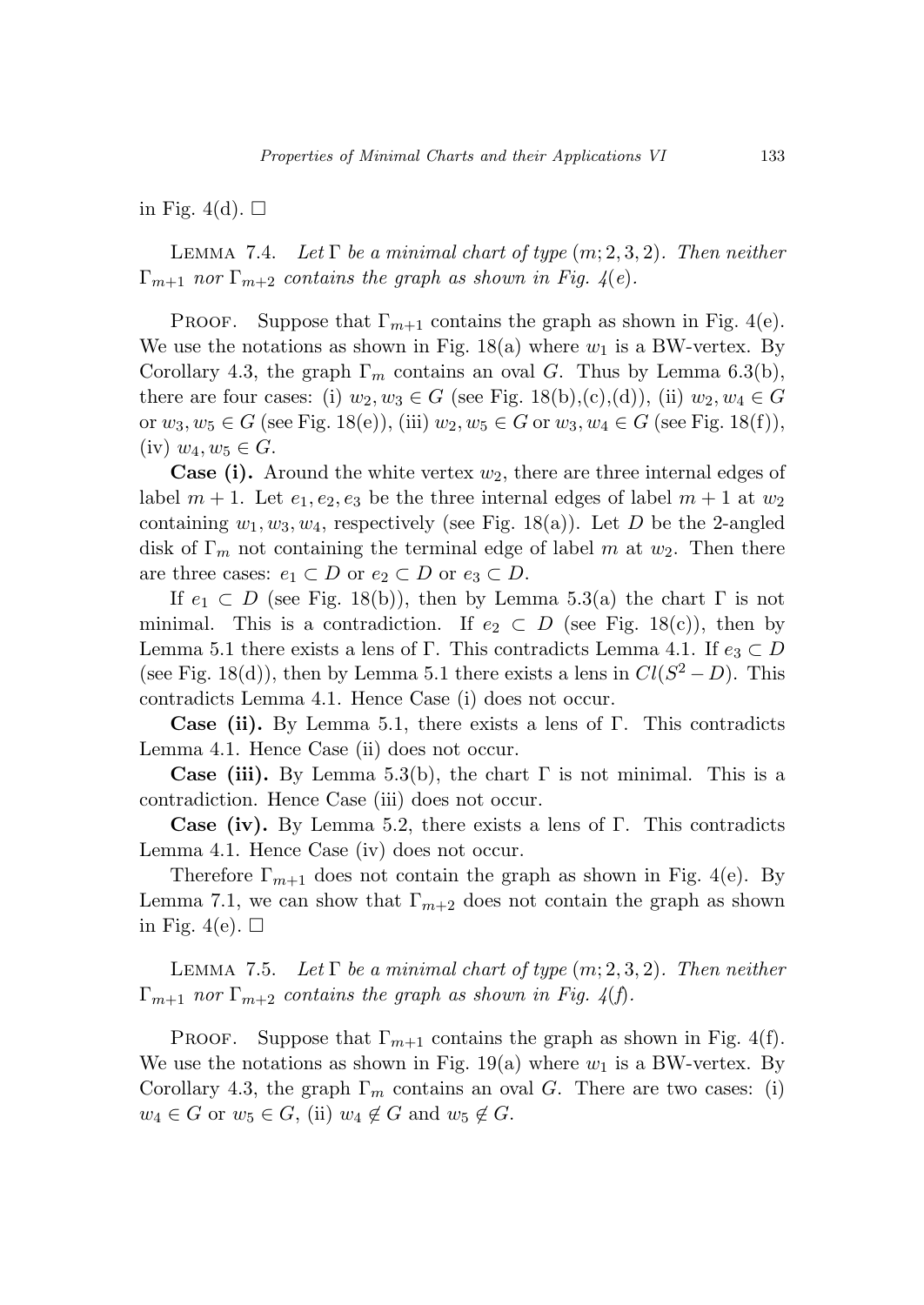

Fig. 18. (a)  $w_1, w_2, \dots, w_5$  are white vertices. (b), (c), (d)  $w_2, w_3 \in G$ , the gray regions are 2-angled disks of  $\Gamma_m$  not containing the terminal edges of G. (e)  $w_2, w_4 \in G$ . (f)  $w_2, w_5 \in G$ .

**Case (i).** If  $w_4 \in G$ , then by Lemma 6.3(b) the oval *G* contains one of  $w_2, w_3, w_5$ . Thus there exists an internal edge of label  $m+1$  connecting the two white vertices of  $G$  (see Fig. 19(b)). Hence by Lemma 5.1, there exists a lens of Γ. This contradicts Lemma 4.1.

If  $w_5 \in G$ , then we have the same contradiction. Hence Case (i) does not occur.

**Case (ii).** By Lemma 6.3(b), we have  $w_2, w_3 \in G$  (see Fig. 19(c)). By Lemma 5.3(a), the chart  $\Gamma$  is not minimal. This is a contradiction. Hence Case (ii) does not occur.

Therefore  $\Gamma_{m+1}$  does not contain the graph as shown in Fig. 4(f). By Lemma 7.1, we can show that  $\Gamma_{m+2}$  does not contain the graph as shown in Fig. 4(f).  $\Box$ 

LEMMA 7.6. Let  $\Gamma$  be a minimal chart of type  $(m; 2, 3, 2)$ . Then neither  $\Gamma_{m+1}$  nor  $\Gamma_{m+2}$  contains the graph as shown in Fig. 4(i).

Proof. Suppose that  $\Gamma_{m+1}$  contains the graph as shown in Fig. 4(i). We use the notations as shown in Fig. 20(a) where  $w_1$  is a BW-vertex.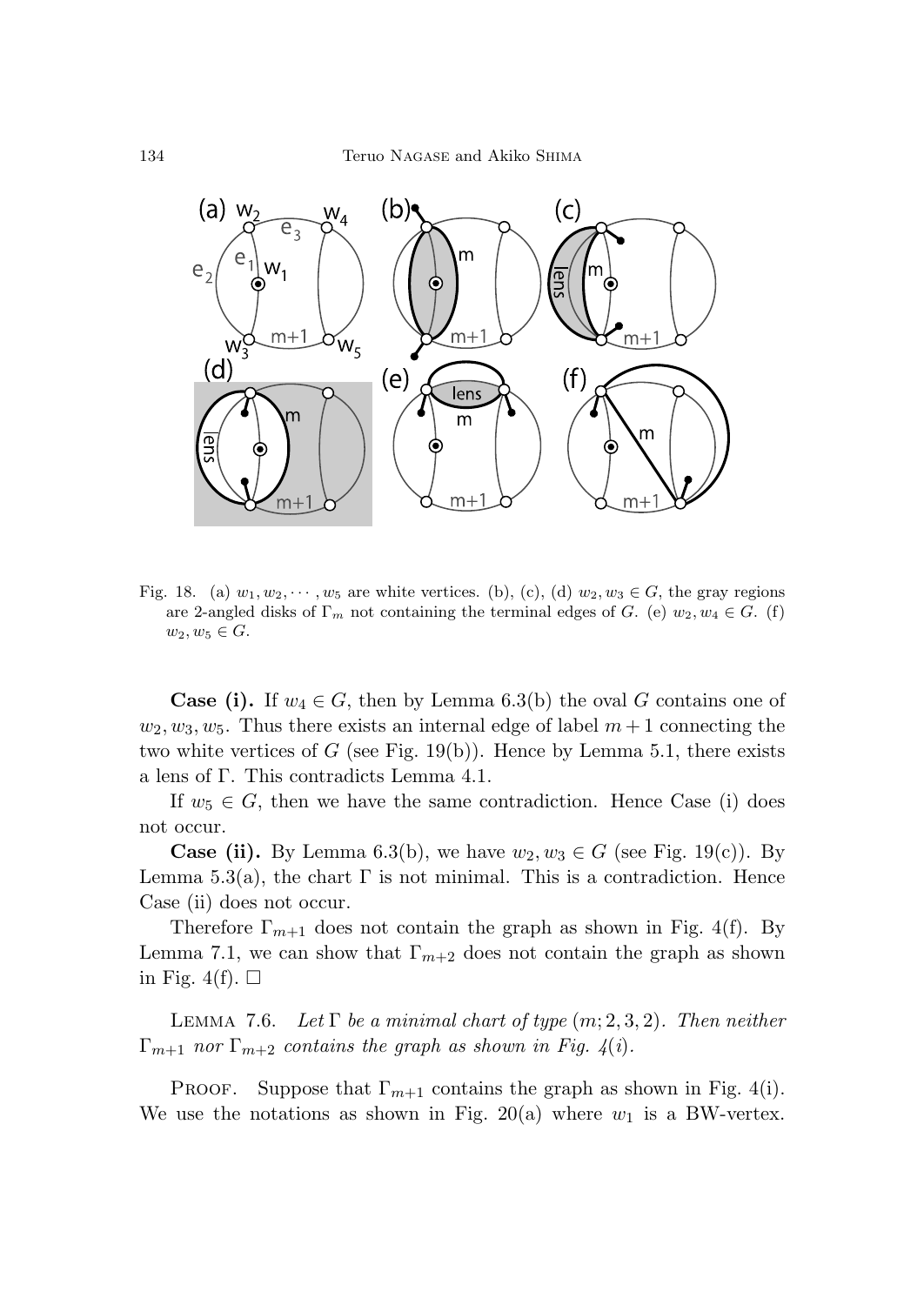

Fig. 19. (a)  $w_1, w_2, \dots, w_5$  are white vertices. (b)  $w_2, w_4 \in G$ . (c)  $w_2, w_3 \in G$ .

By Corollary 4.3, the graph  $\Gamma_m$  contains an oval *G*. There are four cases: (i) *G* contains the BW-vertex  $w_1$  (see Fig. 20(b),(c)), (ii)  $w_2, w_3 \in G$  (see Fig. 20(d)), (iii)  $w_3, w_4 \in G$  or  $w_3, w_5 \in G$  (see Fig. 20(e)), (iv)  $w_4, w_5 \in G$ .

**Case (i).** Let  $e_1, e_2$  be the internal edges in  $G$ , and  $F_1, F_2$  the connected components of  $S^2 - \Gamma_{m+1}$  with  $w_1 \in Cl(F_1) \cap Cl(F_2)$  and  $w_3 \notin Cl(F_1)$  (see Fig.  $20(a)$ ).

We shall show that  $e_1 \cup e_2 \subset Cl(F_2)$ . By Lemma 6.2, we have  $e_1 \cup e_2 \subset$ *Cl*(*F*<sub>1</sub>) or *e*<sub>1</sub> ∪ *e*<sub>2</sub> ⊂ *Cl*(*F*<sub>2</sub>). If *e*<sub>1</sub> ∪ *e*<sub>2</sub> ⊂ *Cl*(*F*<sub>1</sub>), then in *Cl*(*F*<sub>1</sub>) there exist two edges of label  $m$  at  $w_2$ . However, since  $w_2$  is a white vertex as shown in Fig. 20(a), there exists at most one edge of label m at  $w_2$  in  $Cl(F_1)$ . This is a contradiction. Hence  $e_1 \cup e_2 \subset Cl(F_2)$ .

Thus there are two cases:  $w_1, w_2 \in G$  or  $w_1, w_3 \in G$ . If  $w_1, w_2 \in G$  (see Fig. 20(b)), then by Lemma 5.1 there exists a lens of Γ. This contradicts Lemma 4.1. If  $w_1, w_3 \in G$  (see Fig. 20(c)), then by Lemma 5.3(b) the chart Γ is not minimal. This is a contradiction. Hence Case (i) does not occur.

**Case (ii) and Case (iii).** By Lemma 5.1, there exists a lens of Γ. This contradicts Lemma 4.1. Hence Case (ii) and Case (iii) do not occur.

**Case (iv).** By Lemma 5.2, there exists a lens of  $\Gamma$ . This contradicts Lemma 4.1. Hence Case (iv) does not occur.

Therefore  $\Gamma_{m+1}$  does not contain the graph as shown in Fig. 4(i). By Lemma 7.1, we can show that  $\Gamma_{m+2}$  does not contain the graph as shown in Fig. 4(i).  $\Box$ 

LEMMA 7.7. Let  $\Gamma$  be a minimal chart of type  $(m; 2, 3, 2)$ . Then neither Γ*m*+1 nor Γ*m*+2 contains a *θ*-curve.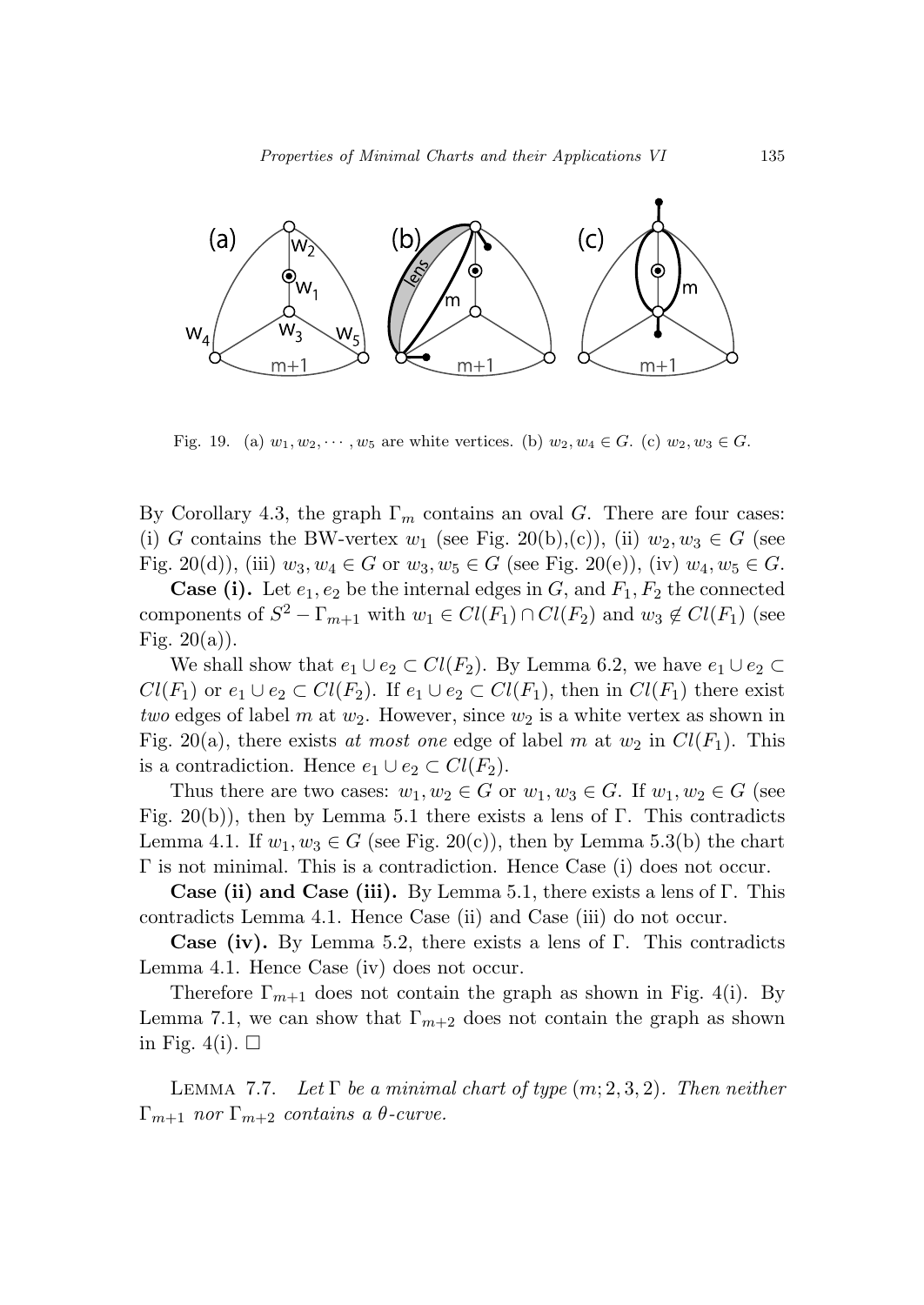

Fig. 20. (a)  $w_1, w_2, \dots, w_5$  are white vertices, the gray region is  $F_1$ . (b)  $w_1, w_2 \in G$ . (c)  $w_1, w_3 \in G$ . (d)  $w_2, w_3 \in G$ . (e)  $w_3, w_4 \in G$ .

Proof. Suppose that  $\Gamma_{m+1}$  contains a  $\theta$ -curve  $G_1$ . By Lemma 1.2, the graph  $\Gamma_{m+1}$  contains a skew  $\theta$ -curve  $G_2$ . Let  $w_1, w_2$  be the white vertices in  $G_1$ . Let  $w_3$  be the BW-vertex in  $G_2$ , and  $w_4, w_5$  the other white vertices in  $G_2$ .

By Corollary 4.3, the graph  $\Gamma_m$  contains an oval *G*. Thus by Lemma 6.3(c), there are two cases:  $w_1, w_2 \in G$ , or  $w_4, w_5 \in G$ . For both cases, there exist two internal edges of label  $m+1$  connecting the two white vertices in *G*. Hence there exists a 2-angled disk *D* of  $\Gamma_{m+1}$  with  $G \cap \partial D$ two white vertices. Thus by Lemma 5.2, there exists a lens of Γ. This contradicts Lemma 4.1. Therefore  $\Gamma_{m+1}$  does not contain a  $\theta$ -curve.

By Lemma 7.1, we can show that  $\Gamma_{m+2}$  does not contain a  $\theta$ -curve.  $\Box$ 

By using Lemma 1.2 and lemmata in this section, we obtain the following corollary:

COROLLARY 7.8. If there exists a minimal chart  $\Gamma$  of type  $(m; 2, 3, 2)$ , then each of  $\Gamma_{m+1}$  and  $\Gamma_{m+2}$  contains either the union of an oval and a skew  $\theta$ -curve, or one of four graphs as shown in Fig.  $\mathcal{A}(b),(c),(g),(h)$ .

### **8. RO-Families of Pseudo Charts**

In this section, we consider a minimal chart  $\Gamma$  of type  $(m; 2, 3, 2)$  such that  $\Gamma_{m+1}$  contains either an oval, or one of the four graphs as shown in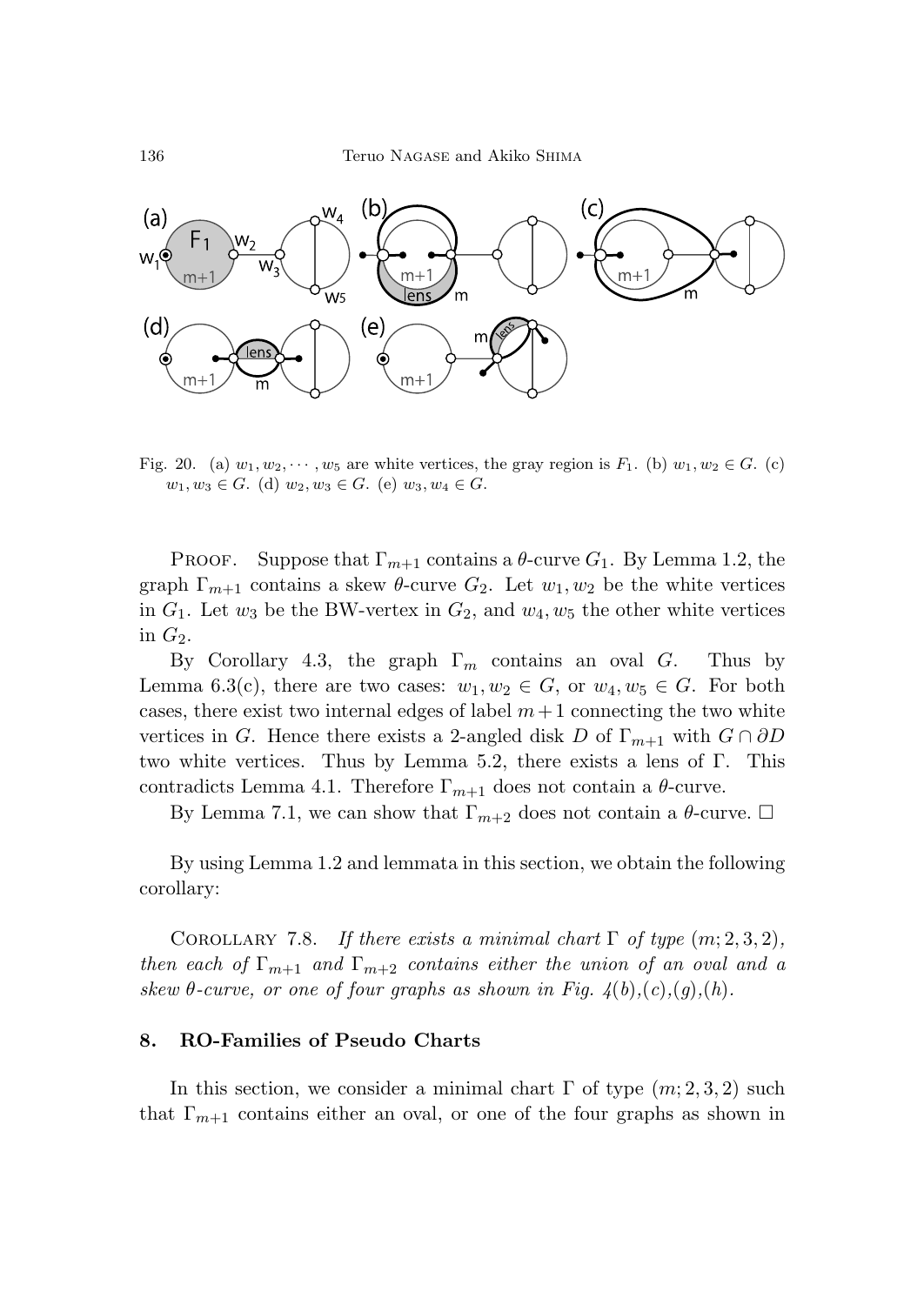Fig.  $4(b),(c),(g),(h)$ . We investigate that the chart  $\Gamma$  contains what kind of pseudo charts.

Let  $\Gamma$  be a chart,  $D$  a disk, and  $G$  a pseudo chart with  $G \subset D$ . Let  $r : D \to D$  be a reflection of D, and  $G^*$  the pseudo chart obtained from *G* by changing the orientations of all of the edges. Then the set  ${G, G^*, r(G), r(G^*)}$  is called the RO-family of the pseudo chart *G*.

In our argument, we often need a name for an unnamed edge by using a given edge and a given white vertex. For the convenience, we use the following naming: Let  $e', e_i, e''$  be three consecutive edges containing a white vertex  $w_j$ . Here, the two edges  $e'$  and  $e''$  are unnamed edges. There are six arcs in a neighborhood *U* of the white vertex  $w_j$ . If the three arcs  $e' \cap U$ ,  $e_i \cap U$ ,  $e'' \cap U$  lie anticlockwise around the white vertex  $w_j$  in this order, then  $e'$  and  $e''$  are denoted by  $a_{ij}$  and  $b_{ij}$  respectively (see Fig. 21). There is a possibility  $a_{ij} = b_{ij}$  if they are contained in a loop.



Fig. 21. The three edges  $a_{ij}, e_i, b_{ij}$  are consecutive edges around the white vertex  $w_j$ .

LEMMA 8.1. Let  $\Gamma$  be a minimal chart of type  $(m; 2, 3, 2)$ . If  $\Gamma_{m+1}$ contains the graph as shown in Fig.  $4(c)$ , then  $\Gamma$  contains one of the ROfamily of the pseudo chart as shown in Fig.  $22(a)$ .

Proof. Suppose that  $\Gamma_{m+1}$  contains the graph as shown in Fig. 4(c). We use the notations as shown in Fig. 22(b) where  $w_1, w_2, w_3$  are BWvertices. By Corollary 4.3, the graph  $\Gamma_m$  contains an oval *G*. Thus by Lemma 6.3(a), there are two cases: (i)  $w_4, w_5 \in G$  (see Fig. 22(c)), (ii) the oval *G* contains two of BW-vertices  $w_1, w_2, w_3$ .

**Case (i).** By Lemma 5.3(a), the chart  $\Gamma$  is not minimal. This is a contradiction. Hence Case (i) does not occur.

**Case (ii).** Without loss of generality we can assume  $w_1, w_2 \in G$ . Let  $e_3$  be the terminal edge of label  $m+1$  at  $w_3$ . Let  $e'_1, e''_1$  be the internal edges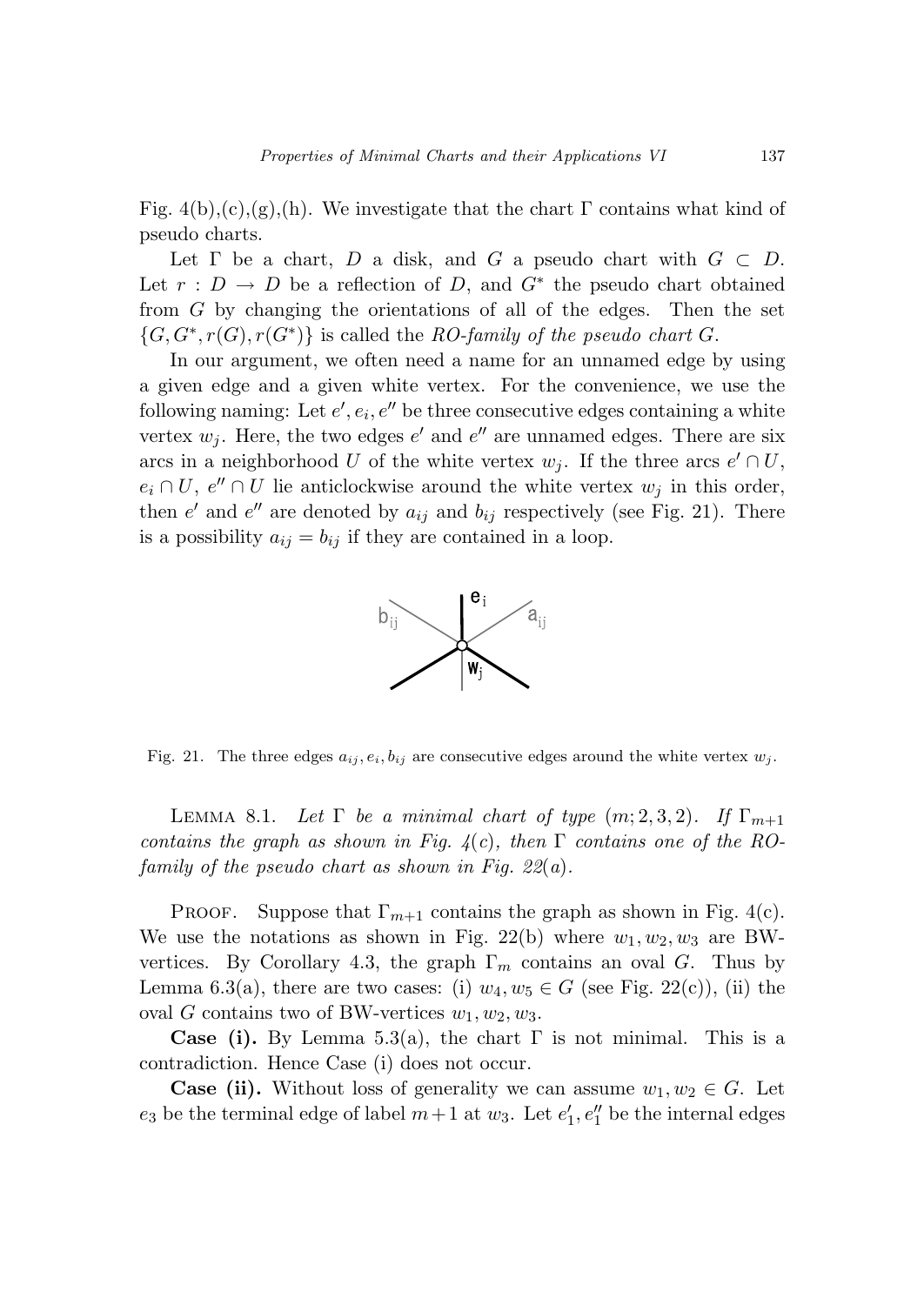

Fig. 22. (a) A pseudo chart containing the graph as shown in Fig. 4(c). The light gray region is  $D_1$ , and the dark gray region is  $D_2$ . (b)  $w_1, w_2, \dots, w_5$  are white vertices. (c)  $w_4, w_5 \in G$ .

of label  $m + 1$  at  $w_1$  containing  $w_4, w_5$  respectively (see Fig. 22(b)).

Now, the graph in  $\Gamma_{m+1}$  as shown in Fig. 4(c) separates  $S^2$  into three disks. One of the three disks contains internal edges of label *m* in *G*, say  $D_1$ . One of the three disks contains the terminal edge  $e_3$ , say  $D_2$ . The last one is denoted by *D*3. By Assumption 5, we can assume that the disk *D*<sup>3</sup> contains the point at infinity  $\infty$ .

If necessary we change the orientation of all the edges of  $\Gamma$ , we can assume that the terminal edge of label *m* at *w*<sup>1</sup> is oriented inward at *w*1. Then by Assumption 2

(1) the two edges  $e'_1, e''_1$  are oriented inward at  $w_1$ .

Since  $w_1, w_2 \in \Gamma_m \cap \Gamma_{m+1}, w_3, w_4, w_5 \in \Gamma_{m+1}$  and since  $\Gamma$  is of type  $(m, 2, 3, 2)$ , we have  $w_3, w_4, w_5 \in \Gamma_{m+1} \cap \Gamma_{m+2}$ . Let  $e_4, e_5$  be the internal edges (possibly terminal edges) of label  $m + 2$  at  $w_4$ ,  $w_5$  in  $D_2$  respectively. Then by (1), the two edges  $e_4, e_5$  are oriented inward at  $w_4, w_5$  respectively. Thus  $\Gamma$  contains the pseudo chart as shown in Fig. 22(a).  $\Box$ 

LEMMA 8.2. Let  $\Gamma$  be a minimal chart of type  $(m; 2, 3, 2)$ . If  $\Gamma_{m+1}$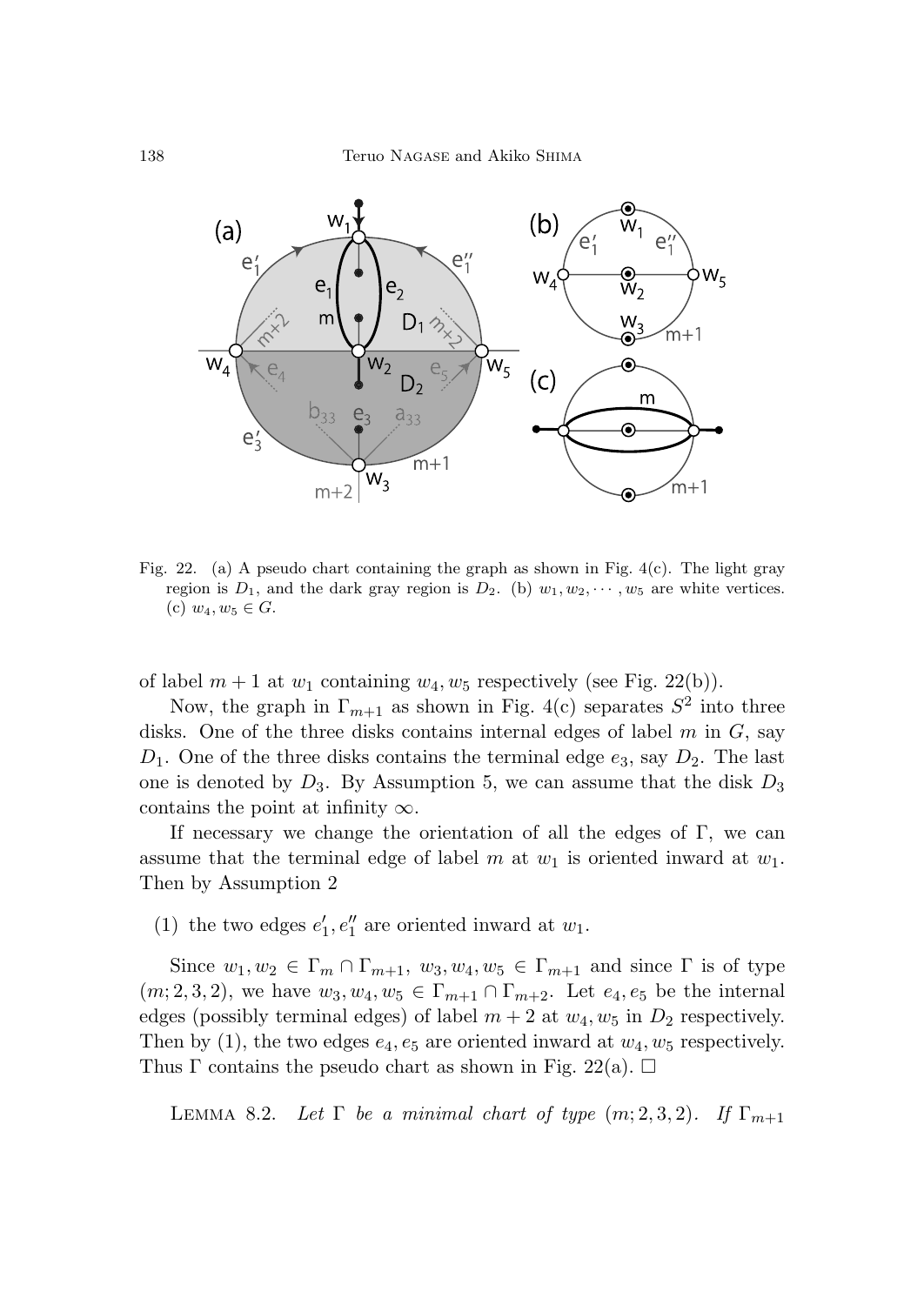

Fig. 23. Pseudo charts containing the graph as shown in Fig. 4(b). The gray regions are the disk  $D'_1$ .

contains the graph as shown in Fig.  $4(b)$ , then  $\Gamma$  contains one of the ROfamilies of the two pseudo charts as shown in Fig. 23.

Proof. Suppose that  $\Gamma_{m+1}$  contains the graph as shown in Fig. 4(b). We use the notations as shown in Fig. 24(a) where  $w_1, w_2, w_3$  are BWvertices. By Corollary 4.3, the graph  $\Gamma_m$  contains an oval *G*. Thus by Lemma 6.3(a), there are three cases: (i)  $w_4, w_5 \in G$  (see Fig. 24(b),(c),(d)), (ii)  $w_1, w_2 \in G$  or  $w_1, w_3 \in G$ , (see Fig. 24(e)), (iii)  $w_2, w_3 \in G$  (see Fig.  $24(f)$ ).

**Case (i).** Let  $e', e'', e'''$  be the internal edges of label  $m + 1$  at  $w_4$  containing  $w_1, w_2, w_5$ , respectively (see Fig. 24(a)). Let *D* be the 2-angled disk of Γ*<sup>m</sup>* not containing the terminal edge of label *m* at *w*4. There are three cases:  $e' \subset D$  or  $e'' \subset D$  or  $e''' \subset D$ .

If  $e' \subset D$  (see Fig. 24(b)), then by Lemma 5.3(a) the chart  $\Gamma$  is not minimal. This is a contradiction. If  $e'' \subset D$  (see Fig. 24(c)), then by Lemma 5.1 there exists a lens in  $Cl(S^2 - D)$ . This contradicts Lemma 4.1. If  $e''' \subset D$  (see Fig. 24(d)), then by Lemma 5.1 there exists a lens in *D*. This contradicts Lemma 4.1. Hence Case (i) does not occur.

**Case (ii).** Without loss of generality we can assume that  $w_1, w_2 \in G$ . Let  $e_1, e_2$  be the internal edges of label  $m$  in  $G$ .

Now, the graph in  $\Gamma_{m+1}$  as shown in Fig. 4(b) separates  $S^2$  into three disks. One of the three disks contains both of  $e_1$  and  $e_2$ .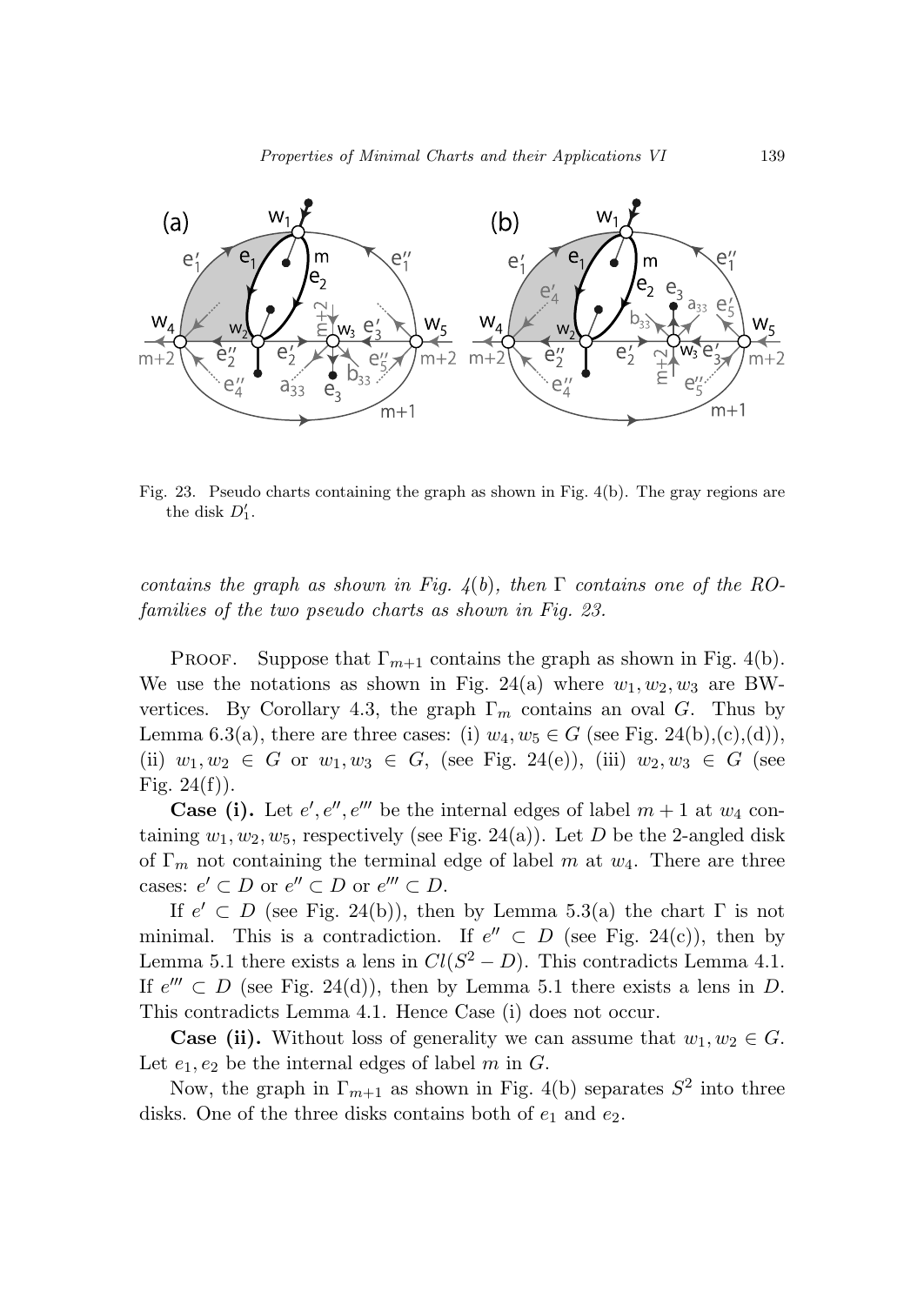Moreover, since  $w_1, w_2 \in \Gamma_m \cap \Gamma_{m+1}, w_3, w_4, w_5 \in \Gamma_{m+1}$  and since  $\Gamma$  is of type  $(m; 2, 3, 2)$ , we have  $w_3, w_4, w_5 \in \Gamma_{m+1} \cap \Gamma_{m+2}$ . Hence the chart  $\Gamma$ contains the pseudo chart as shown in Fig. 24(e). We use the notations as shown in Fig. 24(e), where  $e'_1, e''_1$  are internal edges of label  $m + 1$  at  $w_1$ ,  $e'_{2}$ ,  $e''_{2}$  are internal edges of label  $m+1$  at  $w_{2}$  containing  $w_{3}$ ,  $w_{4}$  respectively,  $e_3'$  is an internal edge of label  $m + 1$  connecting  $w_3, w_5$ .

Without loss of generality we can assume that the terminal edge of label *m* at  $w_1$  is oriented inward at  $w_1$ . Thus by Assumption 2, the two edges  $e'_{1}, e''_{1}$  are oriented inward at  $w_{1}$ , and the two edges  $e_{1}$  and  $e_{2}$  are oriented from  $w_1$  to  $w_2$ . Hence the two edges  $e'_2, e''_2$  are oriented outward at  $w_2$ . Thus the edge  $e'_2$  is oriented from  $w_2$  to the BW-vertex  $w_3$ . Hence by Lemma 3.1 the edge  $e_3'$  is oriented from  $w_5$  to  $w_3$ . Moreover, we have the orientation of other edges. Thus  $\Gamma$  contains one of the two pseudo charts as shown in Fig. 23.

**Case (iii).** By Lemma 6.2, the two internal edges  $e_1, e_2$  of label m in *G* are contained in the closure of the same connected component *F* of  $S^2 - \Gamma_{m+1}$  (see Fig. 24(f)). Thus the curve  $e_1 \cup e_2$  bounds a 2-angled disk



Fig. 24. (a)  $w_1, w_2, \dots, w_5$  are white vertices. (b),(c),(d)  $w_4, w_5 \in G$ . (e)  $w_1, w_2 \in G$ . (f)  $w_2, w_3 \in G$ .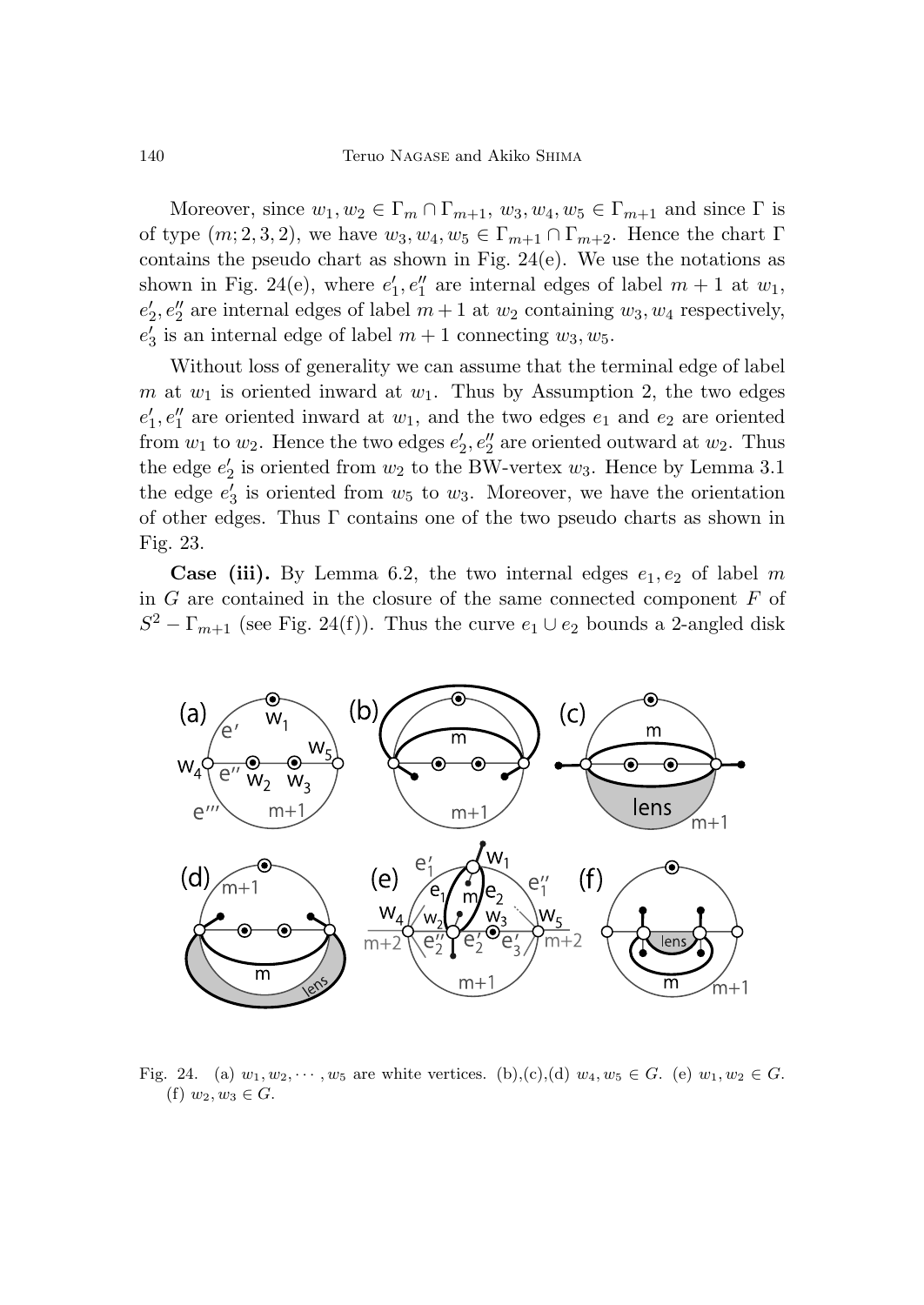of  $\Gamma_m$  in  $Cl(F)$ , say *D*. Hence  $Cl(S^2 - D)$  is also a 2-angled disk of  $\Gamma_m$ , and by Lemma 5.1 the disk  $Cl(S^2 - D)$  contains a lens. This contradicts Lemma 4.1. Hence Case (iii) does not occur.

Therefore Γ contains one of the RO-families of the two pseudo charts as shown in Fig. 23.  $\Box$ 

The following lemma is not used in the this paper, but is used in the next paper [11].

LEMMA 8.3. Let  $\Gamma$  be a minimal chart of type  $(m; 2, 3, 2)$ . If  $\Gamma_{m+1}$ contain an oval, then  $\Gamma$  contains one of the RO-families of the two pseudo charts as shown in Fig.  $25(a)$  and  $(b)$ .



Fig. 25. (a),(b) Pseudo charts containing a skew  $\theta$ -curve and an oval of label  $m + 1$ . (c) The skew  $\theta$ -curve of label  $m + 1$ . (d) The gray region is the disk D.

PROOF. By Corollary 4.3, the graph  $\Gamma_m$  contains an oval *G*. Since Γ*m*+1 contain an oval, by Lemma 1.2 the graph Γ*m*+1 contains a skew *θ*curve. Let  $w_1, w_2, w_3$  be the white vertices in the skew  $\theta$ -curve such that *w*<sub>1</sub> is a BW-vertex with respect to  $\Gamma_{m+1}$ . Let *w*<sub>4</sub>*, w*<sub>5</sub> be the white vertices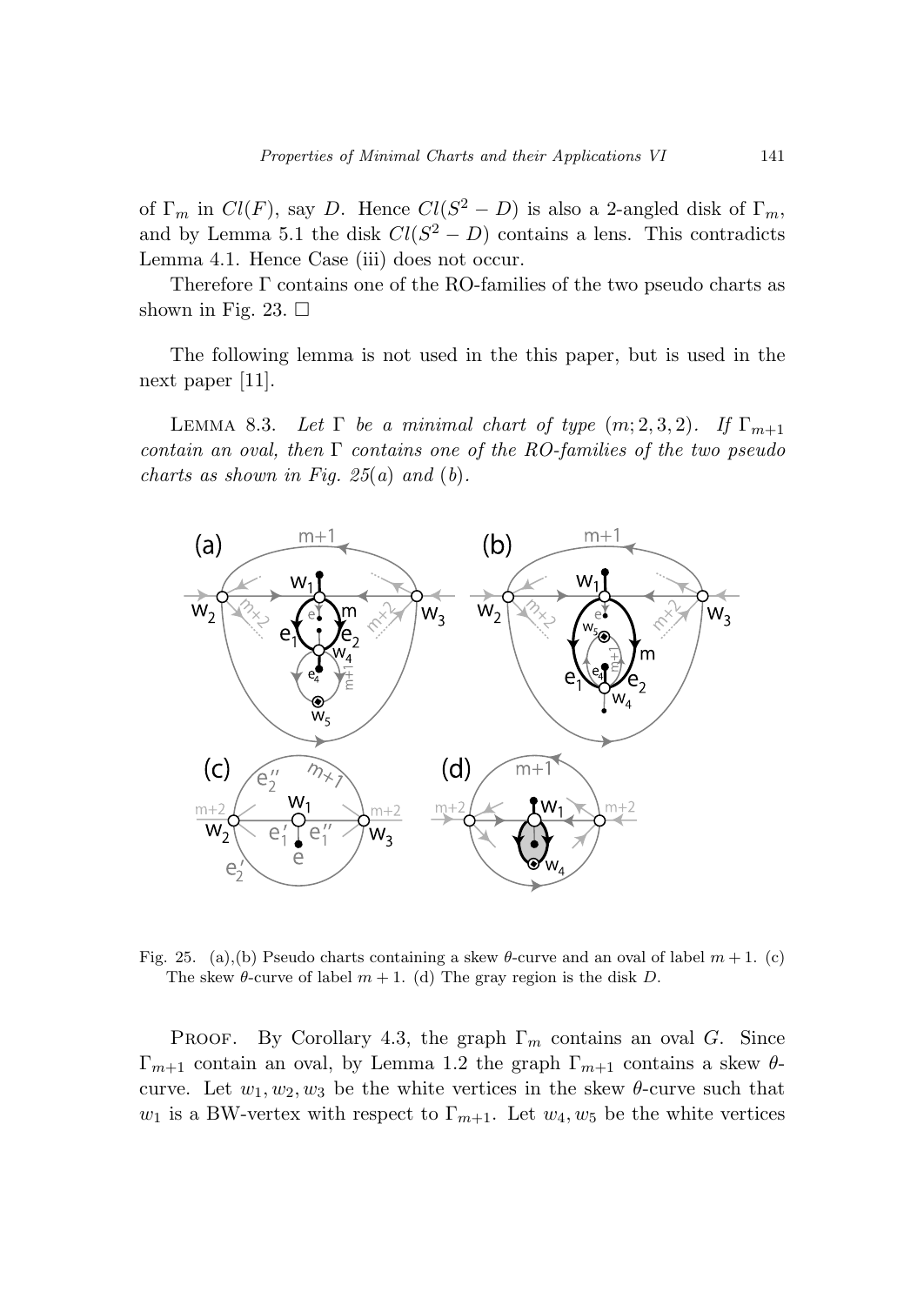in the oval of label  $m + 1$ . Then  $w_4, w_5$  are BW-vertices with respect to  $\Gamma_{m+1}$ . Hence by Lemma 6.3(d), there are three cases: (i)  $w_1, w_4 \in G$  or  $w_1, w_5 \in G$ , (ii)  $w_2, w_3 \in G$ , (iii)  $w_4, w_5 \in G$ .

**Case (ii) and Case (iii).** By Lemma 5.2, there exists a lens of Γ. This contradicts Lemma 4.1. Hence Case (ii) and Case (iii) do not occur.

**Case (i).** Without loss of generality we can assume  $w_1, w_4 \in G$ . Since  $w_1, w_4 \in \Gamma_m \cap \Gamma_{m+1}, w_2, w_3 \in \Gamma_{m+1}$  and since  $\Gamma$  is of type  $(m; 2, 3, 2)$ , we have  $w_2, w_3 \in \Gamma_{m+1} \cap \Gamma_{m+2}$  (see Fig. 25(c)). We use the notations as shown in Fig. 25(c), where *e* is the terminal edge of label  $m + 1$  at  $w_1$ ,  $e'_1$ ,  $e''_1$  are internal edges of label  $m + 1$  at  $w_1$ , and  $e'_2, e''_2$  are internal edges of label  $m + 1$  connecting  $w_2$  and  $w_3$ .

Without loss of generality, we can assume that

(1) the terminal edge *e* is oriented outward at *w*1.

Since the terminal edge  $e$  is middle at  $w_1$  by Assumption 2, the two edges  $e'_{1}, e''_{1}$  are oriented inward at *w*<sub>1</sub>. If necessary we reflect the chart Γ, we can assume that the edge  $e_2'$  is oriented from  $w_2$  to  $w_3$ . Looking at edges around  $w_2$ , the edge  $e_2''$  is oriented from  $w_3$  to  $w_2$ . Hence we have the orientation of the other edges of label  $m + 2$ . Let  $e_1, e_2$  be the internal edges of label *m* in *G*. Then by (1) the edges  $e_1, e_2$  is oriented from  $w_1$  to  $w_4$ . Hence Γ contains the pseudo chart as shown in Fig. 25(d).

Let *D* be the 2-angled disk of  $\Gamma_m$  with  $\partial D \ni w_1, w_4$  and  $D \not\ni w_2$  (see Fig. 25(d)). Let  $e_4$  be the terminal edge of label m at  $w_4$ . There are two cases:  $e_4 \not\subset D$  or  $e_4 \subset D$ . If  $e_4 \not\subset D$ , then the chart  $\Gamma$  contains the pseudo chart as shown in Fig. 25(a). If  $e_4 \subset D$ , then the chart Γ contains the pseudo chart as shown in Fig. 25(b). Therefore  $\Gamma$  contains one of the RO-families of the two pseudo charts as shown in Fig. 25(a),(b).  $\Box$ 

The following lemma is not used in the this paper, but is used in the next paper [11].

LEMMA 8.4. Let  $\Gamma$  be a minimal chart of type  $(m; 2, 3, 2)$ . If  $\Gamma_{m+1}$ contains the graph as shown in Fig.  $4(g)$ , then  $\Gamma$  contains one of the ROfamilies of the two pseudo charts as shown in Fig.  $26(a)$ , (b).

PROOF. Suppose that  $\Gamma_{m+1}$  contains the graph as shown in Fig. 4(g). We use the notations as shown in Fig. 26(c) where  $w_1, w_4, w_5$  are BWvertices. By Corollary 4.3, the graph  $\Gamma_m$  contains an oval *G*. There are seven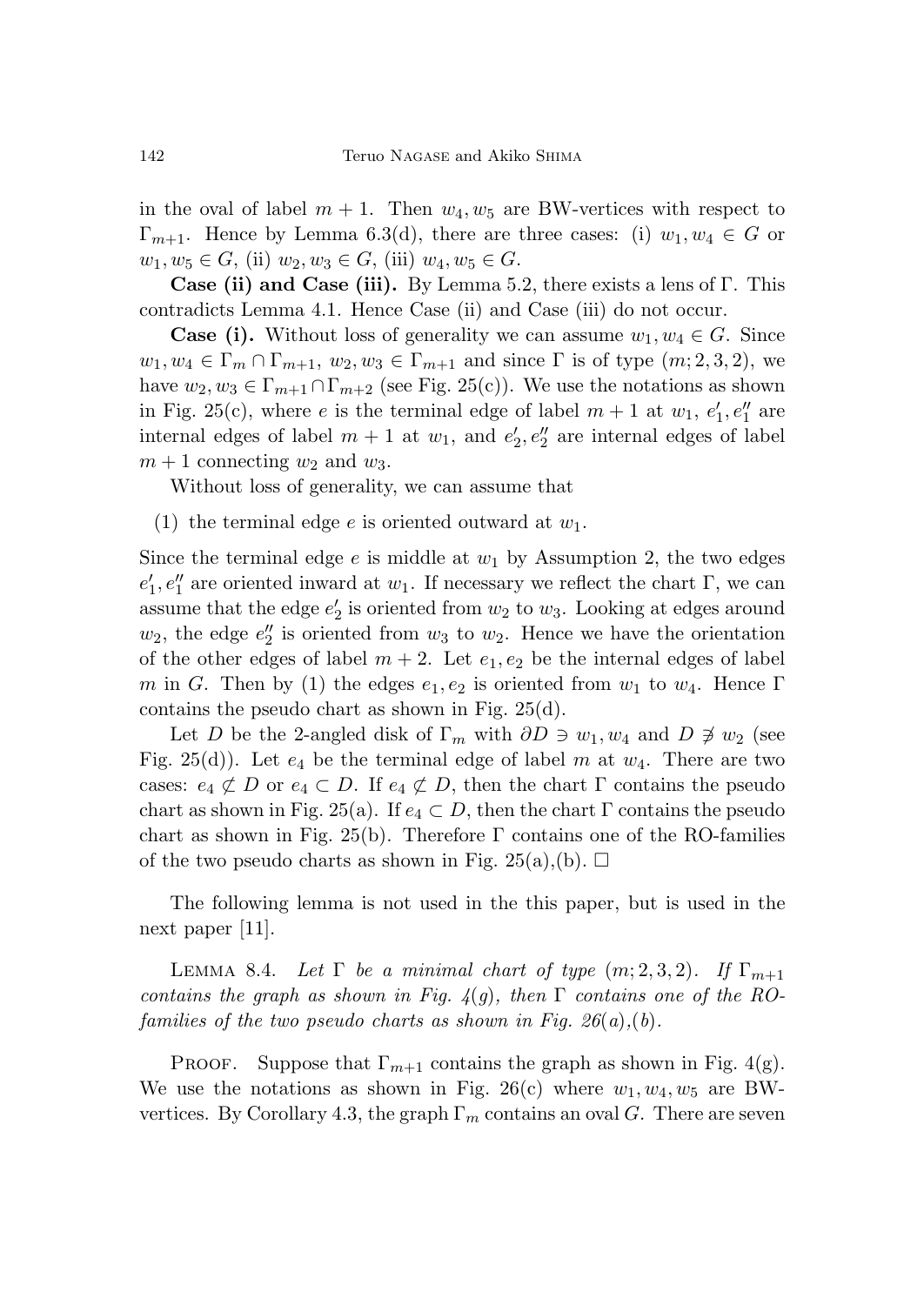

Fig. 26. (a),(b) Pseudo charts containing the graph as shown in Fig.  $4(g)$ . (c)  $w_1, w_2, \dots, w_5$  are white vertices. (d)  $w_1, w_3 \in G$ . (e)  $w_2, w_3 \in G$ . (f)  $w_3, w_4 \in G$ .  $(g)$   $w_4, w_5 \in G$ .

cases: (i)  $w_1, w_2 \in G$ , (ii)  $w_1, w_3 \in G$  (see Fig. 26(d)), (iii)  $w_1, w_4 \in G$  or *w*<sub>1</sub>*, w*<sub>5</sub> ∈ *G* (see Fig. 26(a)), (iv) *w*<sub>2</sub>*, w*<sub>3</sub> ∈ *G* (see Fig. 26(e)), (v) *w*<sub>2</sub>*, w*<sub>4</sub> ∈ *G* or *w*<sub>2</sub>, *w*<sub>5</sub> ∈ *G* (see Fig. 26(b)), (vi) *w*<sub>3</sub>, *w*<sub>4</sub> ∈ *G* or *w*<sub>3</sub>, *w*<sub>5</sub> ∈ *G* (see Fig. 26(f)), (vii)  $w_4, w_5 \in G$  (see Fig. 26(g)).

**Case (i).** By Lemma 5.2, there exists a lens of Γ. This contradicts Lemma 4.1. Hence Case (i) does not occur.

**Case (ii).** By Lemma 5.3(b), the chart  $\Gamma$  is not minimal. This is a contradiction. Thus Case (ii) does not occur.

**Case (iii).** We use the notations as shown in Fig. 26(c) where  $e'_1, e''_1$ are two internal edges at  $w_1$ ,  $e_2$  is the internal edge connecting  $w_2$  and  $w_3$ ,  $e_4, e_4''$  are two internal edges at  $w_4$ , and  $e_5'$  is the internal edge connecting *w*<sup>3</sup> and *w*5.

If necessary we reflect the chart, we can assume that  $w_1, w_4 \in G$ . If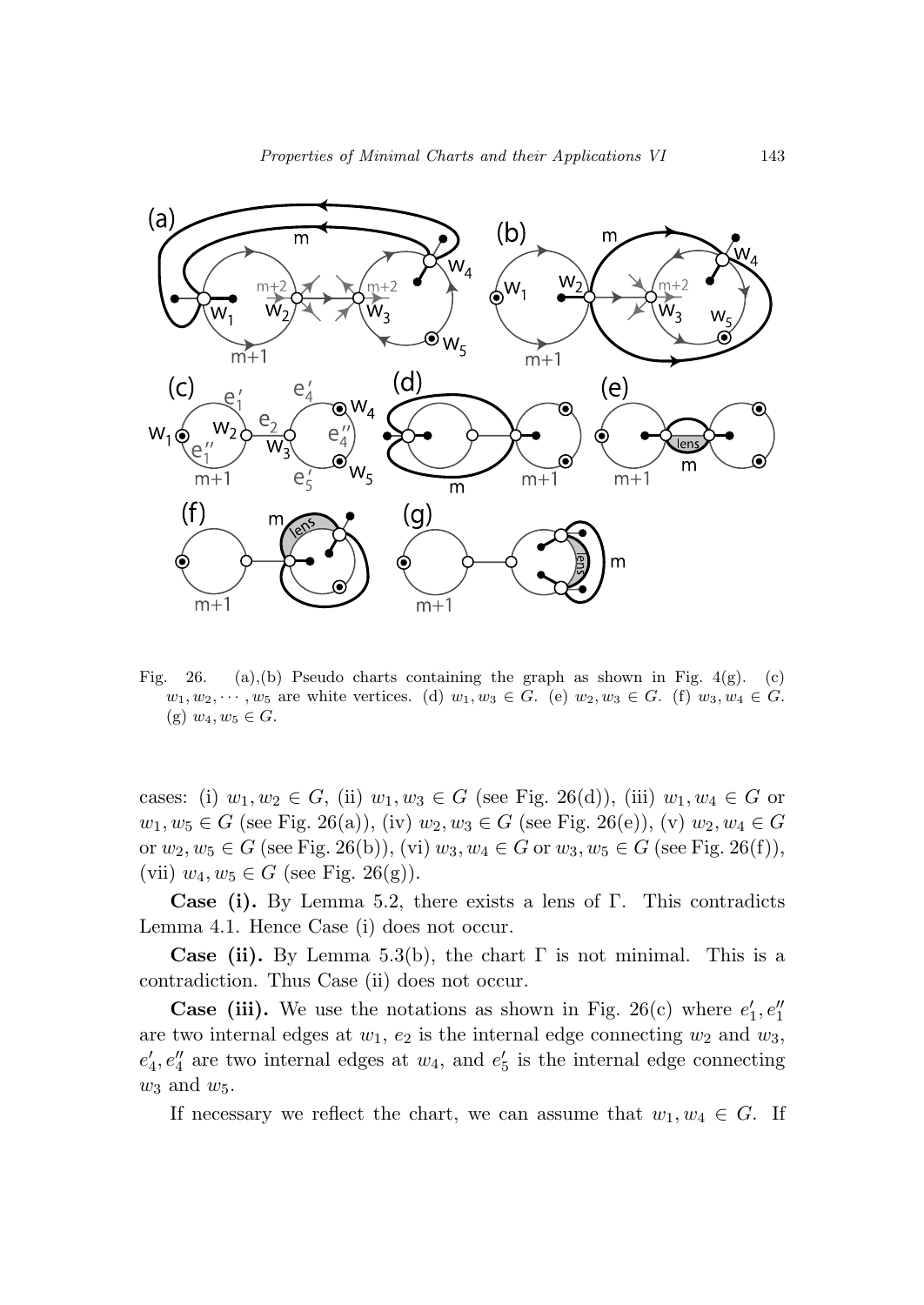necessary we change the orientation of all the edges, we can assume that the two edges  $e'_1, e''_1$  are oriented from  $w_1$  to  $w_2$ . Then the edge  $e_2$  is oriented from  $w_2$  to  $w_3$ , and the two internal edges of label  $m$  in  $G$  are oriented from  $w_4$  to  $w_1$ . Thus the two edges  $e'_4, e''_4$  are oriented inward at  $w_4$ . Hence the edge  $e_4''$  is oriented from  $w_5$  to  $w_4$ . Since  $w_5$  is a BW-vertex with respect to  $\Gamma_{m+1}$ , by Lemma 3.1 the edge  $e'_5$  is oriented from  $w_5$  to  $w_3$ . Moreover we have the orientation of the other edges.

Since  $w_1, w_4 \in \Gamma_m \cap \Gamma_{m+1}, w_2, w_3 \in \Gamma_{m+1}$  and since  $\Gamma$  is of type  $(m, 2, 3, 2)$ , we have  $w_2, w_3 \in \Gamma_{m+1} \cap \Gamma_{m+2}$ . Therefore  $\Gamma$  contains the pseudo chart as shown in Fig.  $26(a)$ .

**Case (iv).** By Lemma 5.1, there exists a lens. This contradicts Lemma 4.1. Thus Case (iv) does not occur.

**Case (v).** If necessary we reflect the chart, we can assume that  $w_2, w_4 \in$ *G*. If necessary we change the orientation of all the edges, we can assume that the two internal edges  $e'_1, e''_1$  of label  $m + 1$  at  $w_1$  are oriented from *w*<sub>1</sub> to *w*<sub>2</sub>. By a similar way as Case (iii), we can show that  $\Gamma$  contains the pseudo chart as shown in Fig. 26(b).

**Case (vi).** By Lemma 6.2, the two internal edges  $e_1, e_2$  of label m in *G* are contained in the closure of the same connected component *F* of  $S^2 - \Gamma_{m+1}$ . Thus the curve  $e_1 \cup e_2$  bounds a 2-angled disk *D* of  $\Gamma_m$  with  $w_5 \in D$  (see Fig. 26(f)), and the disk *D* contains a lens by Lemma 5.1. This contradicts Lemma 4.1. Thus Case (vi) does not occur.

**Case (vii).** By the similar way of Case (vi), there exists a lens. This contradicts Lemma 4.1. Thus Case (vii) does not occur.

Therefore Γ contains one of the RO-families of the two pseudo charts as shown in Fig. 26(a),(b).  $\Box$ 

The following lemma is not used in the this paper, but is used in the next paper [11].

LEMMA 8.5. Let  $\Gamma$  be a minimal chart of type  $(m; 2, 3, 2)$ . If  $\Gamma_{m+1}$ contains the graph as shown in Fig.  $4(h)$ , then  $\Gamma$  contains one of the ROfamilies of the two pseudo charts as shown in Fig.  $27(a)$ , (b).

PROOF. Suppose that  $\Gamma_{m+1}$  contains the graph as shown in Fig. 4(h). We use the notations as shown in Fig. 27(c) where  $w_1, w_3, w_5$  are BWvertices,  $e'_1, e''_1$  are two internal edges at  $w_1, e'_2$  is the internal edge connecting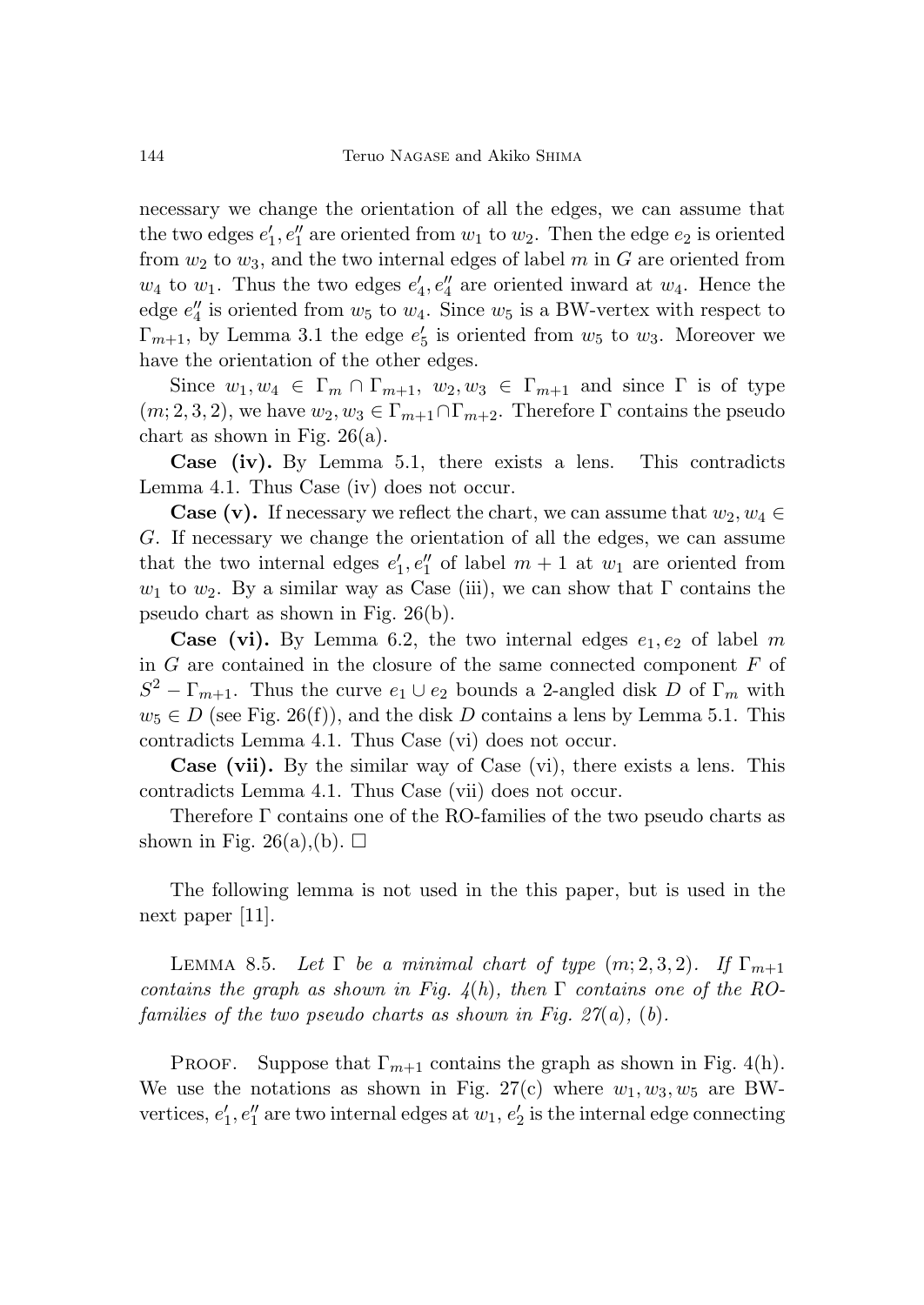

Fig. 27. (a),(b) Pseudo charts containing the graph as shown in Fig. 4(h). (c)  $w_1, w_2, \dots, w_5$  are white vertices. (d)  $w_1, w_5 \in G$ . (e)  $w_2, w_3 \in G$ . (f)  $w_2, w_4 \in G$ .

 $w_2$  and  $w_3$ ,  $e'_4$  is the internal edge connecting  $w_3$  and  $w_4$ ,  $e'_5$ ,  $e''_5$  are two internal edges at *w*5.

By Corollary 4.3, the graph  $\Gamma_m$  contains an oval *G*. There are six cases: (i)  $w_1, w_2 \in G$  or  $w_5, w_4 \in G$ , (ii)  $w_1, w_3 \in G$  or  $w_5, w_3 \in G$  (see Fig. 27(a)), (iii)  $w_1, w_4 \in G$  or  $w_5, w_2 \in G$  (see Fig. 27(b)), (iv)  $w_1, w_5 \in G$  (see Fig. 27(d)), (v)  $w_2, w_3 \in G$  or  $w_4, w_3 \in G$  (see Fig. 27(e)), (vi)  $w_2, w_4 \in G$ (see Fig.  $27(f)$ ).

**Case (i).** By Lemma 5.2, there exists a lens of Γ. This contradicts Lemma 4.1. Hence Case (i) does not occur.

**Case (ii).** If necessary we reflect the chart, we can assume that  $w_1, w_3 \in$ *G*. By Assumption 2, a neighborhood of *w*<sup>3</sup> contains the pseudo chart as shown in Fig. 14.

If necessary we change the orientation of all the edges, we can assume that the two edges  $e'_1, e''_1$  are oriented from  $w_1$  to  $w_2$ . Then the two internal edges of label *m* in *G* are oriented from  $w_3$  to  $w_1$ , and the two edges  $e'_2, e'_4$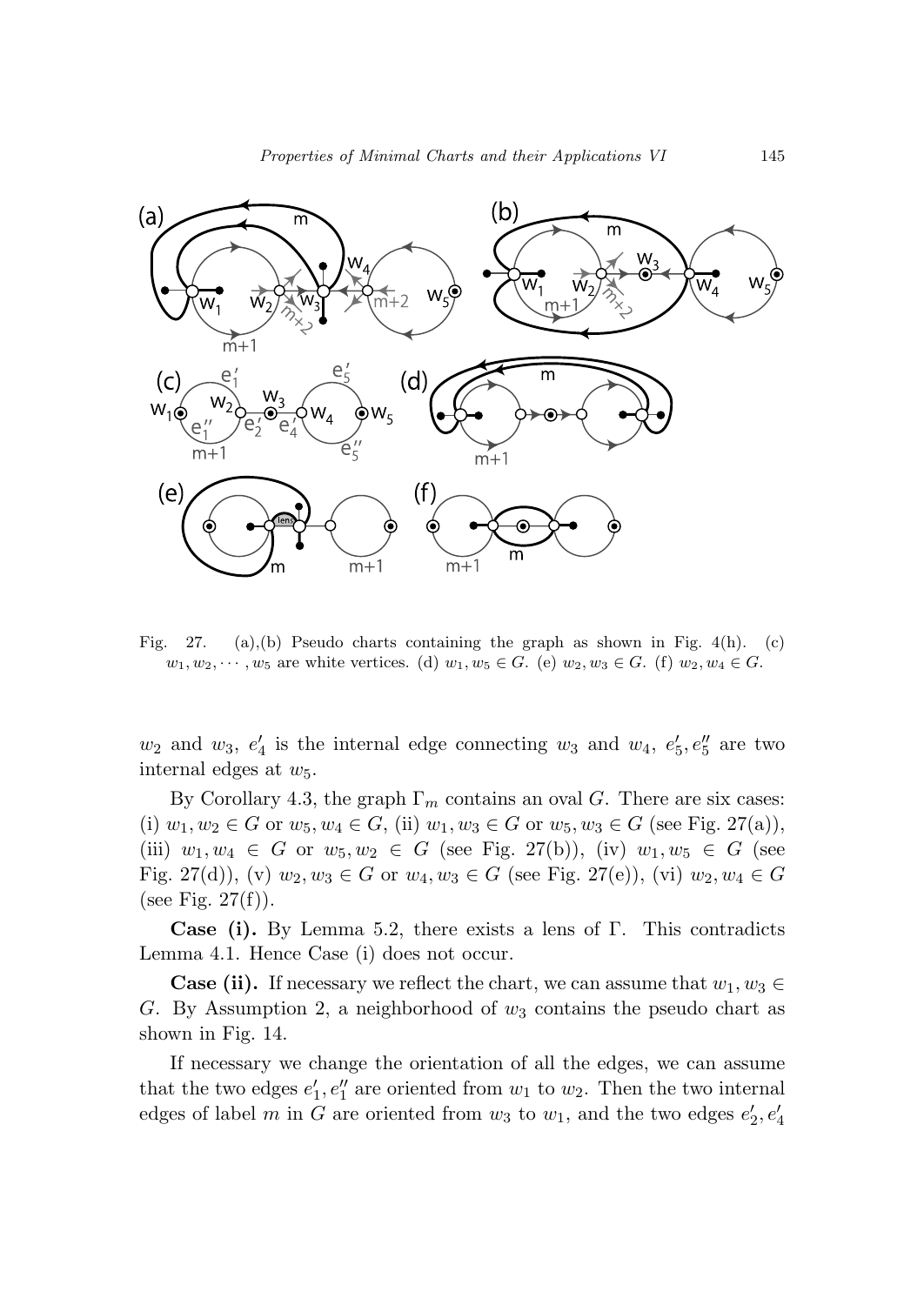are oriented inward at  $w_3$ . Thus the edge  $e'_4$  is oriented outward at  $w_4$ . Hence by Lemma 3.1, the two edges  $e'_5, e''_5$  are oriented from  $w_5$  to  $w_4$ . Thus we have the orientation of the other edges.

Since  $w_1, w_3 \in \Gamma_m \cap \Gamma_{m+1}, w_2, w_4 \in \Gamma_{m+1}$  and since  $\Gamma$  is of type  $(m, 2, 3, 2)$ , we have  $w_2, w_4 \in \Gamma_{m+1} \cap \Gamma_{m+2}$ . Therefore  $\Gamma$  contains the pseudo chart as shown in Fig. 27(a).

**Case (iii).** If necessary we reflect the chart, we can assume that  $w_1, w_4 \in G$ . If necessary we change the orientation of all the edges, we can assume that the two edges  $e'_1, e''_1$  are oriented from  $w_1$  to  $w_2$ . By a similar way as Case (ii), we can show that  $\Gamma$  contains the pseudo chart as shown in Fig. 27(b).

**Case (iv).** If necessary we change the orientation of all the edges, we can assume that the two edges  $e'_1, e''_1$  are oriented from  $w_1$  to  $w_2$ . Then

(1) the edge  $e'_2$  is oriented from  $w_2$  to  $w_3$  (i.e. the edge  $e'_2$  is oriented inward at  $w_3$ ), and

the two internal edges of label *m* in *G* are oriented from  $w_5$  to  $w_1$ . Thus the two edges  $e'_5, e''_5$  are oriented from  $w_4$  to  $w_5$ . Hence the edge  $e'_4$  is oriented from  $w_3$  to  $w_4$ . Thus the edge  $e'_4$  is oriented outward at  $w_3$  (see Fig. 27(d)). However by  $(1)$  and Lemma 3.1 we have a contradiction, because  $w_3$  is a BW-vertex with respect to  $\Gamma_{m+1}$ . Thus Case (iv) does not occur.

**Case (v).** Without loss of generality we can assume  $w_2, w_3 \in G$ . If necessary we reflect the chart, by Assumption 2 (see Fig. 14) the chart  $\Gamma$ contains the pseudo chart as shown in Fig.  $27(e)$ . Hence by Lemma 5.1, there exists a lens. This contradicts Lemma 4.1. Thus Case (v) does not occur.

**Case (vi).** By Lemma 5.3(a), the chart  $\Gamma$  is not minimal. This is a contradiction. Thus Case (vi) does not occur.

Therefore Γ contains one of the RO-families of the two pseudo charts as shown in Fig. 27(a),(b).  $\Box$ 

### **9. IO-Calculation**

In this section, we shall show that neither  $\Gamma_{m+1}$  nor  $\Gamma_{m+2}$  contains the graph as shown in Fig. 4(c) for any minimal chart  $\Gamma$  of type  $(m; 2, 3, 2)$ .

Let  $\Gamma$  be a chart, and *v* a vertex. Let  $\alpha$  be a short arc of  $\Gamma$  in a small neighborhood of *v* such that *v* is an endpoint of  $\alpha$ . If the arc  $\alpha$  is oriented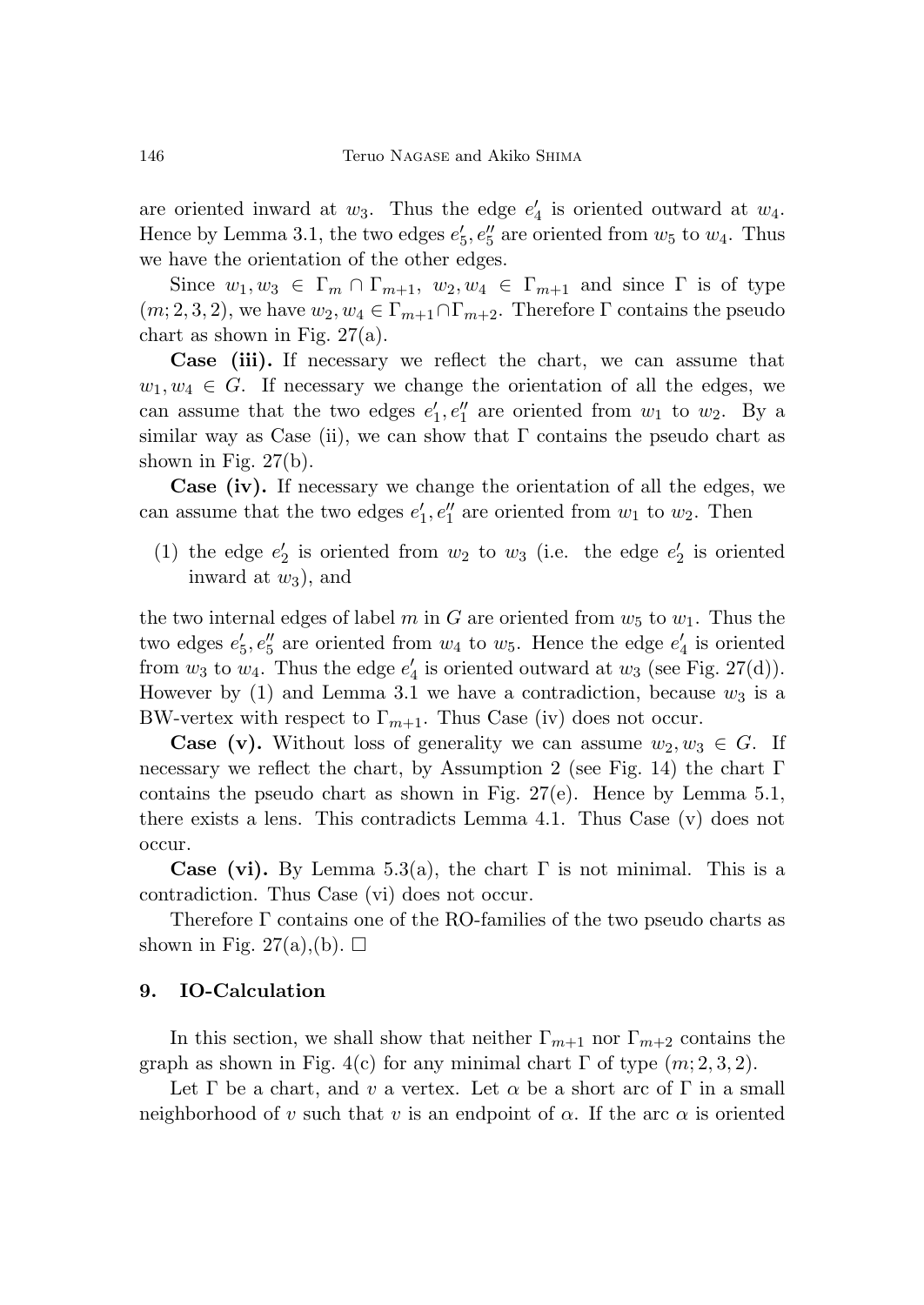to *v*, then  $\alpha$  is called an inward arc, and otherwise  $\alpha$  is called an outward arc.

Let  $\Gamma$  be an *n*-chart. Let  $F$  be a closed domain with  $\partial F \subset \Gamma_{k-1} \cup \Gamma_k \cup$ Γ<sub>k+1</sub> for some label *k* of Γ, where  $\Gamma_0 = \emptyset$  and  $\Gamma_n = \emptyset$ . By Condition (iii) for charts, in a small neighborhood of each white vertex, there are three inward arcs and three outward arcs. Also in a small neighborhood of each black vertex, there exists only one inward arc or one outward arc. We often use the following fact, when we fix (inward or outward) arcs near white vertices and black vertices:

(\*) The number of inward arcs contained in  $F \cap \Gamma_k$  is equal to the number of outward arcs in  $F \cap \Gamma_k$ .

When we use this fact, we say that we use *IO-Calculation with respect to*  $\Gamma_k$  in *F*. For example, in a minimal chart  $\Gamma$ , consider the pseudo chart as shown in Fig. 28 where

- (1) *F* is a 4-angled disk of  $\Gamma_{k-1}$ ,
- (2)  $v_1, v_2, v_3, v_4$  are white vertices in  $\partial F$  with  $v_1 \in \Gamma_{k-2} \cap \Gamma_{k-1}$  and  $v_2, v_3, v_4 \in \Gamma_{k-1} \cap \Gamma_k$
- (3)  $e_1$  is a terminal edge of label  $k-2$  at  $v_1$ ,
- (4)  $e_3$  is a terminal edge of label  $k-1$  oriented inward at  $v_3$ ,
- (5) for  $i = 2, 4$ , the edge  $e_i$  of label k is oriented inward at  $v_i$ .

Then we can show that  $w(\Gamma \cap \text{Int} F) \geq 1$ . Suppose  $w(\Gamma \cap \text{Int} F) = 0$ . By Assumption 2, the terminal edge *e*<sup>3</sup> contains a middle arc. Thus

(6) neither of edges  $a_{33}, b_{33}$  of label *k* is middle at  $v_3$  (by Assumption 2, neither of them is a terminal edge).

Hence by  $(4)$ ,

(7) both of edges  $a_{33}, b_{33}$  of label *k* are oriented inward at  $v_3$ .

If both of  $e_2$  and  $e_4$  are terminal edges of label  $k$ , then by  $(5)$ ,  $(6)$ ,  $(7)$  the number of inward arcs in  $F \cap \Gamma_k$  is four, but the number of outward arcs in  $F \cap \Gamma_k$  is two. This contradicts the fact (\*). Similarly if one of  $e_2$  and  $e_4$  is not a terminal edge of label *k*, then we have the same contradiction. Thus  $w(\Gamma \cap \text{Int} F) \geq 1$ . Instead of the above argument, we just say that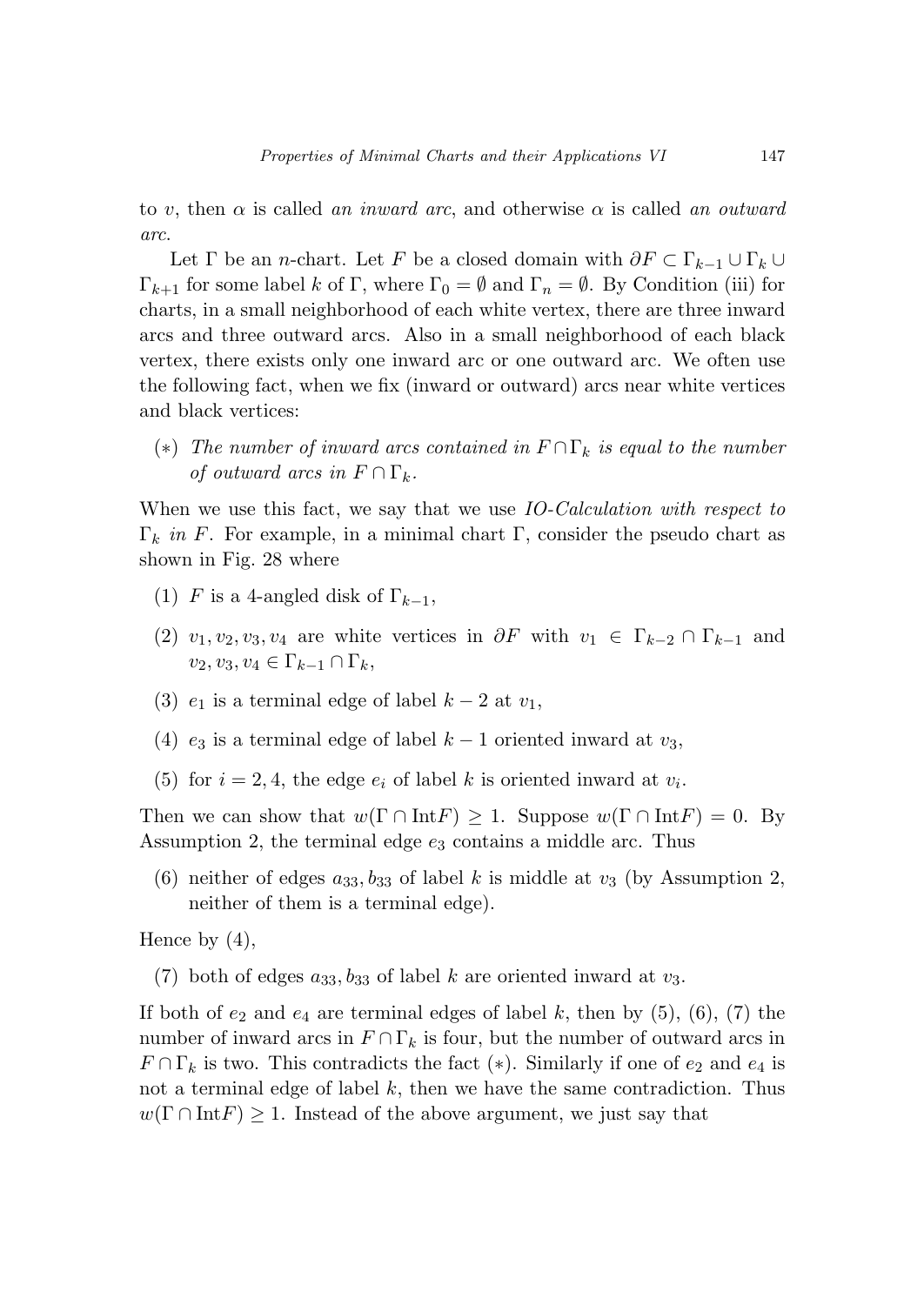

Fig. 28. The gray region is the disk  $F$ .

we have  $w(\Gamma \cap \text{Int} F) \geq 1$  by *IO-Calculation with respect to*  $\Gamma_k$  in *F*.

LEMMA 9.1 ([6, Lemma 5.4]). If a minimal chart  $\Gamma$  contains the pseudo chart as shown in Fig. 29, then the interior of the disk *D*∗ contains at least one white vertex, where  $D^*$  is the disk with the boundary  $e_3^* \cup e_4^* \cup e^*$ .

LEMMA 9.2. Let  $\Gamma$  be a minimal chart of type  $(m; 2, 3, 2)$ . Then neither  $\Gamma_{m+1}$  nor  $\Gamma_{m+2}$  contains the graph as shown in Fig. 4(c).

PROOF. Suppose that  $\Gamma_{m+1}$  contains the graph as shown in Fig. 4(c). By Lemma 8.1, the chart Γ contains one of the RO-family of the pseudo chart as shown in Fig.  $22(a)$ . We use the notations as shown in Fig.  $22(a)$ 



Fig. 29. The gray region is the disk  $D^*$ . The label of the edge  $e^*$  is m, and  $\varepsilon \in \{+1, -1\}$ .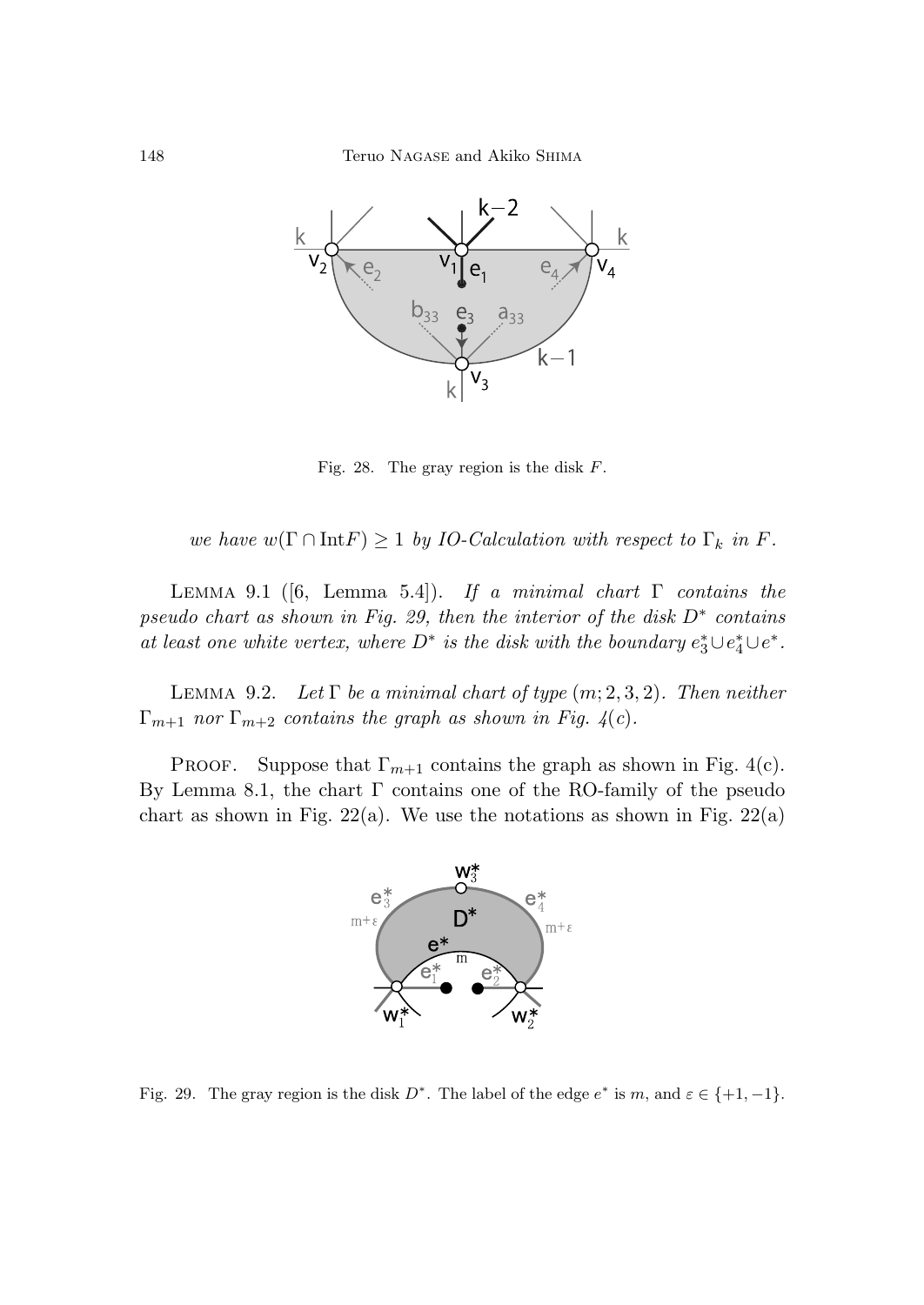where  $e_1, e_2$  are the internal edges of label *m* with  $e_1 \cap e_2 \ni w_1, w_2, e_3$  is the terminal edge of label  $m + 1$  at  $w_3$ , and

(1) the two internal edges  $e_4, e_5$  (possibly terminal edges) of label  $m+2$ are oriented inward at *w*4*, w*5, respectively.

Now, the graph in  $\Gamma_{m+1}$  as shown in Fig. 4(c) separates  $S^2$  into three disks. One of them contains  $e_1$ , say  $D_1$ , and one of them contains the terminal edge *e*3, say *D*2.

CLAIM 1.  $w(\Gamma \cap \text{Int}D_1) \geq 2$  and  $w(\Gamma \cap \text{Int}D_2) = 0$ .

PROOF OF CLAIM 1. The curve  $e_1 \cup e_2$  separates the disk  $D_1$  into three disks. One of them contains  $w_4$ , say  $D'_1$ , and one of them contains  $w_5$ , say  $D_1''$ . Apply Lemma 9.1 considering as  $D^* = D_1'$  and  $w_3^* = w_4$ , we have  $w(\Gamma \cap \text{Int}D_1') \geq 1$ . Similarly we can show that  $w(\Gamma \cap \text{Int}D_1'') \geq 1$ . Since  $D_1 \supset D_1' \cup D_1''$  and  $\text{Int}D_1' \cap \text{Int}D_1'' = \emptyset$ , we have  $w(\Gamma \cap \text{Int}D_1) \geq 2$ .

Since  $\Gamma$  is of type  $(m; 2, 3, 2)$ , we have  $w(\Gamma) = 7$  and  $w(\Gamma_{m+1}) = 5$ . Thus

$$
7 = w(\Gamma) \ge w(\Gamma_{m+1}) + w(\Gamma \cap \text{Int} D_1) + w(\Gamma \cap \text{Int} D_2) \ge 5 + 2 + w(\Gamma \cap \text{Int} D_2).
$$

Hence  $w(\Gamma \cap \text{Int}D_2) = 0$ . Thus Claim 1 holds.  $\square$ 

CLAIM 2. 2. The terminal edge *e*<sup>3</sup> is oriented outward at *w*3.

PROOF OF CLAIM 2. Suppose that  $e_3$  is oriented inward at  $w_3$ . Considering as  $F = D_2$  and  $k = m + 2$  in the example of IO-Calculation in Section 9, the condition (1) implies that we have  $w(\Gamma \cap \text{Int}D_2) \geq 1$ . This contradicts the second equation of Claim 1. Hence the terminal edge  $e_3$  is oriented outward at  $w_3$ . Thus Claim 2 holds.  $\Box$ 

Let  $a_{33}, b_{33}$  be the internal edges of label  $m + 2$  at  $w_3$  in  $D_2$  such that  $a_{33}, e_3, b_{33}$  lie anticlockwise around  $w_3$  in this order (see Fig. 22(a)). By Assumption 2,

(2) the terminal edge  $e_3$  is middle at  $w_3$ .

CLAIM 3.  $a_{33} = e_5$  and  $b_{33} = e_4$ .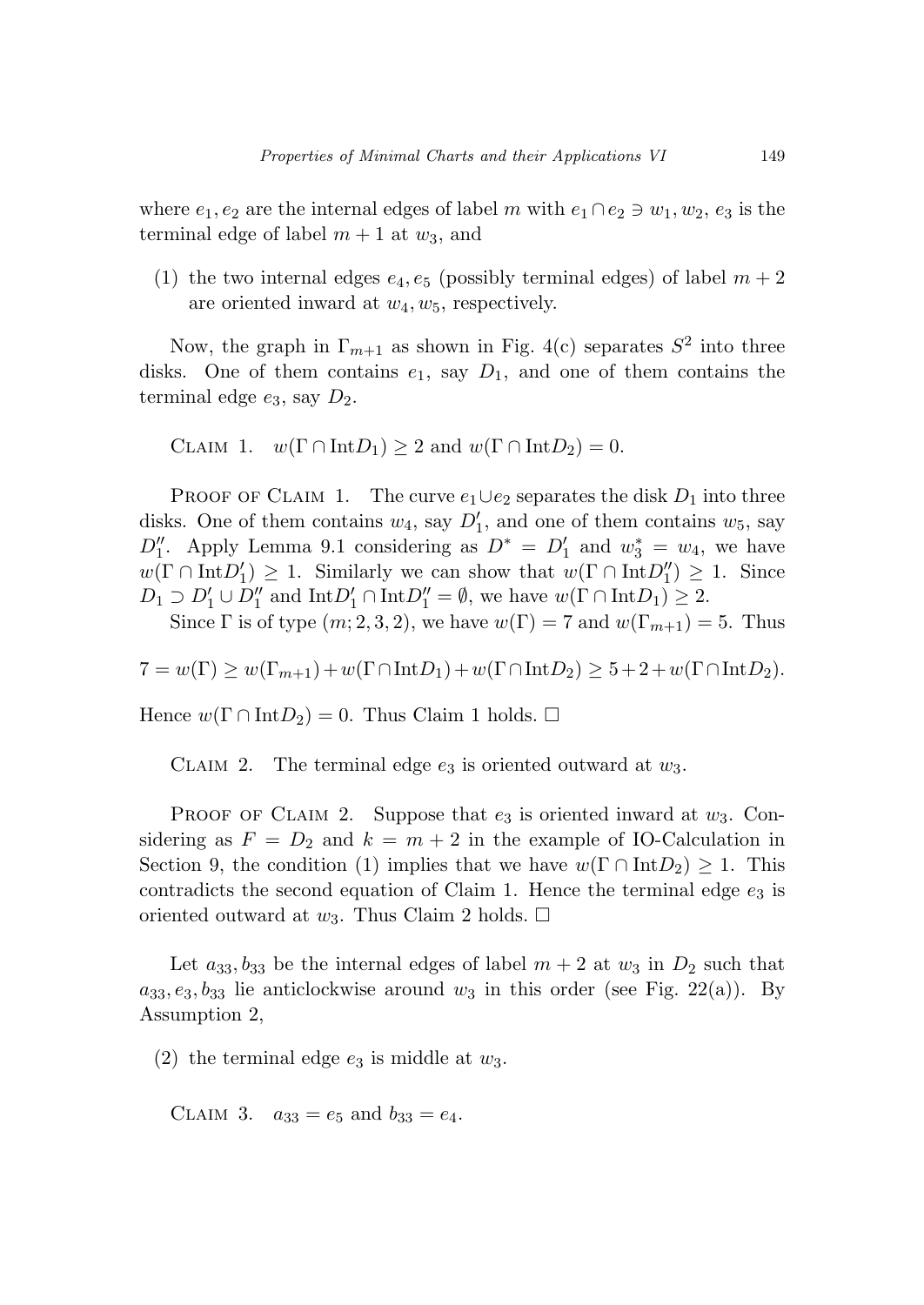PROOF OF CLAIM 3. By  $(2)$  and Assumption 2, neither  $a_{33}$  nor  $b_{33}$  is a terminal edge. Moreover, by Claim 2, both of *a*<sup>33</sup> and *b*<sup>33</sup> are oriented outward at  $w_3$ . Thus by the second equation of Claim 1, we have  $a_{33} = e_5$ and  $b_{33} = e_4$ . Hence Claim 3 holds.  $\Box$ 

Finally we shall show that there exists a lens of  $\Gamma$ . Let  $e'_3$  be the internal edge of label  $m+1$  with  $e'_3 \ni w_3, w_4$  (see Fig. 22(a)). By (2), neither  $e'_3$  nor  $b_{33}$  is middle at  $w_3$ .

By  $(2)$  and Claim 2, the terminal edge  $e_3$  is oriented outward at  $w_3$  and middle at  $w_3$ . Hence by Claim 3, the edge  $b_{33} = e_4$  is oriented from  $w_3$  to  $w_4$ and  $e'_3$  is oriented from  $w_4$  to  $w_3$ . Thus neither  $e'_3$  nor  $b_{33}$  is middle at  $w_4$ . Hence the curve  $e'_3 \cup b_{33}$  bounds a lens in  $D_2$ . This contradicts Lemma 4.1. Therefore  $\Gamma_{m+1}$  does not contain the graph as shown in Fig. 4(c).

By Lemma 7.1, we can show that  $\Gamma_{m+2}$  does not contain the graph as shown in Fig. 4(c). We complete the proof of Lemma 9.2.  $\Box$ 

### **10. Shifting Lemma**

In this section we shall show that neither  $\Gamma_{m+1}$  nor  $\Gamma_{m+2}$  contains the graph as shown in Fig. 4(b) for any minimal chart  $\Gamma$  of type  $(m; 2, 3, 2)$ . Thus by Corollary 7.8 and Lemma 9.2, we obtain the main theorem.

 $LEMMA$  10.1. Let  $\Gamma$  be a chart of type  $(m; 2, 3, 2)$ . If  $\Gamma$  contains the pseudo chart as shown in Fig.  $23(a)$ , then  $\Gamma$  is not minimal.

Proof. Suppose that  $\Gamma$  is minimal. We use the notations as shown in Fig. 23(a). Here  $e_1, e_2$  are internal edges of label *m*, and  $e''_4, e''_5, a_{33}, b_{33}$  are internal edges (possibly terminal edges) of label  $m + 2$  such that

(1)  $e_4''$ ,  $e_5''$  are oriented inward at  $w_4$ ,  $w_5$ , respectively,

 $(2)$   $a_{33}, b_{33}$  are oriented outward at  $w_3$ .

Moreover none of  $e''_4, e''_5, a_{33}, b_{33}$  are middle at  $w_3, w_4$  or  $w_5$ . Thus by Assumption 2,

(3) none of  $e''_4, e''_5, a_{33}, b_{33}$  are terminal edges.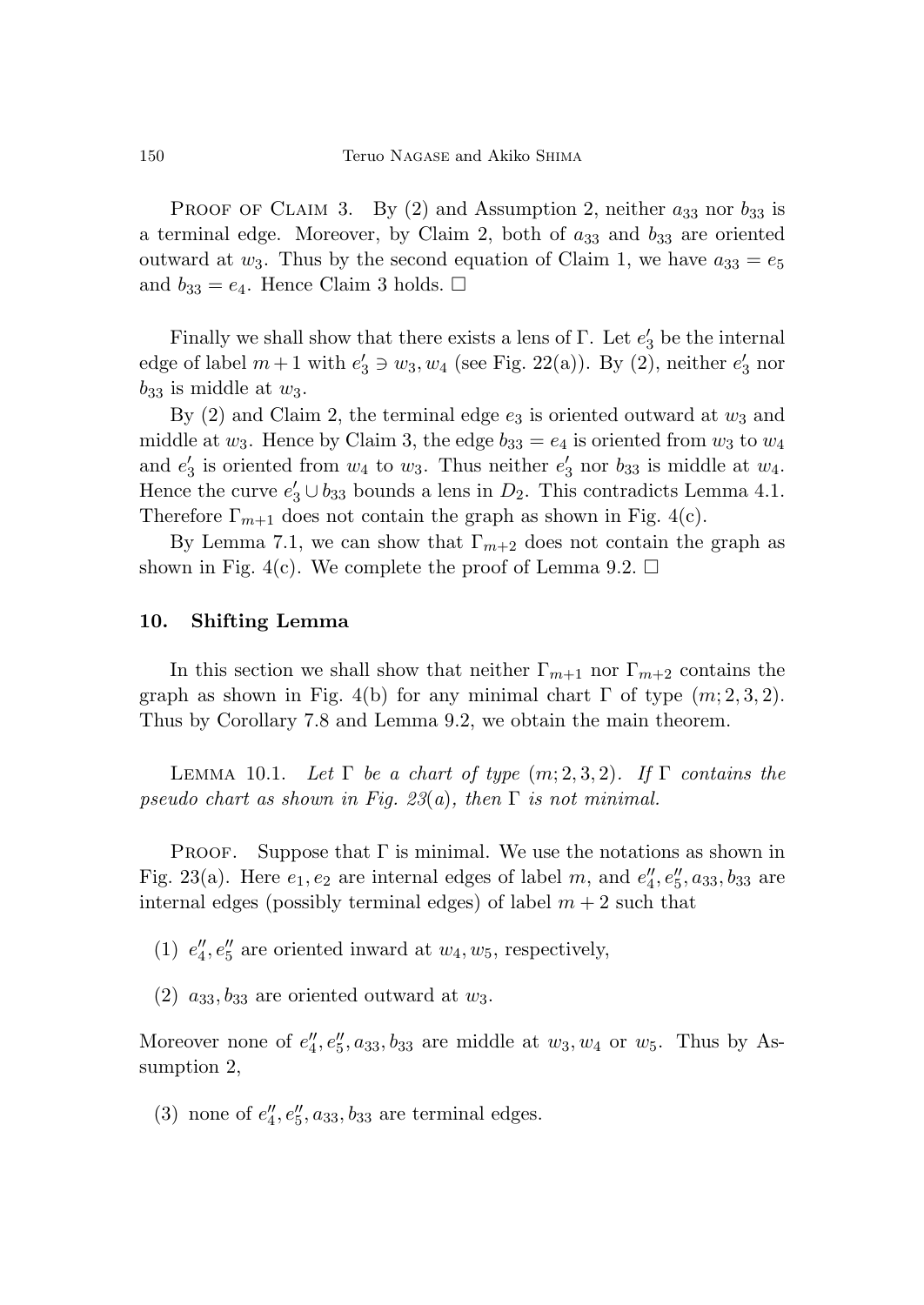Now, the graph  $\Gamma_{m+1}$  contains the graph as shown in Fig. 4(b). The graph in  $\Gamma_{m+1}$  separates  $S^2$  into three disks. One of them contains the edges  $e_1$  and  $e_2$  of label *m*, say  $D_1$ , and one of them contains the edge  $e_4''$ , say  $D_2$ . Moreover, the curve  $e_1 \cup e_2$  separates the disk  $D_1$  into three disks. One of them contains  $w_4$ , say  $D'_1$ . Apply Lemma 9.1 considering as  $D^* = D'_1$  and  $w_3^* = w_4$ , we have

(4)  $w(\Gamma \cap \text{Int}D'_1) \geq 1.$ 

There are three cases: (i)  $w(\Gamma \cap \text{Int}D_2) = 0$ , (ii)  $w(\Gamma \cap \text{Int}D_2) = 1$ , (iii)  $w(\Gamma \cap \text{Int}D_2) \geq 2.$ 

**Case (i).** By using (1), (2) and (3), we have  $a_{33} = e_4''$  and  $b_{33} = e_5''$ . Thus the curve  $b_{33} \cup e'_3$  bounds a lens in  $D_2$ . This contradicts Lemma 4.1. Hence Case (i) does not occur.

**Case (ii).** Let *v* be the white vertex in  $IntD_2$ . Since the five white vertices  $w_1, w_2, \dots, w_5$  are in  $\Gamma_{m+1}$  and  $\Gamma$  is of type  $(m; 2, 3, 2)$ , we have  $v \in \Gamma_{m+2} \cap \Gamma_{m+3}$ . Thus by using (1),(2) and (3), we have a contradiction by IO-Calculation with respect to  $\Gamma_{m+2}$  in  $D_2$ . Hence Case (ii) does not occur.

**Case (iii).** Since  $\Gamma$  is of type  $(m; 2, 3, 2)$ , we have  $w(\Gamma) = 7$  and  $w(\Gamma_{m+1}) = 5$ . Thus by (4) and the condition  $w(\Gamma \cap \text{Int}D_2) \geq 2$  of this case,

$$
7 = w(\Gamma) \ge w(\Gamma_{m+1}) + w(\Gamma \cap \text{Int}D'_1) + w(\Gamma \cap \text{Int}D_2) \ge 5 + 1 + 2 = 8.
$$

This is a contradiction. Hence Case (iii) does not occur.

Therefore the three cases do not occur. Hence  $\Gamma$  is not minimal.  $\Box$ 

Let  $\Gamma$  and  $\Gamma'$  be C-move equivalent charts. Suppose that a pseudo chart *X* of Γ is also a pseudo chart of Γ'. Then we say that Γ is modified to Γ' by C-moves keeping *X* fixed. In Fig. 30, we give examples of C-moves keeping pseudo charts fixed.

Let  $\Gamma$  be a chart. Let  $\alpha$  be an arc in an edge of  $\Gamma_m$ , and w a white vertex with  $w \notin \alpha$ . Suppose that there exists an arc  $\beta$  in  $\Gamma$  such that its end points are the white vertex *w* and an interior point *p* of the arc  $\alpha$ . Then we say that the white vertex *w* connects with the point *p* of  $\alpha$  by the arc  $\beta$ .

Let  $\alpha$  be a simple arc, and  $p, q$  points in  $\alpha$ . We denote by  $\alpha[p, q]$  the subarc of  $\alpha$  whose endpoints are  $p$  and  $q$ .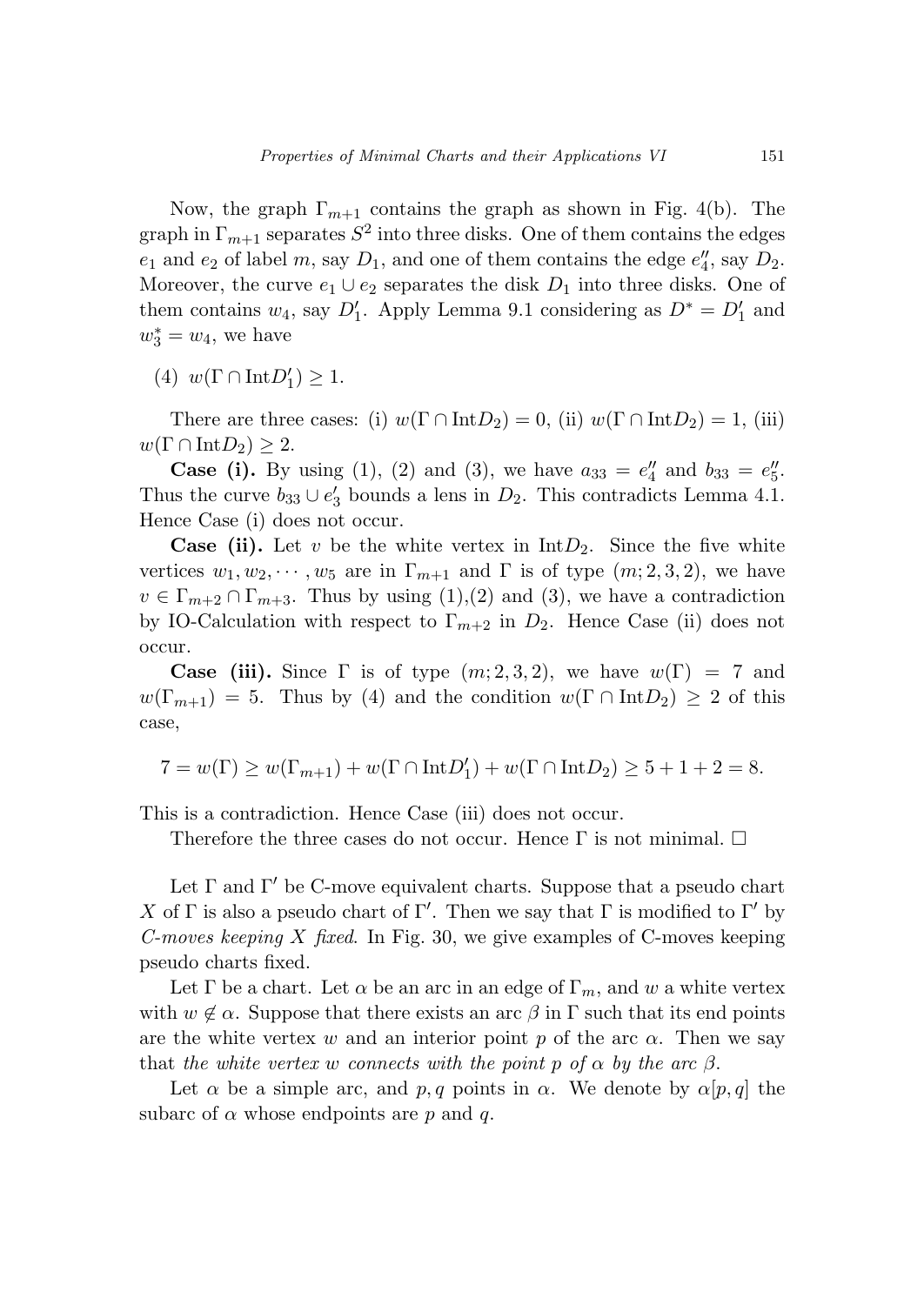

Fig. 30. C-moves keeping thicken figures fixed.

LEMMA 10.2 ([6, Lemma 4.2]). (Shifting Lemma) Let  $\Gamma$  be a chart and *α* an arc in an edge of  $\Gamma_m$ . Let *w* be a white vertex of  $\Gamma_k \cap \Gamma_h$  where  $h = k + \varepsilon, \varepsilon \in \{+1, -1\}.$  Suppose that the white vertex *w* connects with a point *r* of the arc  $\alpha$  by an arc in an edge  $e$  of  $\Gamma_k$ . Suppose that one of the following two conditions is satisfied:

(1)  $h > k > m$ .

$$
(2) \ \ h < k < m.
$$

Then for any neighborhood *V* of the arc  $e[w, r]$  we can shift the white vertex *w* to *e*−*e*[*w, r*] along the edge *e* by C-I-R2 moves, C-I-R3 moves and C-I-R4 moves in *V* keeping  $\bigcup \Gamma_{k+i\varepsilon}$  fixed (see Fig. 31).  $\sum_{i\leq 0}$ 

PROPOSITION 10.3. Let  $\Gamma$  be a minimal chart of type  $(m; 2, 3, 2)$ . Then neither  $\Gamma_{m+1}$  nor  $\Gamma_{m+2}$  contains the graph as shown in Fig. 4(b).



Fig. 31.  $k > m$  and  $\varepsilon = +1$ .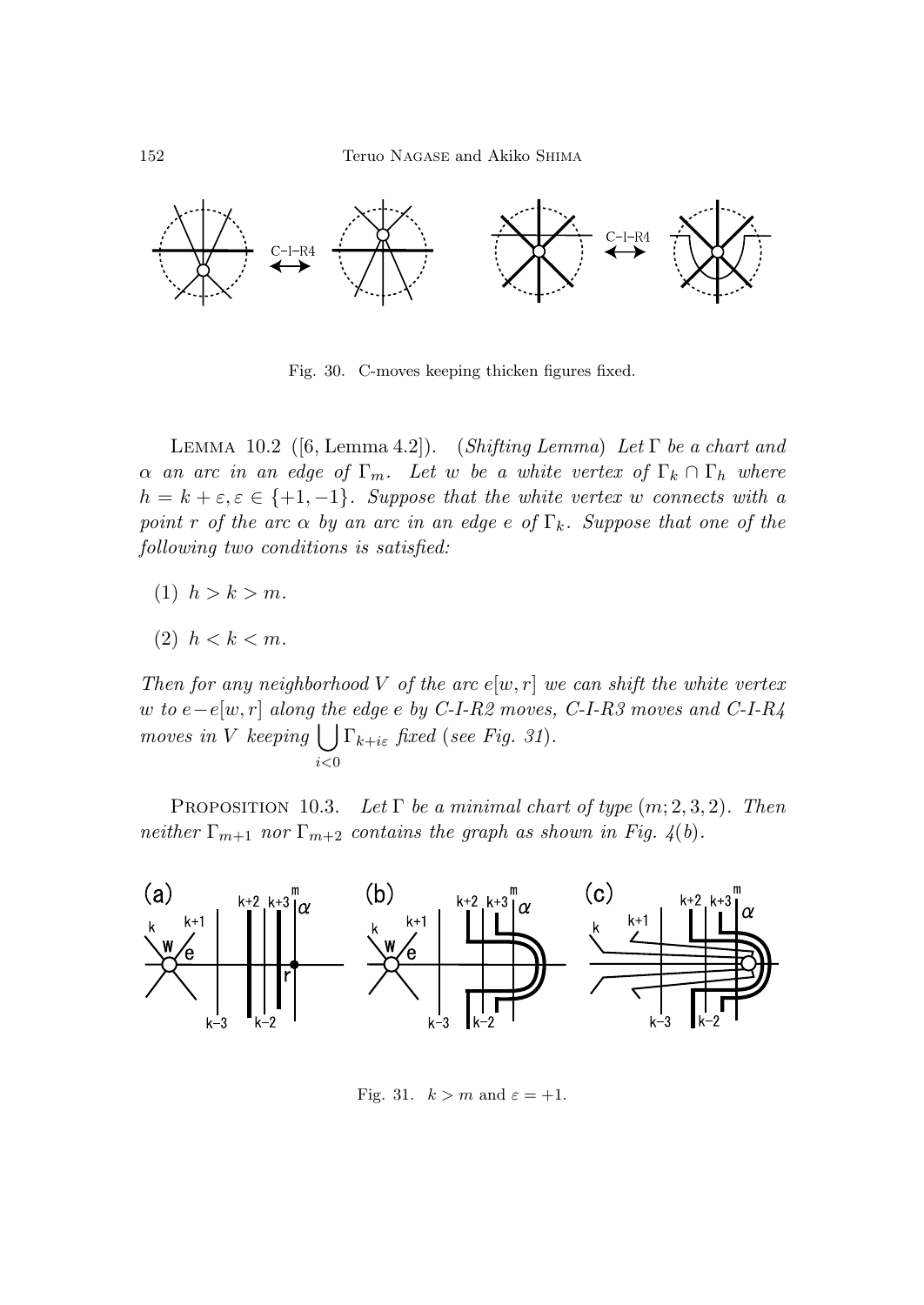Proof. Suppose that  $\Gamma_{m+1}$  contains the graph as shown in Fig. 4(b). By Lemma 8.2 and Lemma 10.1, the chart  $\Gamma$  contains one of the RO-family of the pseudo chart as shown in Fig. 23(b). We use the notations as shown in Fig. 23(b). Here,  $e_1, e_2$  are internal edges of label *m*, and  $e''_4, e'_5, e''_5, a_{33}, b_{33}$ are internal edges (possibly terminal edges) of label  $m + 2$  such that

- (1)  $e_4''$ ,  $e_5''$  are oriented inward at  $w_4$ ,  $w_5$  respectively,
- (2)  $e'_5$ ,  $a_{33}$ ,  $b_{33}$  are oriented outward at  $w_5$ ,  $w_3$ ,  $w_3$  respectively.

Moreover, none of  $e_4''$ ,  $e_5''$ ,  $a_{33}$ ,  $b_{33}$  are middle at  $w_3$ ,  $w_4$  or  $w_5$ . Thus by Assumption 2,

(3) none of  $e''_4, e''_5, a_{33}, b_{33}$  are terminal edges.

Now, the graph  $\Gamma_{m+1}$  contains the graph as shown in Fig. 4(b). The graph in  $\Gamma_{m+1}$  separates  $S^2$  into three disks. One of them contains the edges  $e_1$  and  $e_2$ , say  $D_1$ , and one of them contains the edge  $e_4''$ , say  $D_2$ . Moreover, the curve  $e_1 \cup e_2$  separates the disk  $D_1$  into three disks. One of them contains  $w_4$ , say  $D'_1$ . Apply Lemma 9.1 considering as  $D^* = D'_1$  and  $w_3^* = w_4$ , we have

$$
(4) w(\Gamma \cap \text{Int} D_1') \ge 1.
$$

CLAIM 1.  $w(\Gamma \cap \text{Int}D_1) \geq 1$  and  $w(\Gamma \cap \text{Int}D_2) \geq 1$ .

PROOF OF CLAIM 1. By (4) and  $D'_1 \subset D_1$ , we have  $w(\Gamma \cap \text{Int} D_1) \geq 1$ .

By (3), neither  $e_4''$  nor  $e_5''$  is a terminal edge. Since  $e_4''$ ,  $e_5''$  are oriented inward at  $w_4, w_5$  respectively by (1), we have  $w(\Gamma \cap \text{Int}D_2) \geq 1$  by IO-Calculation with respect to  $\Gamma_{m+2}$  in  $D_2$ .  $\Box$ 

CLAIM 2.  $w(\Gamma \cap \text{Int}D_1) = 1$  and  $w(\Gamma \cap \text{Int}D_1') = 1$ .

PROOF OF CLAIM 2. Suppose that  $w(\Gamma \cap \text{Int}D_1) \geq 2$ . Since  $\Gamma$  is of type  $(m; 2, 3, 2)$ , we have  $w(\Gamma) = 7$  and  $w(\Gamma_{m+1}) = 5$ . Thus by the second inequality of Claim 1

$$
7 = w(\Gamma) \ge w(\Gamma_{m+1}) + w(\Gamma \cap \text{Int} D_1) + w(\Gamma \cap \text{Int} D_2) \ge 5 + 2 + 1 = 8.
$$

This is a contradiction. Thus  $w(\Gamma \cap \text{Int} D_1) \leq 1$ . Hence by the first inequality of Claim 1, we have  $w(\Gamma \cap \text{Int}D_1) = 1$ .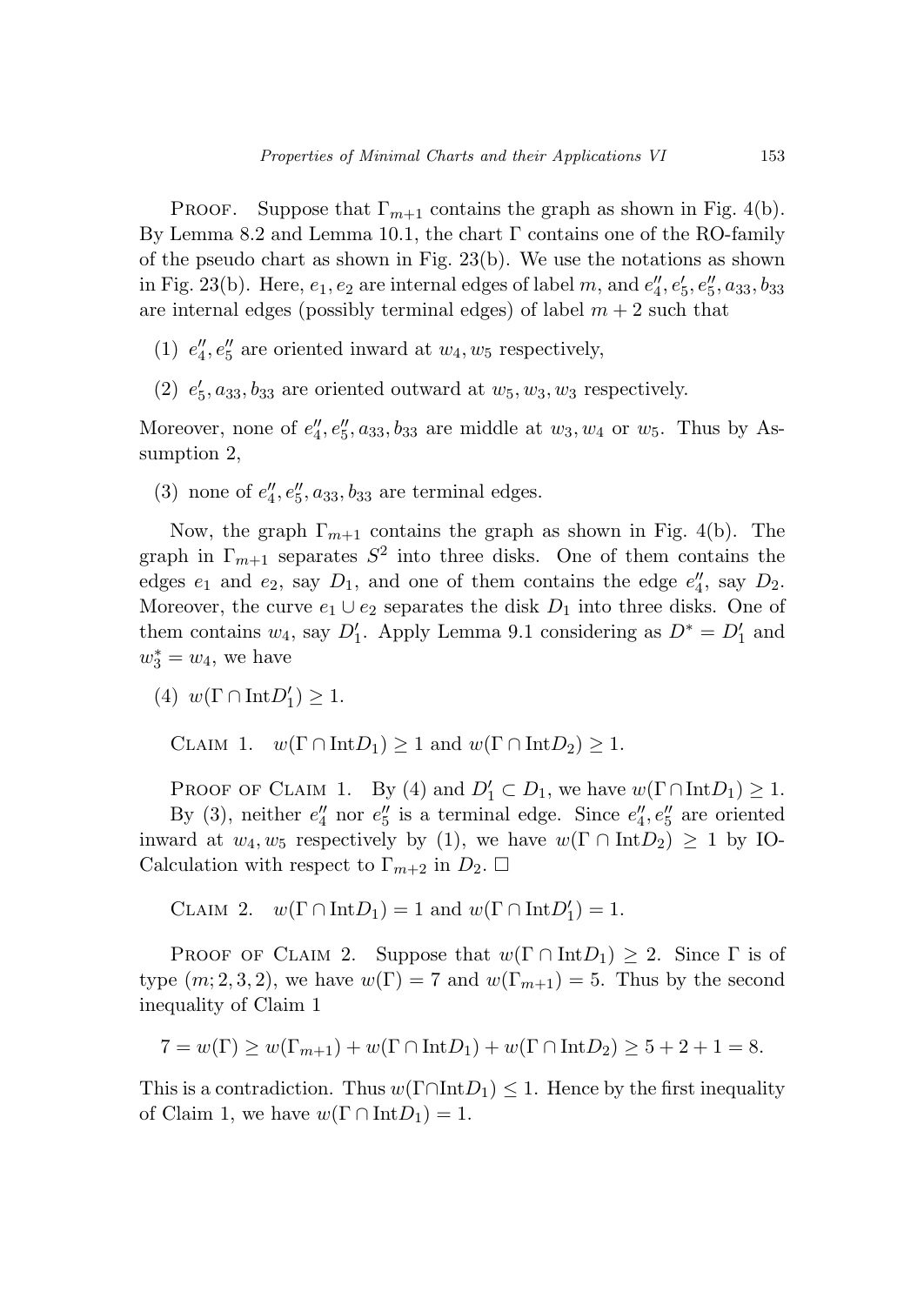Thus by (4) and  $D'_1 \subset D_1$ , we have  $w(\Gamma \cap \text{Int} D'_1) = 1$ . Hence Claim 2 holds.  $\Box$ 

Let  $w_6$  be the white vertex in  $IntD'_1$ . Since the five white vertices  $w_1, w_2, \dots, w_5$  are in  $\Gamma_{m+1}$  and  $\Gamma$  is of type  $(m; 2, 3, 2)$ , we have

 $(5)$   $w_6 \in \Gamma_{m+2} \cap \Gamma_{m+3}$ .

CLAIM 3.  $a_{33} \ni w_6$  or  $b_{33} \ni w_6$ .

PROOF OF CLAIM 3. First we shall show that  $a_{33} = e'_4$  or  $a_{33} \ni w_6$ . By  $(3)$ , the edge  $a_{33}$  is not a terminal edge. Moreover, by  $(2)$ , we have  $a_{33} \neq e'_5$  and  $a_{33} \neq b_{33}$ . Thus by Claim 2, we have  $a_{33} = e'_4$  or  $a_{33} \ni w_6$ .

Similarly we can show that  $b_{33} = e'_4$  or  $b_{33} \ni w_6$ .

If  $a_{33} \neq w_6$  and  $b_{33} \neq w_6$ , then  $a_{33} = e'_4$  and  $b_{33} = e'_4$ . This is a contradiction. Therefore  $a_{33} \ni w_6$  or  $b_{33} \ni w_6$ . Thus Claim 3 holds.  $\Box$ 

If  $a_{33} \ni w_6$ , let  $e = a_{33}$ , otherwise let  $e = b_{33}$ .

CLAIM 4. We can move the white vertex  $w_6$  from the disk  $D'_1$  to the outside of  $D'_1$ .

PROOF OF CLAIM 4. Since the edge *e* connects the vertex  $w_6$  in  $IntD'_1$ and the vertex  $w_3$  in the outside of  $D'_1$ , the edge  $e$  intersects the boundary *∂D*<sup>'</sup><sub>1</sub>. Let *x* be the point in the edge *e* with  $e[w_6, x] \cap \partial D'_1 = x$ . Since the edge *e* is of label  $m+2$  and since  $\partial D'_{1}$  consists of the edge  $e_{1}$  of label  $m$  and two internal edges of label  $m + 1$ , we have

$$
e[w_6, x] \cap e_1 = e[w_6, x] \cap \partial D'_1 = x.
$$

Thus by (5), the white vertex  $w_6 \in \Gamma_{m+2} \cap \Gamma_{m+3}$  connects with the point *x* in the edge  $e_1$  of label *m* by the arc  $e[w_6, x]$  of label  $m + 2$ . Hence by Shifting Lemma (Lemma 10.2), we can shift the white vertex  $w_6$  by C-I-R2 moves, C-I-R3moves and C-I-R4 moves in a neighborhood of the arc  $e[w_6, x]$  keeping  $\left( \int \Gamma_{m+2+i} \right)$  fixed. Thus we can shift the white vertex  $w_6$ *i<*0 to the outside of  $D'_1$  by C-moves keeping  $\partial D'_1$  fixed. Therefore Claim 4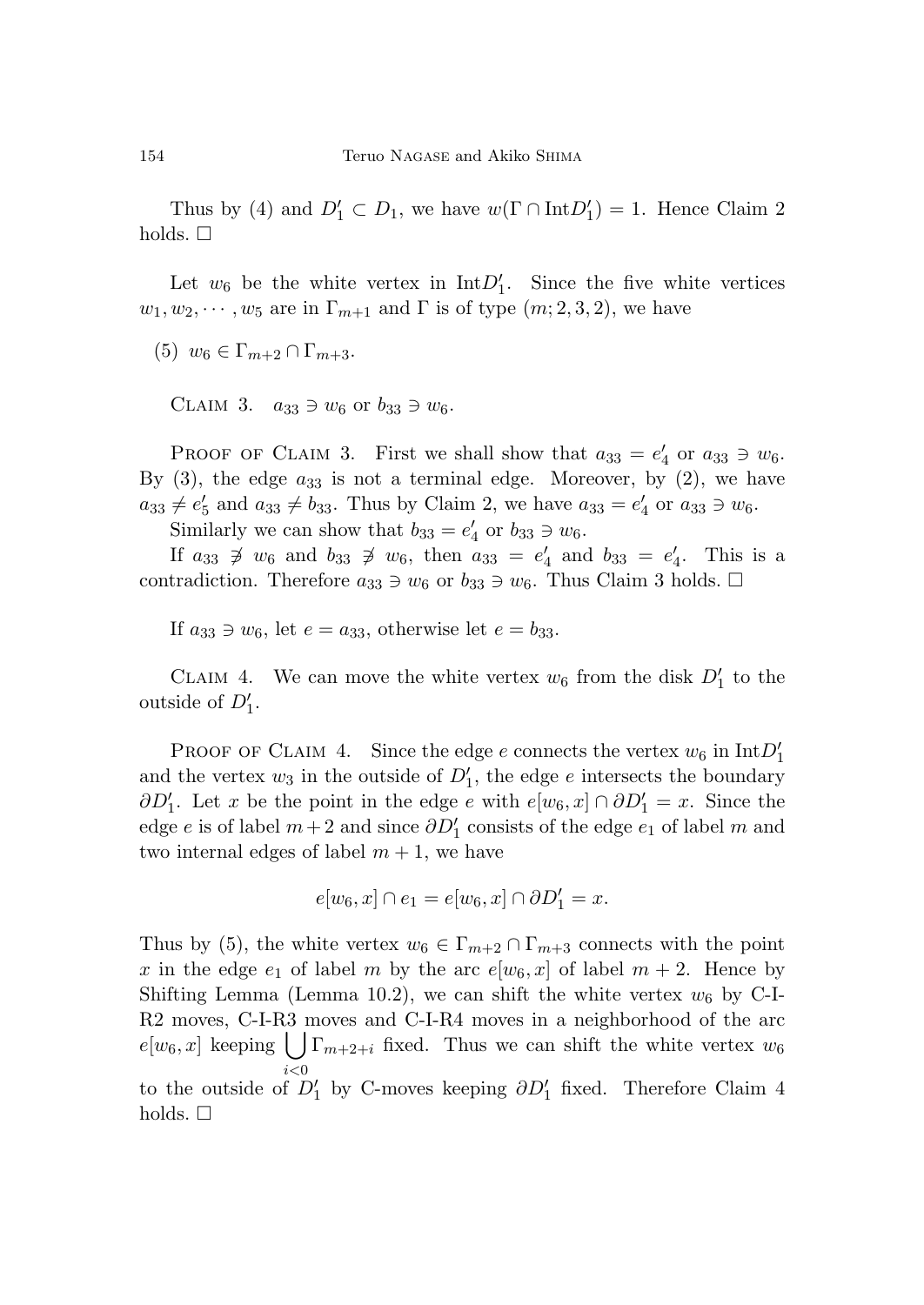By Claim 2 and Claim 4, we have  $w(\Gamma \cap \text{Int}D_1') = 0$ . However we have a contradiction by Lemma 9.1 considering as  $D^* = D'_1$  and  $w_3^* = w_4$ . Therefore  $\Gamma_{m+1}$  does not contain the graph as shown in Fig. 4(b).

By Lemma 7.1, we can show that  $\Gamma_{m+2}$  does not contain the graph as shown in Fig. 4(b). We complete the proof of Proposition 10.3.  $\Box$ 

By Corollary 7.8, Lemma 9.2 and Proposition 10.3, we have the main theorem (Theorem 1.3).

#### **References**

- [1] Carter, J. S. and M. Saito, "Knotted surfaces and their diagrams", Mathematical Surveys and Monographs, 55, American Mathematical Society, Providence, RI, (1998). MR1487374 (98m:57027)
- [2] Hasegawa, I., The lower bound of the w-indices of non-ribbon surface-links, Osaka J. Math. **41** (2004), 891–909. MR2116344 (2005k:57045)
- [3] Ishida, S., Nagase, T. and A. Shima, Minimal *n*-charts with four white vertices, J. Knot Theory Ramifications **20** (2011), 689–711. MR2806339 (2012e:57044)
- [4] Kamada, S., Surfaces in *R*<sup>4</sup> of braid index three are ribbon, J. Knot Theory Ramifications **1** No. 2, (1992), 137–160. MR1164113 (93h:57039)
- [5] Kamada, S., "Braid and Knot Theory in Dimension Four", Mathematical Surveys and Monographs, Vol. 95, American Mathematical Society, (2002). MR1900979 (2003d:57050)
- [6] Nagase, T. and A. Shima, Properties of minimal charts and their applications I, J. Math. Sci. Univ. Tokyo **14** (2007), 69–97. MR2320385 (2008c:57040)
- [7] Nagase, T. and A. Shima, Properties of minimal charts and their applications II, Hiroshima Math. J. **39** (2009), 1–35. MR2499196 (2009k:57040)
- [8] Nagase, T. and A. Shima, Properties of minimal charts and their applications III, Tokyo J. Math. **33** (2010), 373–392. MR2779264 (2012a:57033)
- [9] Nagase, T. and A. Shima, Properties of minimal charts and their applications IV: Loops, J. Math. Sci. Univ. Tokyo **24** (2017), 195–237, arXiv:1603.04639. MR3674447
- [10] Nagase, T. and A. Shima, Properties of minimal charts and their applications V: charts of type (3*,* 2*,* 2), J. Knot Theory Ramifications **28** No. 14, (2019) 1950084 (27 pages), arXiv:1902.00007.
- [11] Nagase, T. and A. Shima, Properties of minimal charts and their applications VII: charts of type (2*,* 3*,* 2), Topology and its Applications **284** (2020), 107365 (29 pages), arXiv:2003.12188.
- [12] Nagase, T. and A. Shima, Properties of minimal charts and their applications VIII-, in preparation.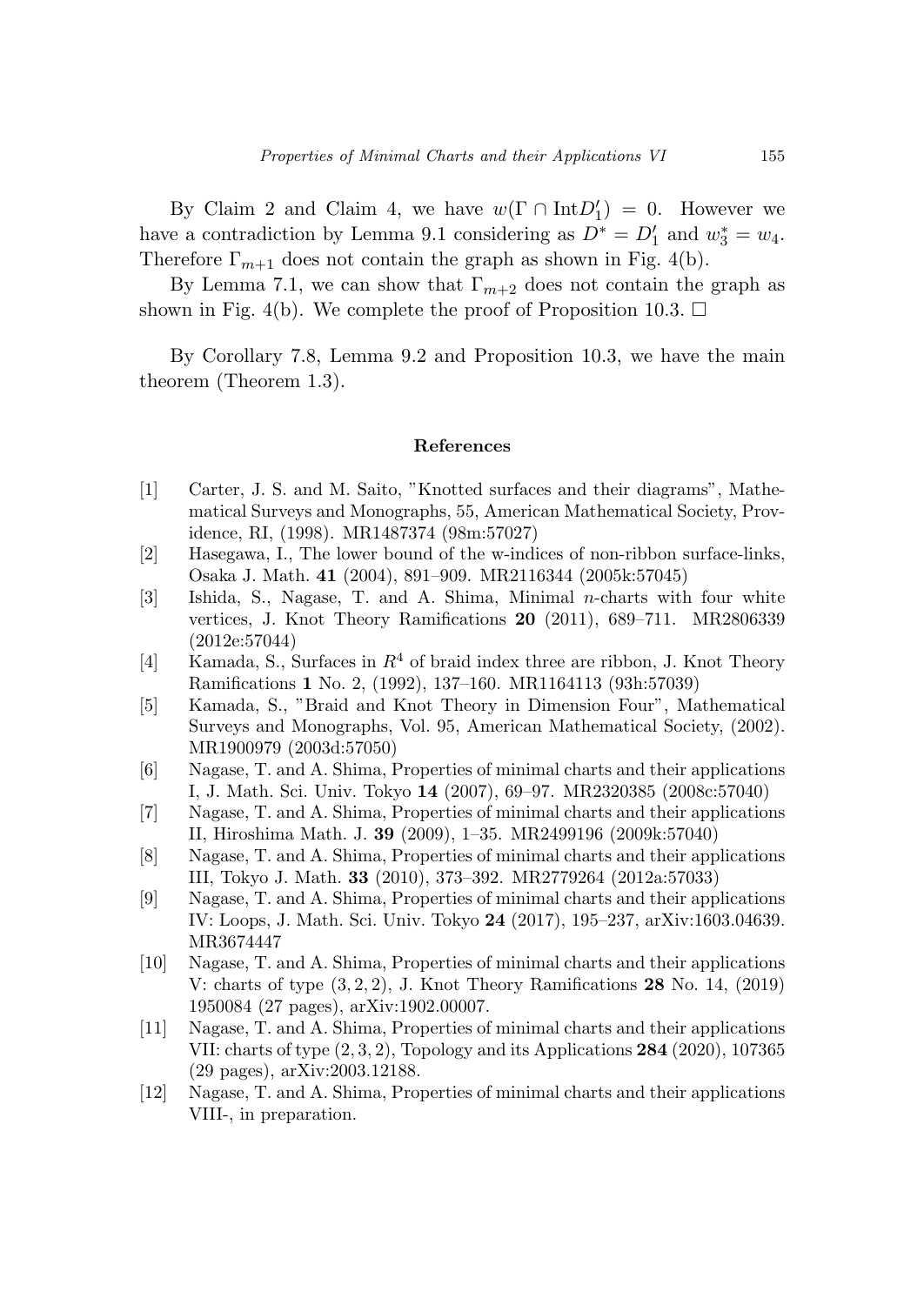- [13] Nagase, T. and A. Shima, Minimal charts of type (3*,* 3), Proc. Sch. Sci. TOKAI UNIV. **52** (2017), 1–25, arXiv:1609.08257v2.
- [14] Nagase, T. and A. Shima, The structure of a minimal *n*-chart with two crossings I: Complementary domains of  $\Gamma_1 \cup \Gamma_{n-1}$ , J. Knot Theory Ramifications **27** No. 14, (2018) 1850078 (37 pages), arXiv:1704.01232v3.
- [15] Nagase, T., Shima, A. and H. Tsuji, The closures of surface braids obtained from minimal *n*-charts with four white vertices, J. Knot Theory Ramifications **22** No. 2, (2013) 1350007 (27 pages). MR3037298
- [16] Ochiai, M., Nagase, T. and A. Shima, There exists no minimal *n*-chart with five white vertices, Proc. Sch. Sci. TOKAI UNIV. **40** (2005), 1–18. MR2138333 (2006b:57035)
- [17] Tanaka, K., A Note on CI-moves, Intelligence of low dimensional topology 2006, 307–314, Ser. Knots Everything, 40, World Sci. Publ., Hackensack, NJ, 2007. MR2371740 (2009a:57017)

(Received April 7, 2020) (Revised August 1, 2020)

> Teruo NAGASE Tokai University 4-1-1 Kitakaname, Hiratuka Kanagawa, 259-1292 Japan E-mail: nagase@keyaki.cc.u-tokai.ac.jp

Akiko SHIMA Department of Mathematics Tokai University 4-1-1 Kitakaname, Hiratuka Kanagawa, 259-1292 Japan E-mail: shima@keyaki.cc.u-tokai.ac.jp